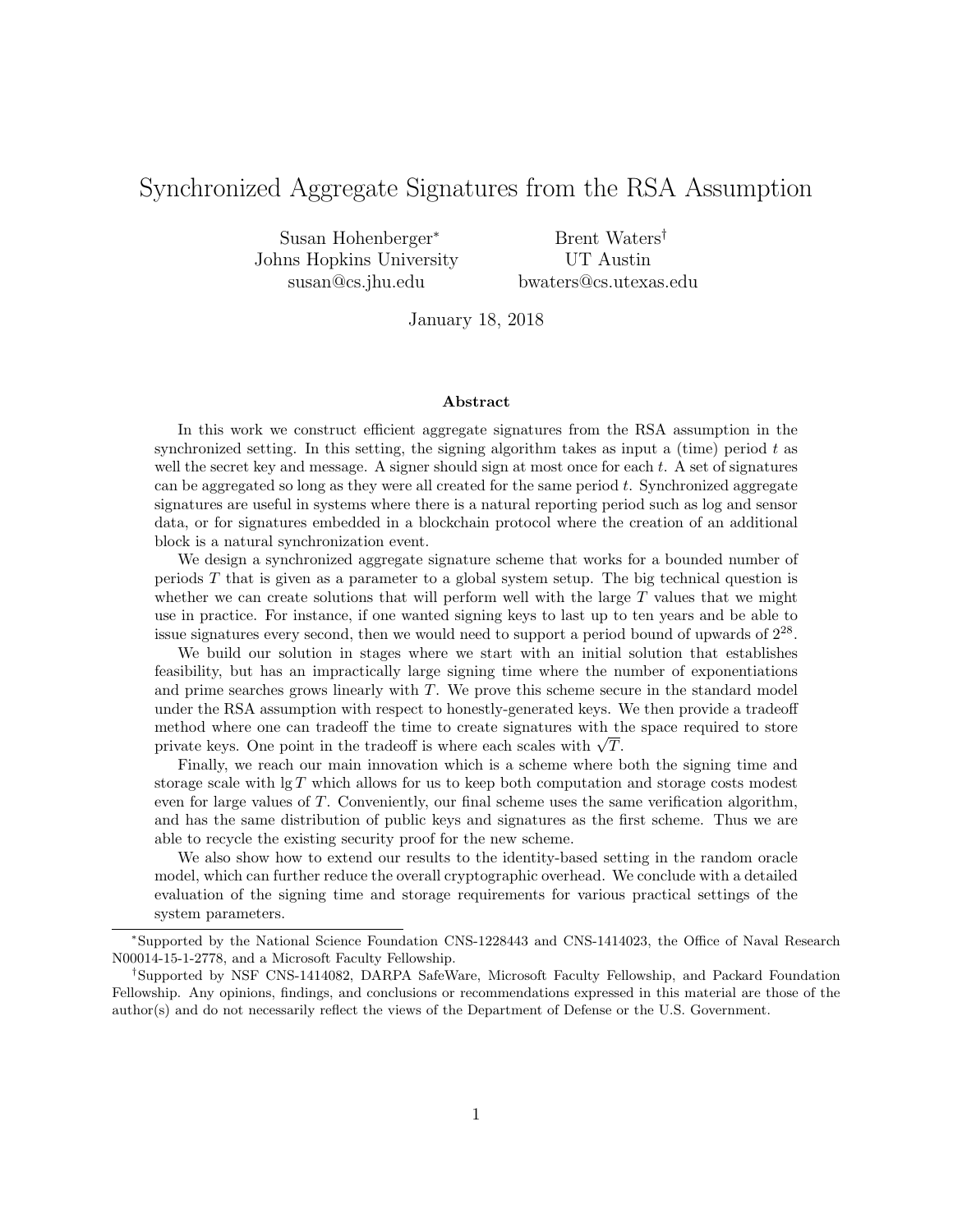### 1 Introduction

Aggregate signatures, as introduced by Boneh, Gentry, Lynn and Shacham [13], allow a third party to compress an arbitrary group of signatures  $(\sigma_1, \ldots, \sigma_n)$  that verify with respect to a corresponding collection of public key and message pairs  $((pk_1, m_1), \ldots, (pk_n, m_n))$  and produce a short aggregated signature that verifies the same collection. There exist many applications where reducing the cryptographic overhead is desirable including BGP routing [13, 13, 28, 11], bundling software updates [1], sensor network data [1] and block chain protocols [2].

When exploring a primitive such as aggregate signatures, it is desirable to have multiple realizations under different cryptographic assumptions or constructs. This provides redundancy in the case that one of the assumptions proves to be false. Also different approaches often yield a menu of performance tradeoffs that one can select from in an application-dependent manner.

To date, the design of aggregate signature schemes has mostly been dominated by bilinear (or multilinear) map-based proposals [13, 14, 10, 19, 28, 7, 11, 30, 35, 1, 18, 23, 22]. Most proposals to aggregate outside of the bilinear setting have required signers to interact either by signing in a sequential chain [29, 32, 17, 27, 26, 15, 4] or otherwise cooperate interactively on signature creation or verification [8, 3]. Here we seek a solution that does not require bilinear maps or signer interaction. We are aware of two prior attempts [36, 20] to aggregate RSA-based signatures (without interaction), but to the best of our understanding, both schemes appear to lack basic correctness (that is, each user creates and signs with his own unique modulus, but then the signatures are aggregated and verified with respect to the same modulus).

In this work we construct efficient aggregate signatures from the RSA assumption in the synchronized setting of Gentry and Ramzan [19]. In the synchronized setting the signing algorithm will take as input a (time) period  $t$  as well the secret key and message. A signer should sign at most once for each t. A set of signatures can be aggregated so long as they were all created for the same period t. Synchronized aggregate signatures are useful in systems where there is a natural reporting period such as log or sensor data. Another example is for use in signatures embedded in a blockchain protocol where the creation of an additional block is a natural synchronization event. For instance, consider a blockchain protocol that records several signed transactions in each new block creation. These signed transactions could use a synchronized aggregate signature scheme with the block iteration as the period number. This would reduce the signature overhead from one per transaction to only one synchronized signature per block iteration.

Ahn, Green and Hohenberger [1] gave a synchronized aggregate signature scheme in bilinear groups from the (standard model) computational Diffie-Hellman assumption by adapting the Hohenberger-Waters [24] short signature scheme. Since Hohenberger and Waters in the same work also provided a similar scheme from the RSA assumption it is natural to wonder why that one could not be adapted as well. Unfortunately, this approach will not work as the HW RSA-based signature scheme requires the signer to have knowledge of  $\phi(N)$  and thus the factorization of N. This trapdoor information cannot be securely dispensed among all signers that might work in  $\mathbb{Z}_N^*$ .

In this work we design a synchronized aggregate signature scheme that works for a bounded number of periods  $T$  that is given as a parameter to a global system setup. We believe that such a bound is acceptable in the synchronized setting where a reasonable estimate of it can be derived by first determining a fixed lifetime of keys in the system (e.g., 10 years) and dividing it by the expected frequency that periods will occur (e.g., every minute). The big question is whether we can create solutions that will perform well with the larger T values that we might use in practice. For instance, suppose that we wanted signing keys to last up to ten years and wanted to have the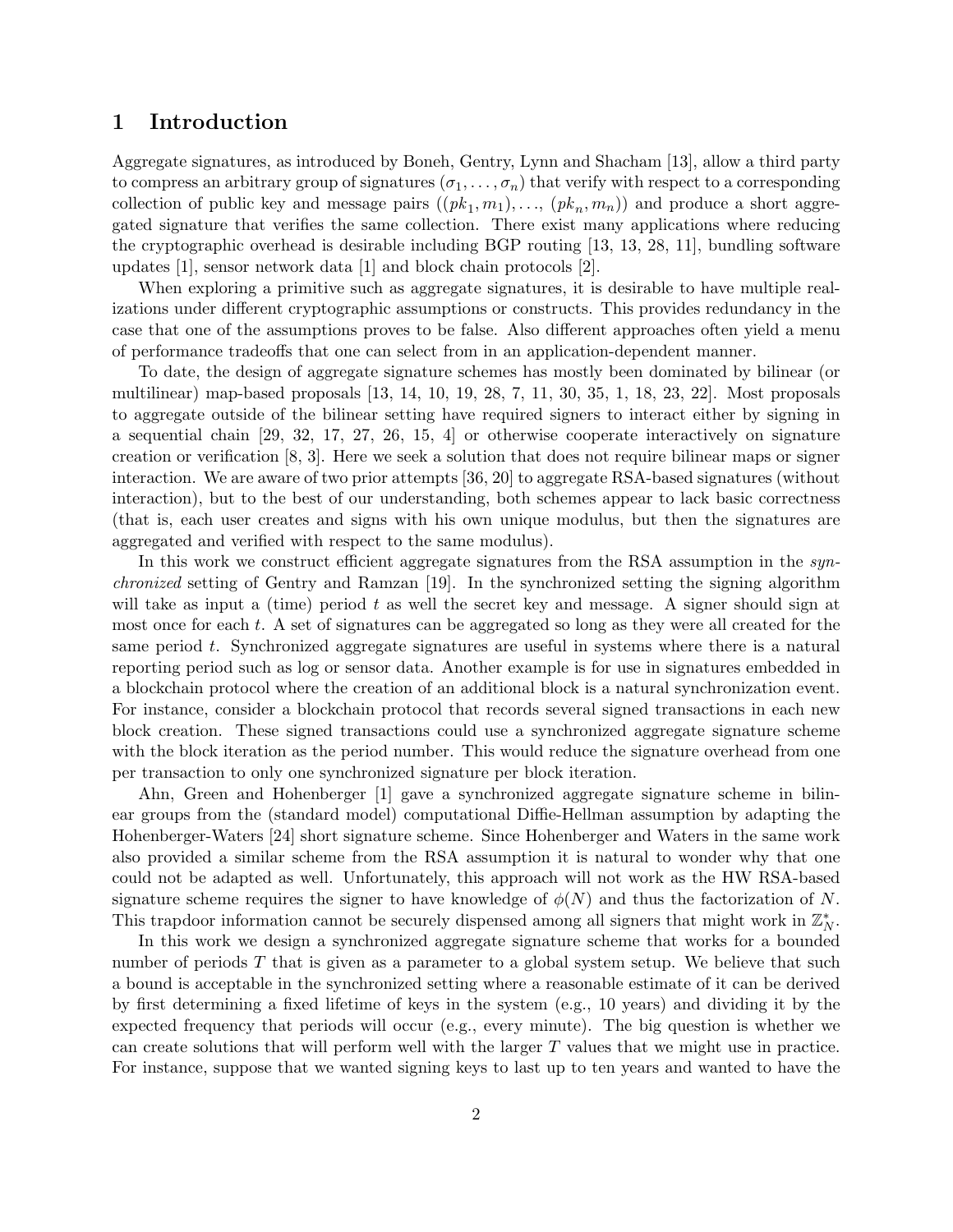capability of signing on periods as short as a second. In this case we would need to be able to support a period bound of upwards of  $2^{28}$ .

We will build our solution in stages where we start with an initial solution that establishes feasibility of synchronized aggregation in the RSA setting, but has an impractically large signing time where the number of exponentiations and prime searches grows linearly with  $T$ . We prove this scheme secure in the standard model under the RSA assumption. We then provide a basic tradeoff that allows one to tradeoff the time to create signatures with the space required to store private that ahows one to tradeoff the time to create signatures with  $\sqrt{T}$ .<br>keys. One point in the tradeoff is where each scales with  $\sqrt{T}$ .

We reach our main innovation which is a scheme where both the signing time and storage scale with  $\lg(T)$  which allows for us to keep both computation and storage costs modest even for large values of T. Conveniently, our final scheme uses the same verification algorithm, and has the same distribution of public keys and signatures as the first scheme. Thus we are able to recycle the existing security proof for the new scheme.

We continue our exploration of using RSA in the synchronized aggregate setting by demonstrating how to extend our results to be identity-based. Since identity strings are typically much shorter than public keys, this setting can help achieve better overall reduction of cryptographic overhead. Our solution is secure under the standard RSA assumption in the random oracle model.

Finally, we provide a detailed performance evaluation of the various schemes proposed from both a signing time and private key storage perspective, concluding that the  $\lg(T)$  construction is relatively practical for realistic settings of the system parameters and far exceeds the performance of the others for most settings.

Overview of the Schemes In our schemes, messages will be of length L bits which will be broken up into k chunks of  $\ell$  bits each. In our initial scheme a global system setup will first choose an RSA modulus  $N = p \cdot q$  where we let g be a generator of the quadratic residues of  $\mathbb{Z}_N^*$ . Next it picks a key K that is used to define a hash function  $H<sub>K</sub>(t) = e<sub>t</sub>$  that maps a period  $t \in [1, T]$  to a prime value  $e_t$ . We will defer the details of how this function works to the main body. Finally, the setup computes  $E = \prod_{j=1}^{T} e_j \mod \phi(N)$  and  $Y = g^E \mod N$  and publishes the public parameters as  $pp = (T, N, g, Y, K)$ .

Key generation is performed by choosing random  $u_0, u_1, \ldots, u_k$  in [1, N] and setting the secret key as  $sk = (u_0, u_1, \ldots, u_k)$  and the public key  $pk = (U_0, U_1, \ldots, U_k)$  where  $U_j = Y^{u_j} =$  $g^{u_j}\Pi_{i\in T}e_i$ , for  $j=0$  to k. To sign a message first compute all the primes  $e_i \leftarrow H_K(i)$  for  $i \neq t$ and then output  $\sigma = (g^{u_0} \prod_{j=1}^k g^{u_j \cdot m_j})^{\prod_{i \in T \setminus \{t\}} e_i} = (U_0 \prod_{j=1}^k U_j^{m_j})^{\prod_{i \in T \setminus \{t\}} e_i}$  $\binom{m_j}{j}^{1/e_t}$  (mod N). Verification is performed by testing if  $\sigma^{e_t} \stackrel{?}{=} U_0 \prod_{i=1}^k U_i^{m_i}$ . Aggregation is done by simply multiplying individual signatures together (mod  $N$ ) and testing against the product of the individual verification tests. We remark that our group hash function falls into a more general group hash framework proposed by Hofheinz, Jager and Kiltz [21]. In Section 4, we discuss potential future improvements by incorporating their framework.

We give a proof of security under the RSA assumption. Our proof is standard model with respect to honestly-generated keys and uses techniques from [24] for embedding an RSA challenge into the function  $H_K$ . The choice of k provides a tradeoff between the secret key storage size which grows linearly with k to the tightness in the reduction which has a loss factor of  $2^{\ell} = 2^{L/k}$ .

Taking a step back, our signature scheme involves reconstructing  $e_t$ -th roots of a public key and then manipulating these according to the message. Here the secret key simply holds a group element that is root of all the  $e_i$  values. The underlying structure is reminiscent of earlier RSA-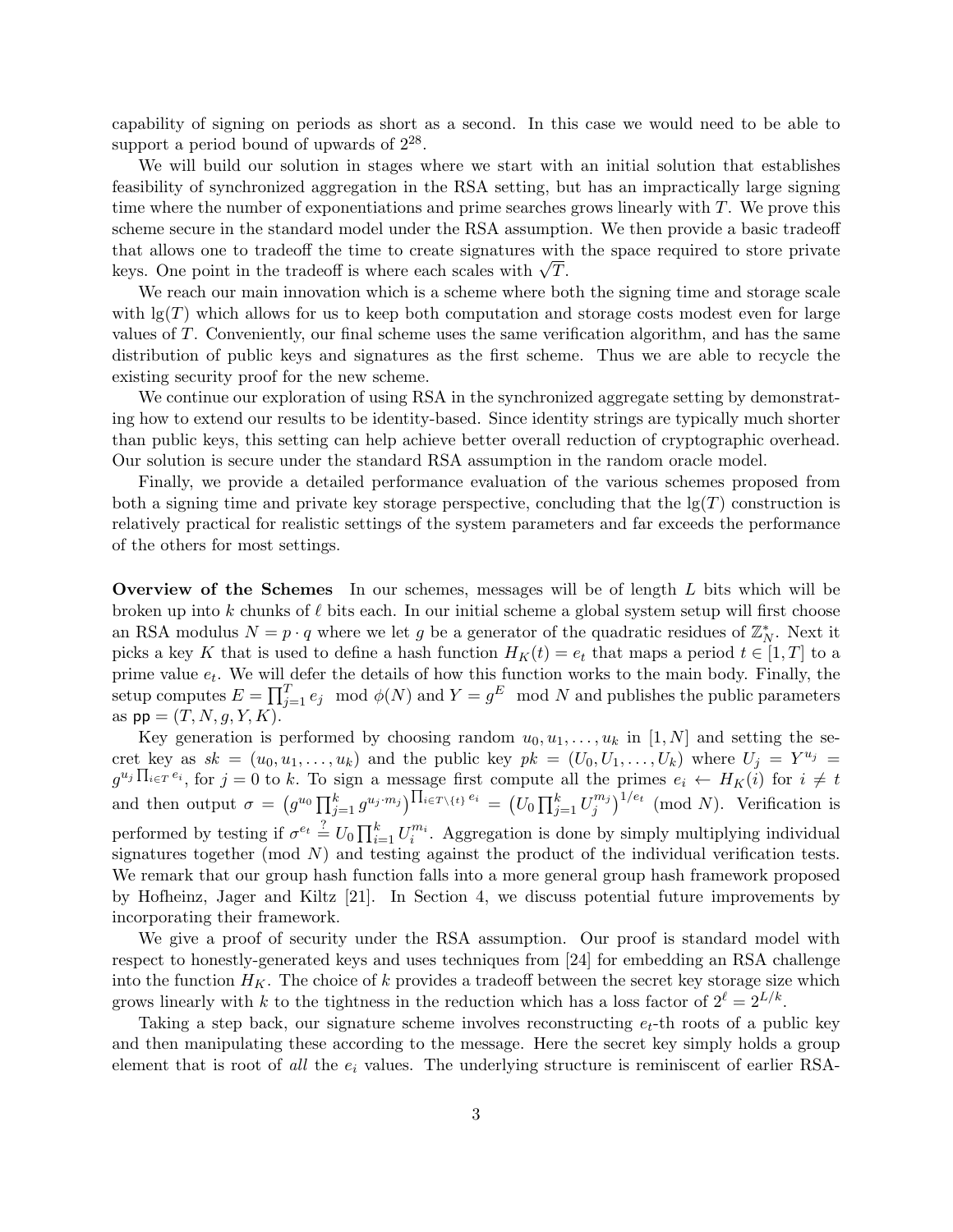based accumulator schemes (e.g., [9, 6]). The problem, however, is that building up this root from the secret key is quite costly and requires  $T - 1$  exponentiations and calls to  $H_K(\cdot)$  which are roughly equivalent to prime searches. Returning to our example of  $T = 2^{28}$ , our measured cost of signing one message was more than one day on a common processor. Clearly, we must do better.

We next show how to obtain a basic tradeoff between the time to sign and the size of the private key storage. Very roughly the time to sign will scale linearly with a parameter a and the storage with a parameter b with the constraint that  $a \cdot b = T$ . Thus we can explore tradeoffs such as setting  $a = T, b = 1$  which corresponds to the scheme above, go the opposite direction and set  $a = 1, b = T$  to achieve fast signing at the expense of large storage, or try to balance these by choosing  $a = b = \sqrt{T}$ .

The main technical idea is for the key generation algorithm to organize  $T$  into  $b$  "windows" each of size  $a$ . (We will assume  $a$  divides  $T$  evenly for ease of exposition.) Each window will be connected with a group element that has g raised to the exponents associated with every period except for a window of a of them. Thus to sign we need to do  $a - 1$  exponentiations and prime searches and our private keys roughly grow as b group elements.

While this simple tradeoff technique provides more flexibility, there is still a significant gap from the performance numbers we would like to achieve. Let's return again to our  $T = 2^{28}$  example. In setting  $a = 1$ , we would get very fast signing (a few tens of milliseconds), but with very huge keys setting  $a = 1$ , we would get very last signing (a lew tens of milliseconds), but with very huge keys<br>of 64GB. On the other hand, if we aimed for the  $\sqrt{T}$  tradeoff we would end up with 4MB private keys and roughly 9 seconds per signature. This achieves greater balance, but is still impractical.

This finally moves us to our last solution. Here we wish to find a more intricate way of handling the key storage that allows us to sign efficiently, but without a significant storage penalty. To do this we design a key storage mechanism that has about  $2\lg(T)$  group elements and requires  $\lg(T)$ exponentiations per signing. Returning to our example of  $T = 2^{28}$ , we can now achieve the much more practical 16KB private key storage with 58 milliseconds per signature.

To achieve this, we leverage the fact that the synchronized signatures are performed in sequence over the total number of periods. The goal is to maintain a data structure which  $(1)$  is small,  $(2)$ is ready to quickly produce a signature for the next period and (3) can perform a small amount of work to update it for future periods. To this end we organize a data structure according to a levels parameter where  $T = 2^{\text{level } s+1} - 2$ . In addition, a current index value is associated with the structure that indicates how many periods have passed so far. At level  $i$  at any time there will be one or two tuples which include a group element which is g raised to all exponents corresponding to periods except those with indices anywhere from  $2^i$  to  $2^{i-1}$ . During each signature the signing algorithm will grab an element from level 1 and use it to sign as well as perform a little bit of work on each level to close the window of exponents further. We defer the details of how this is achieved to Section 6. We remark that this approach is conceptually similar to the pebbling optimization used by Itkis and Reyzin [25] to realize efficient forward-secure signatures.

Organization and Summary of the Results In Section 2, we provide the specifications and security definitions. Section 3 covers the algebraic setting, assumptions and related lemmas. Section 4 gives the base construction as well as its proof of security in the standard model under the RSA assumption. Section 5 describes changes to the key generation and signing algorithms that rt. A assumption. Section 5 describes changes to the key generation and signing algorithms that can achieve a tradeoff in private key size versus signing time; one point achieves a balance of  $\sqrt{T}$ for both. Section 6 provides a deeper innovation on how change key generation and signing to scale with  $\lg(T)$ . Recall that the distribution of the public keys and signatures in all of these schemes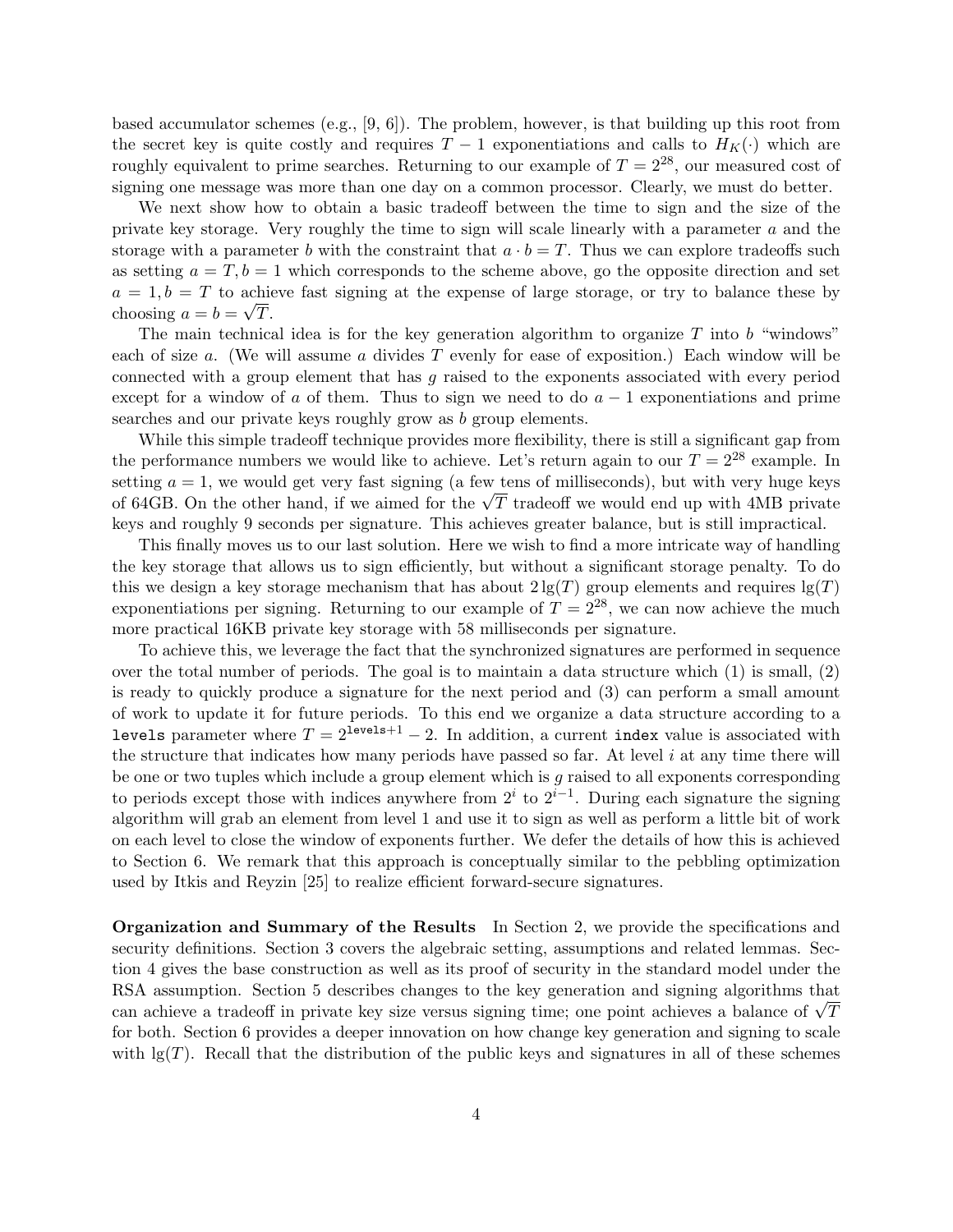are the same as are the verification algorithms and thus the security proof in Section 4 suffices for all. We then show how to extend these results to the identity-based setting in Section 7 and provide the new definition and security proof required in Appendix A. Finally, we conclude with a detailed time and space performance analysis of these constructions in Section 8 showing that the  $\lg(T)$  constructions can be practical even for very large bounds on T.

# 2 Scheme Specifications and Definitions of Security

In a basic aggregate signature scheme [13], anyone given n signatures on n messages from n users can aggregate all these signatures into a single short signature. This aggregate signature (together with the n public keys and n messages) can be publicly verified to convince anyone that user  $i$ authenticated message i for  $i = 1$  to n. This is also true for synchronized aggregate signatures except that we assume all signers have a synchronized clock and the following restrictions apply:

- 1. A signer can issue at most one signature per period and keeps state to ensure this.
- 2. Only signatures created during the same period can be aggregated.

Gentry and Ramzan [19] were the first to consider this "synchronized" setting in the context of aggregate signatures. In their model, they assumed that signatures were issued using a special tag (which could not be re-used) and only signatures with the same tag could be aggregated. Ahn, Green and Hohenberger [1] formalized this synchronization as a time period, assuming all signers have access to the same clock.<sup>1</sup> In this work, we include a bound  $T$  on the periods.

Definition 2.1 (Synchronized Aggregate Signatures [19, 1]) A synchronized aggregate signature scheme for a bounded number of periods and message space  $\mathcal{M}(\cdot)$  is a tuple of algorithms (Setup, KeyGen, Sign, Verify, Aggregate, AggVerify) such that

- **Setup**( $1^{\lambda}, 1^T$ ) : On input the security parameter  $\lambda$  and the period bound T, the setup algorithm outputs public parameters pp.
- $KeyGen(pp)$ : On input the public parameters pp, the key generation algorithm outputs a keypair  $(pk, sk).$
- $\text{Sign}(pp, sk, M, t)$ : On input the public parameters pp, the signing algorithm takes in a secret key sk, a message  $M \in \mathcal{M}(\lambda)$ , the current period  $t \leq T$ , and produces a signature  $\sigma$ .
- **Verify(pp, pk, M, t,**  $\sigma$ **)**: On input the public parameters **pp**, the verification algorithm takes in a public key pk, a message M, a period t and a purported signature  $\sigma$ , and returns 1 if and only if the signature is valid and  $t \leq T$ , and 0 otherwise.
- $\mathrm{Aggregate}(\mathrm{pp}, t, (pk_1, M_1, \sigma_1), \ldots, (pk_n, M_n, \sigma_n))$  : On input the public parameters  $\mathrm{pp}, a$  period t, a sequence of public keys  $(pk_1, \ldots, pk_n)$ , messages  $(M_1, \ldots, M_n)$ , and purported signatures  $(\sigma_1, \ldots, \sigma_n)$  for period  $t \leq T$ , it outputs an aggregate signature  $\sigma_{agg}$  or error message  $\perp$ .

<sup>&</sup>lt;sup>1</sup>In this work, as in the case of [1], if the signers' clocks become out of sync with each other, this will lead to inefficiencies in the system, as it will not be possible to aggregate some signatures, but this will not open up security issues. As in [19, 1], there is a security issue if a tag or time period is reused by the signer, so an adversary's ability to move a user's clock backward could lead to forgeries for that signer.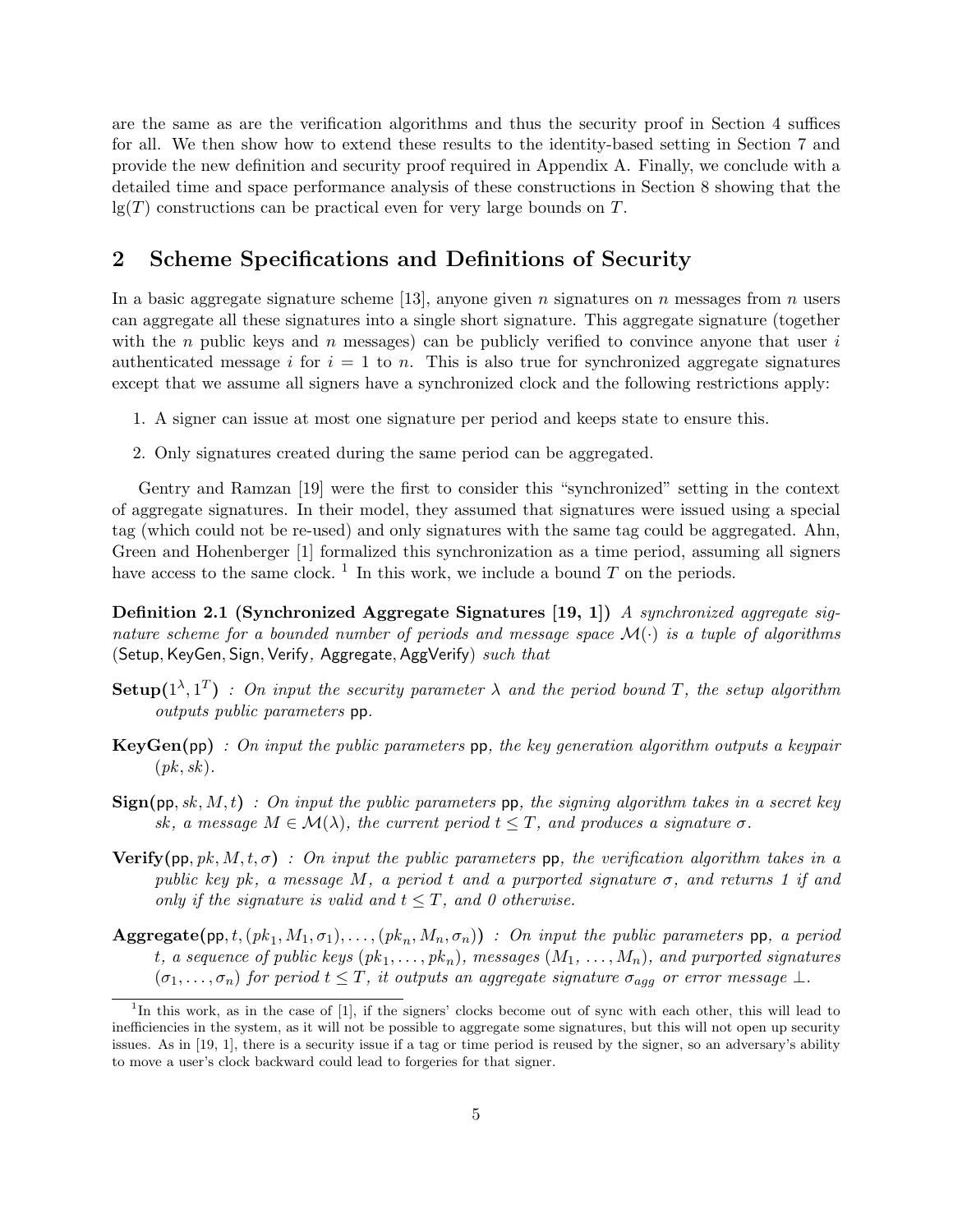$\text{AggVerify}(pp, t, (pk_1, \ldots, pk_n), (M_1, \ldots, M_n), \sigma_{agg})$  : On input the public parameters pp, a period t, a sequence of public keys  $(pk_1, \ldots, pk_n)$  and messages  $(M_1, \ldots, M_n)$ , and a purported aggregate signature  $\sigma_{agg}$ , the aggregate-verification algorithm outputs 1 if and only if  $\sigma_{agg}$  is a valid aggregate signature and  $t \leq T$ , and 0 otherwise.

**Efficiency** We require that the setup algorithm run in time polynomial in its inputs and all other algorithms run in time polynomial in  $\lambda$ , T.

**Correctness** Let poly(x) denote the set of polynomials in x. In addition to the standard correctness properties of the basic signature scheme, for a synchronized aggregation scheme, the correctness requirements on Aggregate and AggVerify stipulate that for all  $\lambda \in \mathbb{N}$ ,  $T \in \text{poly}(\lambda)$ ,  $n \in$  $\mathsf{poly}(\lambda),~\mathsf{pp}~\in~\mathsf{Setup}(1^\lambda,1^T),~ (pk_1,sk_1),\ldots,(pk_n,sk_n)~\in~\mathsf{KeyGen}(\mathsf{pp}),~1~\leq~t~\leq~T,~M_i~\in~\mathcal{M}(\lambda),$  $\sigma_i\in \mathsf{Sign}(\mathsf{pp},\mathit{sk}_i,M_i,t)$  and  $\sigma_{agg}\in \mathsf{Aggregate}(\mathsf{pp},t,(\mathit{pk}_1,M_1,\sigma_1),\ldots,(\mathit{pk}_n,M_n,\sigma_n)),$  it holds that

AggVerify $(\mathsf{pp}, t, (pk_1, \ldots, pk_n), (M_1, \ldots, M_n), \sigma_{agg}) = 1.$ 

Unforgeability The definition uses the following game between a challenger and an adversary A for a given scheme  $\Pi = (Setup, KeyGen, Sign, Verify, Aggregate, AggVerify)$ , security parameter  $\lambda$ , and message space  $\mathcal{M}(\lambda)$ :

- **Setup:** The adversary sends  $1^T$ ,  $1^n$  to the challenger, who then runs  $\mathsf{Setup}(1^{\lambda}, 1^T)$  to obtain the public parameters  $pp^2$  Then the challenger runs KeyGen(pp) a total of n times to obtain the key pairs  $(pk_1, sk_1), \ldots, (pk_n, sk_n)$ . The adversary is sent  $(pp, pk_1, (pk_2, sk_2),$  $\ldots$ ,  $(pk_n, sk_n)).$
- Queries: For each period t starting with 1 and incrementing up to  $T$ , the adversary can request one signature on a message of its choice in  $\mathcal M$  under  $sk_1$ , or it can choose to skip that period. The challenger responds to a query for  $M_i$  during period  $t_i \in [1, T]$  as  $\mathsf{Sign}(\mathsf{pp},\mathit{sk}_1,\allowbreak M_i,\allowbreak t_i).$
- **Output:** Let  $\gamma$  be a function mapping integers to [1, n]. Eventually, the adversary outputs a tuple  $(t, (pk_{\gamma(1)}, \ldots, pk_{\gamma(k)}), (M'_1, \ldots, M'_k), \sigma_{agg})$  and wins the game if:
	- 1.  $1 \le t \le T$ ; and
	- 2. there exists an  $z^* \in [1, k]$  such that  $\gamma(z^*) = 1$ ; and
	- 3. all  $M'_i \in \mathcal{M}$ ; and
	- 4.  $M'_{z^*}$  is not in the set of messages A queried during the Queries phase<sup>3</sup>; and
	- 5. AggVerify(pp,  $t, (pk_{\gamma(1)}, \ldots, pk_{\gamma(k)}), (M'_1, \ldots, M'_k), \sigma_{agg}) = 1$ , where  $1 \leq k \leq n$ .

We define SigAdv<sub>A,Π,M</sub>( $\lambda$ ) to be the probability that the adversary A wins in the above game with scheme  $\Pi$  for message space M and security parameter  $\lambda$  taken over the coin tosses made by  $A$  and the challenger.

<sup>&</sup>lt;sup>2</sup>For any adversary A that runs in time polynomial in  $\lambda$  will be restricted (by its own running time) to giving T values out that are polynomial in  $\lambda$ .

<sup>&</sup>lt;sup>3</sup>As observed by [1], one can relax this unforgeability condition to allow the forgery message,  $M'_{z*}$ , to have been previously queried to the signing oracle provided that it was not done during the same period used in the forgery. This "stronger" notion can be achieved by any scheme satisfying the above unforgeability definition by having the signer incorporate the period into each message.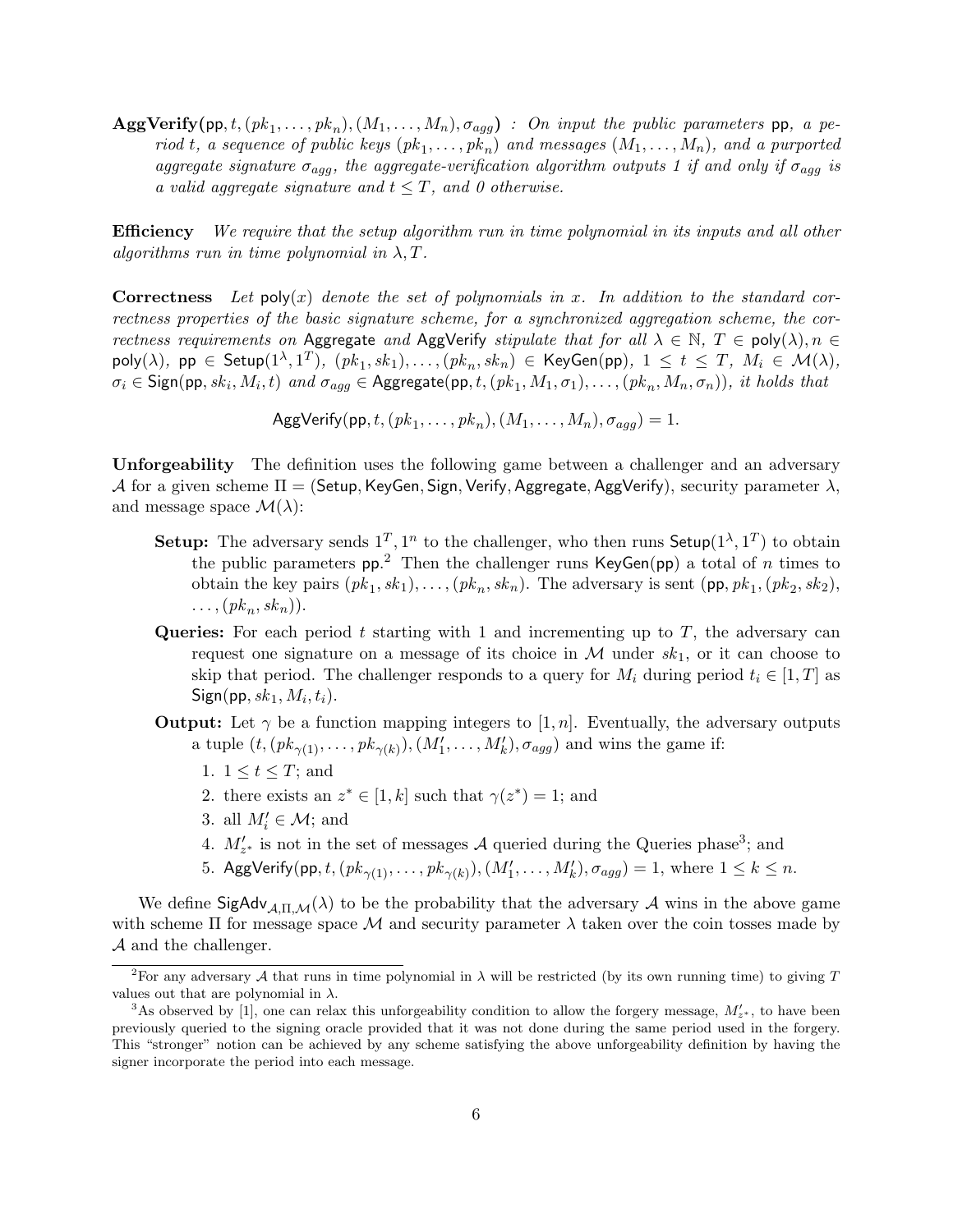**Definition 2.2 (Unforgeability)** A synchronized aggregate signature scheme  $\Pi$  for message space M is existentially unforgeable under an adaptive chosen message attack if for all sufficiently large  $\lambda \in \mathbb{N}$  and all probabilistic polynomial-time in  $\lambda$  adversaries  $\mathcal{A}$ , there exists a negligible function negl, such that  $\text{SigAdv}_{A,\Pi,\mathcal{M}}(\lambda) \le \text{negl}(\lambda)$ .

Discussion In our definition, we require that the Setup algorithm is honestly executed, so in practice this could be run by a trusted party or realized via a specialized multiparty protocol (see Section 4 for more). We also require that the non-challenge public keys be chosen honestly instead of adversarially. Our later proof requires that the challenger has knowledge of the secret keys corresponding to the non-challenge public keys. This can be realized by working in the Registered Key Model [5] or adding an appropriate NIZK to the user's public key.

## 3 Number Theoretic Assumptions and Related Lemmas

There are many variants of the RSA assumption [34]. Here we use a variant involving safe primes. A safe prime is a prime number of the form  $2p + 1$ , where p is also a prime.

**Assumption 3.1 (RSA)** Let  $\lambda$  be the security parameter. Let integer N be the product of two  $\lambda$ -bit, distinct safe primes primes p, q where  $p = 2p' + 1$  and  $q = 2q' + 1$ . Let e be a randomly chosen prime between  $2^{\lambda}$  and  $2^{\lambda+1} - 1$ . Let  $QR_N$  be the group of quadratic residues in  $\mathbb{Z}_N^*$  of order  $p'q'.$  Given  $(N, e)$  and a random  $h \in QR_N$ , it is hard to compute x such that  $x^e \equiv h \mod N$ .

We note that a randomly chosen element in  $\mathbb{Z}_N^*$  would be a quadratic residue 1/4-th of the time, so the restriction to  $h \in QR_N$  is for convenience and could be relaxed.

In our schemes, we will refer to and require a primality test. For our purposes, it will be sufficient to use the efficient Miller-Rabin test [31, 33]. We will also make use of the following lemmas:

**Lemma 3.2 (Cramer-Shoup [16])** Given  $x, y \in \mathbb{Z}_n$  together with  $a, b \in \mathbb{Z}$  such that  $x^a = y^b$  and  $gcd(a, b) = 1$ , there is an efficient algorithm for computing  $z \in \mathbb{Z}_n$  such that  $z^a = y$ .

**Theorem 3.3 (Prime Number Theorem)** Define  $\pi(x)$  as the number of primes  $\leq x$ . For  $x >$ 1,

$$
\frac{7}{8} \cdot \frac{x}{\ln x} < \pi(x) < \frac{9}{8} \cdot \frac{x}{\ln x}
$$

.

# 4 A Base Scheme for Aggregation from RSA

We begin with a base scheme that assumes a trusted global setup and works in the registered key model, where every signer needs to show their key pair to an authority that certifies their public key. The global setup of our scheme will take as input a security parameter  $\lambda$  and the maximum number of periods T. The message space M will be  $\{0,1\}^L$  where L is some polynomial function of  $\lambda$ . (One can handle messages of arbitrary length by first applying a collision-resistant hash.)

In addition, associated with the scheme will be a "message chunking alphabet" where we break each L-bit message into k chunks each of  $\ell$  bits where  $k \cdot \ell = L$  with the restriction that  $\ell \leq \lambda$  and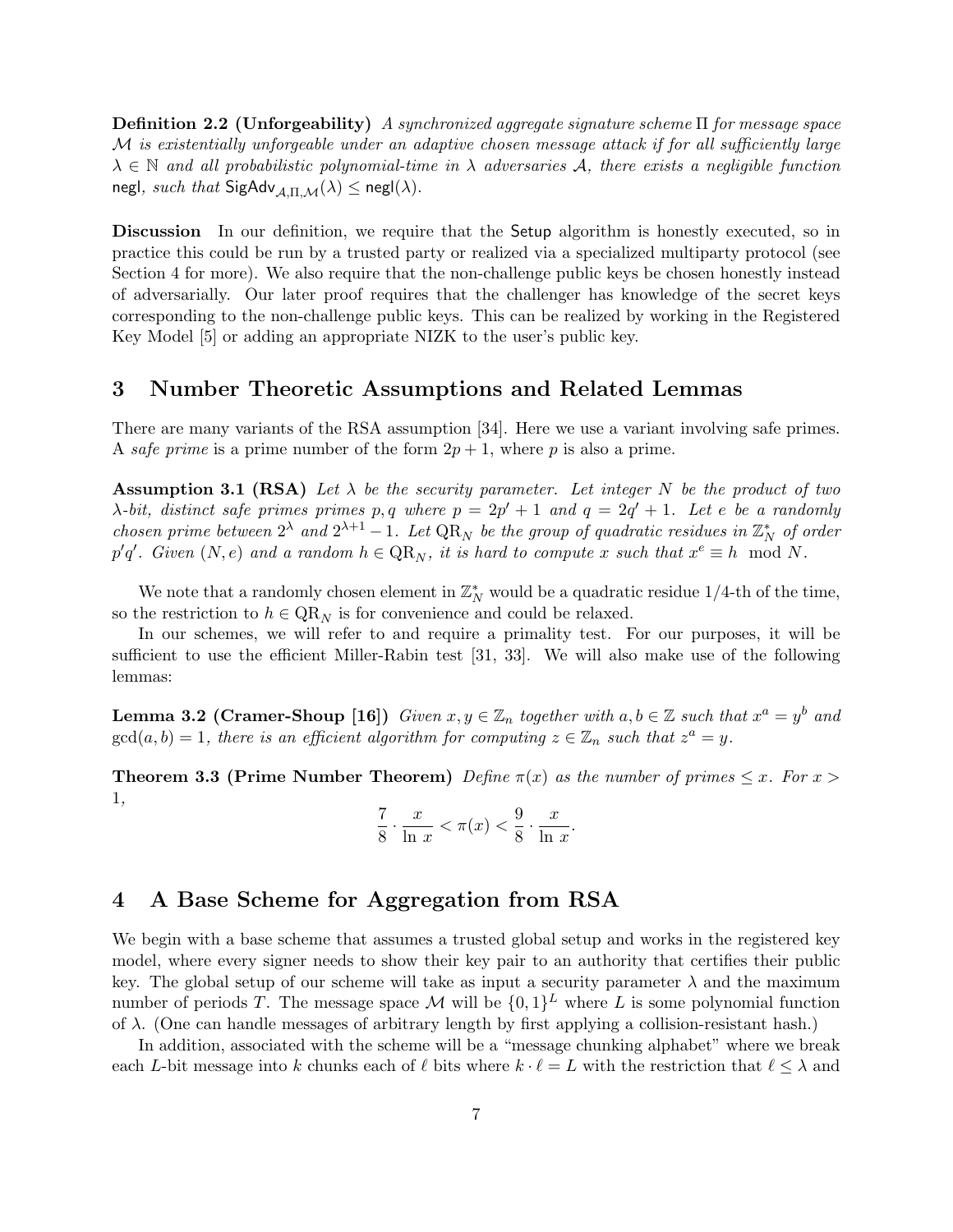thus  $2^{\ell} \leq 2^{\lambda}$ . As we will see the choice of  $\ell$  will effect both the tightness of the security reduction as well as the size of the signatures.<sup>4</sup> We make use of a variant of the hash function in [24] to map integers to primes of an appropriate size.

**Setup**( $1^{\lambda}, 1^T$ ) The setup algorithm chooses an integer  $N = pq$  as the product of two safe primes where  $p-1=2p'$  and  $q-1=2q'$ , such that  $2^{\lambda} < \phi(N) < 2^{\lambda+1}$ . Let  $\text{QR}_N$  denote the group of quadratic residues of order  $p'q'$  with generator g.

Next, it sets up a hash function  $H : [1, T] \to \{0, 1\}^{\lambda+1}$  where H will take as input a period  $t \in [1, T]$  and output a prime between  $2^{\lambda}$  and  $2^{\lambda+1} - 1$ . It begins by randomly choosing a K' for the PRF function  $F: [1, T] \times [1, \lambda^2] \to \{0, 1\}^{\lambda}$ , a random  $c \in \{0, 1\}^{\lambda}$  as well as an arbitrary prime  $e_{\text{default}}$  between between  $2^{\lambda}$  and  $2^{\lambda+1} - 1$ . We let  $K = (K', c, e_{\text{default}})$ .

We define how to compute  $H_K(t)$ . For each  $i = 1$  to  $\lambda \cdot (\lambda^2 + \lambda)$ , let  $y_i = c \oplus F_K(t, i)$ . If  $2^{\lambda} + y_i$ is prime return it. Else increment i and repeat. If no such  $i \leq \lambda \cdot (\lambda^2 + \lambda)$  exists, return  $e_{\text{default}}$ .<sup>5</sup> We note that this computation returns the smallest i such that  $2^{\lambda} + y_i$  is a prime. Notationally, for  $t \in [1, T]$  we will let  $e_t = H_K(t)$ .

The algorithm concludes by computing  $E = \prod_{j=1}^{T} e_j \mod \phi(N)$  and  $Y = g^E \mod N$ . It publishes the public parameters as  $pp = (T, N, g, Y, K)$ .

**KeyGen(pp)** The algorithm retrieves Y from the pp. It chooses random integers  $u_0, u_1, \ldots, u_k$ in [1, N]. It sets the secret key as  $sk = (u_0, u_1, \ldots, u_k)$  and the public key  $pk = (U_0, U_1, \ldots, U_k)$ where

$$
U_j = Y^{u_j} = g^{u_j} \prod_{i \in T} e_i
$$
, for  $j = 0$  to k.

 $\text{Sign}(pp, sk, M, t)$  The signing algorithm takes as input a time period  $1 \le t \le T$  and an  $L = (\ell k)$ bit message  $M = m_1 |m_2| \dots |m_k$ , where each  $m_i$  contains  $\ell$ -bits and these are concatenated together to form M. It computes the primes  $(e_1, \ldots, e_{t-1}, e_{t+1}, \ldots, e_T)$  from pp and then outputs

$$
\sigma = \left(g^{u_0} \prod_{j=1}^k g^{u_j \cdot m_j}\right)^{\prod_{i \in T \setminus \{t\}} e_i} = \left(U_0 \prod_{j=1}^k U_j^{m_j}\right)^{1/e_i} \pmod{N}.
$$

**Verify(pp, pk, M, t,**  $\sigma$ **)** Let  $M = m_1 | m_2 | \dots | m_k$ . The algorithm computes the prime  $e_t$  from pp. Output 1 if  $1 \le t \le T$  and

$$
\sigma^{e_t} \stackrel{?}{=} U_0 \prod_{i=1}^k U_i^{m_i} \pmod{N}
$$

or 0 otherwise.

 $\mathrm{\bf Aggregate}(\mathsf{pp}, t, (pk_1, M_1, \sigma_1), \ldots, (pk_n, M_n, \sigma_n))$  An aggregate signature on signatures from the same time period  $1 \le t \le T$  is computed as  $\sigma_{agg} = \prod_{j=1}^{n} \sigma_j \pmod{N}$ .

<sup>&</sup>lt;sup>4</sup>In practice, one might use a collision-resistant hash function to map arbitrarily long messages into  $L = 256$  bits and then set  $\ell = 32$  and  $k = 8$ . We discuss the efficiency implications of these choices in Section 8.

<sup>&</sup>lt;sup>5</sup>We expect this default case to be exercised only with negligible probability, but define it so that the function  $H_K(t)$  is guaranteed to terminate in a bounded amount of time.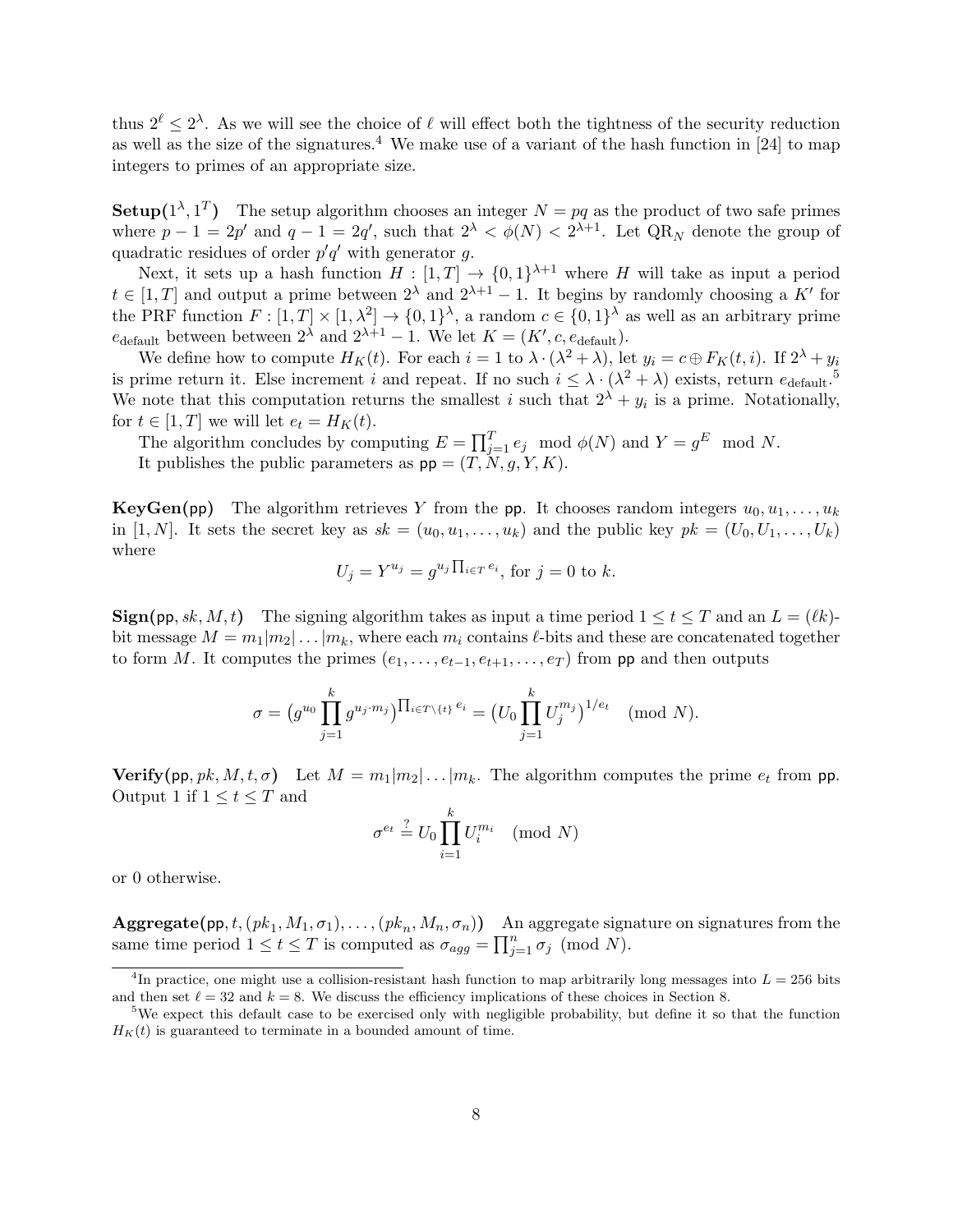$\text{AggVerify}(pp, t, (pk_1, \ldots, pk_n), (M_1, \ldots, M_n), \sigma_{agg})$  Let  $pk_j = (U_{j,0}, U_{j,1}, \ldots, U_{j,k})$  and  $M_j =$  $m_{i,1}|m_{i,2}| \ldots |m_{i,k}$ . The algorithm computes the prime  $e_t$  from pp. Output 1 if  $1 \le t \le T$ , each public key is unique (i.e.,  $\forall i \neq j \in [1, n], \, pk_i \neq pk_j$ ) and

$$
\sigma_{agg}^{e_t} \stackrel{?}{=} \prod_{j=1}^n (U_{j,0} \prod_{i=1}^k U_{j,i}^{m_{j,i}}) \pmod{N}
$$

or 0 otherwise.

Discussion Observe that the above group hash function we employ falls into a more general group hash framework proposed by Hofheinz, Jager and Kiltz [21] that uses programmable hash functions. One might use their general framework to explore further concrete efficiency tradeoffs, such as letting the group hash function be more complex and letting the hash function output the product of multiple smaller primes. Our concrete analysis, however, will focus on the core scheme above along with tradeoffs in key storage and signing time that we explore later. We leave open the interesting question of what other tradeoffs can be realized via [21], keeping in mind that some of those instantiations add per signer randomness, which makes aggregation challenging.

Recall from Section 2 that the **Setup** algorithm must be executed honestly. It seems promising that, for this scheme, this might be realized efficiently using a specialized multiparty computation protocol, such as an adaptation of one due to Boneh and Franklin [12] for efficiently allowing a group of parties to generate an RSA modulus, where each party learns  $N$ , but no party learns the factorization of N.

### 4.1 Proof of Security

**Theorem 4.1** If the RSA assumption (Assumption 3.1) holds and F is a secure pseudorandom function, then the above synchronized aggregate signature construction is existentially unforgeable under an adaptive chosen message attack.

*Proof.* The reduction algorithm receives an RSA challenge  $(N, e^*, h)$  and needs to use the attacker to compute  $h^{1/e^*}$  mod N. Define a "conforming" attacker as one that will always make a signing query on the period  $t^*$  that it forges on. We can assume our attacker is conforming without loss of generality because if there exists an attacker that breaks the scheme, there exits one that breaks it and queries for a signature on period  $t^*$  by simply adding a signature query on a random message at that period. Our proof will assume a conforming attacker.

Next, we define a sequence of games.

Game 1: (Security Game) This game is defined to be the same as the security game of the scheme.

Game 2: (Guessing the forgery period and part of its queried message) The same as Game 1, except the game guesses the period the attacker will forge on and a part of the message queried for a signature during the period that will be different from the forgery message, and the adversary only wins if these guesses were correct. Formally, the game chooses random  $t' \in [1, T], \alpha \in [1, k]$  and  $\beta \in \{0, 1\}^{\ell}$ . An adversary wins this game iff: (1) it would have won in Game 1 with a forgery on period  $t^*$  for some message  $M^* = m_1^* | m_2^* | \dots | m_k^*$  with some message  $M = m_1 | m_2 | \dots | m_k$  queried to the signing oracle on period  $t^*$ , (2)  $t' = t^*$ , (3)  $\beta = m_{\alpha}$  and (4)  $m_{\alpha} \neq m_{\alpha}^*$ .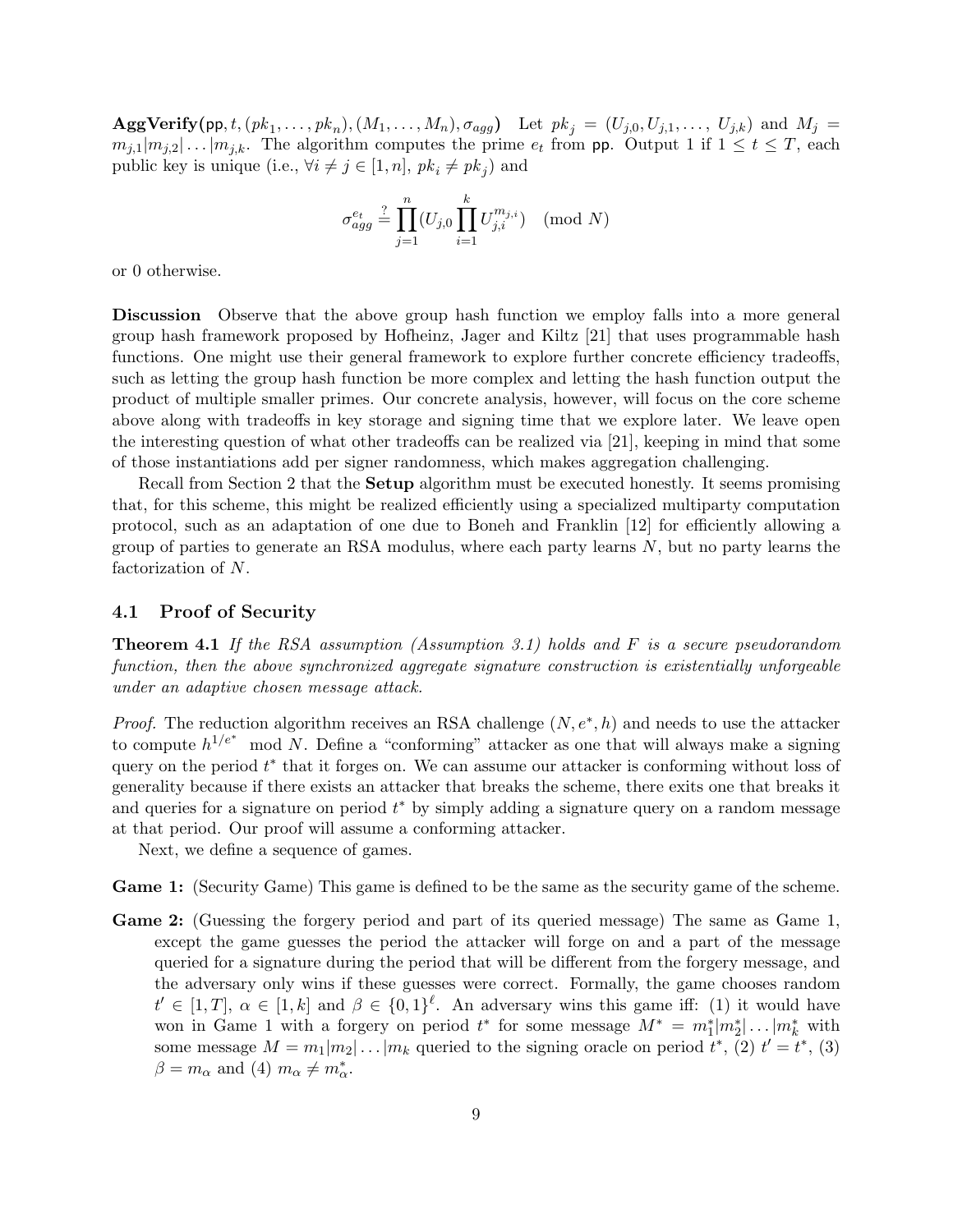- **Game 3:** ( $H_K$  does not default) The attacker wins only if it meets all the conditions to win in Game 2 and  $H_K(t^*) \neq e_{\text{default}}$  (that is, the default condition of the hash is not triggered on the forgery message or otherwise equal to the default prime.)
- Game 4:  $(H_K$  does not collide) The attacker wins only if it meets all the conditions to win in Game 3 and  $H_K(t^*) \neq H_K(t)$  for all  $t \in [1, T]$  where  $t \neq t^*$ .
- **Game 5:** (Guess resolving  $i^*$  for  $H_K$ ) The game chooses a random  $i^* \in [1, \lambda^3 + \lambda^2]$ . Attacker wins only if it meets all the conditions of Game 4 and  $i^*$  was the "resolving" index in  $H_K(t^*)$ ; that is,  $i^*$  was the smallest i such that  $y_i = F_{K'}(t^*, i) \oplus c$  and  $(2^{\lambda} + y_i)$  was a prime.
- **Game 6:** (Programming  $H_K$  with random value) The same as Game 5, except that it chooses a random  $y' \in \{0,1\}^{\lambda}$  and set  $c = y' \oplus F_{K'}(t^*, i^*)$ .
- Game 7: (Programming  $H_K$  with  $e^*$ ) The same as Game 6, except choose  $e^*$  as a random prime in the range  $[2^{\lambda}, 2^{\lambda+1} - 1]$  and let y' be the  $\lambda$  least significant bits of  $e^*$ ; that is, drop the leading 1. As before, set  $c = y' \oplus F_{K'}(t^*, i^*).$

We now establish a series of claims that show that if an adversary is successful against the real security game (Game 1) then it will be successful against in Game 7 as well. We will then shortly describe a simulator that can use any adversary successful in Game 7 to solve the RSA challenge.

Define  $\mathbf{Adv}_{\mathcal{A}}[\text{Game }x]$  as the advantage of an adversary  $\mathcal{A}$  in Game x.

### Claim 4.2

$$
\mathbf{Adv}_{\mathcal{A}}[\text{Game 2}] \geq \frac{\mathbf{Adv}_{\mathcal{A}}[\text{Game 1}]}{T \cdot k \cdot 2^{\ell}}.
$$

Proof. Since there is no change to the adversary's view of the game, the probability of the adversary winning in Game 2 is the same as Game 1 times the probability of the game's guesses being correct. There is a  $1/T$  probability of guessing the forging period, at least a  $1/k$  probability of guessing a message chunk in the signing query that will be different in the forgery (there may be more than one), and a  $2^{\ell}$  probability of guessing that chunk's value in the queried message. We note that this gives a polynomial-time reduction for whenever  $\ell$  is polylogarithmic in  $\lambda$ . Recall that any adversary that is polynomial time in  $\lambda$  must give out a 1<sup>T</sup> that is polynomially bounded in  $\lambda$ .

**Claim 4.3** If F is a secure pseudorandom function and  $\lambda \geq 4$ , then

$$
\mathbf{Adv}_{\mathcal{A}}[\text{Game 3}] = \mathbf{Adv}_{\mathcal{A}}[\text{Game 2}] - \mathsf{negl}(\lambda).
$$

*Proof.* We here need to understand the probability that  $H_K(t^*) = e_{\text{default}}$ . Using the Prime Number Theorem, we can bound the number of primes in the range  $[2^{\lambda}, 2^{\lambda+1} - 1]$  as follows. Plugging into the formula in Lemma 3.3, we have that the number of primes less than  $2^{\lambda+1} - 1$  is at least  $\frac{7}{8} \cdot \frac{2^{\lambda+1}}{(\lambda+1)}$  $(\lambda+1)$ (the value  $2^{\lambda+1}$  is not prime, since it is a power of two, for any  $\lambda \ge 1$ ) and the number of primes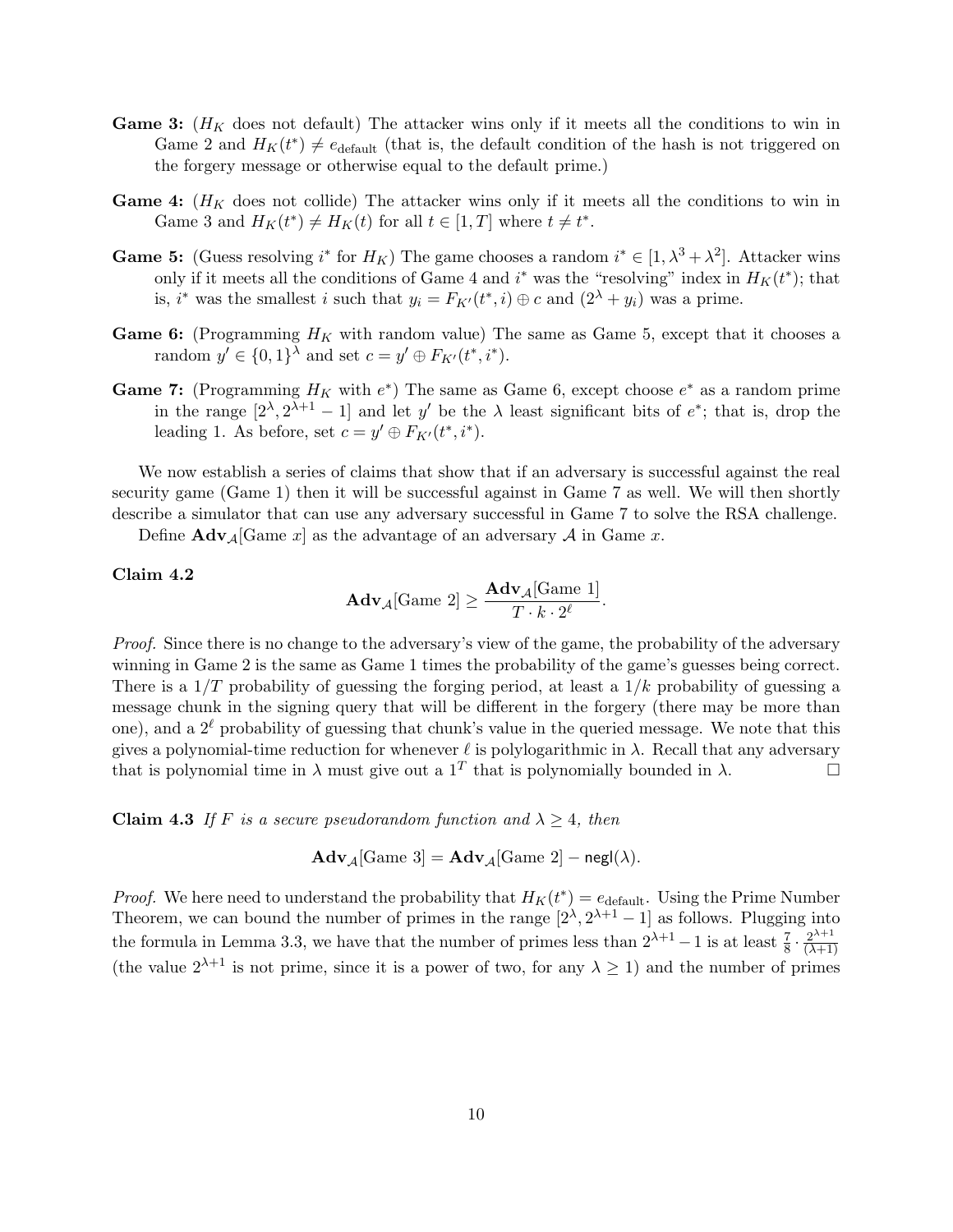less than  $2^{\lambda}$  is at most  $\frac{9}{8} \cdot \frac{2^{\lambda}}{\lambda}$  $\frac{2^{n}}{\lambda}$ . Thus, the total number of primes in our range of interest is at least

$$
\frac{7}{8} \cdot \frac{2^{\lambda+1}}{(\lambda+1)} - \frac{9}{8} \cdot \frac{2^{\lambda}}{\lambda} = \frac{7 \cdot \lambda \cdot 2^{\lambda+1} - 9 \cdot (\lambda+1) \cdot 2^{\lambda}}{8(\lambda+1)\lambda} = \frac{14 \cdot \lambda \cdot 2^{\lambda} - 9 \cdot (\lambda+1) \cdot 2^{\lambda}}{8(\lambda+1)\lambda}
$$
 (1)

$$
= \frac{5 \cdot \lambda \cdot 2^{\lambda} - 9 \cdot 2^{\lambda}}{8(\lambda + 1)\lambda} = \frac{(5\lambda - 9) \cdot 2^{\lambda}}{8(\lambda^2 + \lambda)} \tag{2}
$$

$$
> \frac{2^{\lambda}}{\lambda^2 + \lambda}, \text{ for all } \lambda \ge 4. \tag{3}
$$

Let R be a random function that outputs a value in the range  $[2^{\lambda}, 2^{\lambda+1}]$ . Then the probability that  $R$  outputs a prime is at least:

$$
\frac{2^{\lambda}/(\lambda^2+\lambda)}{2^{\lambda+1}-2^{\lambda}} = \frac{2^{\lambda}}{2^{\lambda}(\lambda^2+1)} = \frac{1}{\lambda^2+\lambda}
$$
\n(4)

The probability that R fails to output a prime after  $\lambda(\lambda^2 + \lambda)$  tries is as follows. We again use the fact that  $2^{\lambda+1}$  is not a prime. Recall Chernoff's bound for any  $\epsilon \geq 0$ , we have Pr[X  $\leq$  $(1-\epsilon)\mu \leq e^{-\frac{\epsilon^2\mu}{2}}$ . Here when X is the number of primes output by R in  $\lambda(\lambda^2+\lambda)$  trials,  $\epsilon=1$ and  $\mu = \sum^{\lambda(\lambda^2 + \lambda)} \Pr[R$  fails to output a prime in one trial, we have that

 $Pr[R \text{ fails to output a prime in } \lambda^3 + \lambda^2) \text{ trials} = Pr[X \le 0] \le e^{-\frac{\mu}{2}} \le e^{-\frac{\lambda(\lambda^2 + \lambda)\cdot\frac{1}{\lambda^2 + \lambda}}{2}} = e^{-\lambda/2}$  $(5)$ 

The PRF we employ to sample from this range cannot non-negligibly differ from  $R$  in its probability of selecting primes or this provides for a distinguishing attack on the PRF. Thus, the probability that  $H_K(t^*) = e_{\text{default}}$  is the probability that the PRF chose the same prime as the setup algorithm, which is negligible at 1 in the number of primes in that range  $(2\lambda/(\lambda^2+\lambda))$ , plus the probability that  $H_K$  triggers the default condition by failing to output a prime, which we also argued was negligibly close to the negligible probability of R doing the same.

**Claim 4.4** If F is a secure pseudorandom function and  $T \in \text{poly}(\lambda)$ , then

$$
\mathbf{Adv}_{\mathcal{A}}[\text{Game 4}] = \mathbf{Adv}_{\mathcal{A}}[\text{Game 3}] - \mathsf{negl}(\lambda).
$$

*Proof.* These games differ only in the event that  $H_K(t^*) = H_K(t)$  for some  $t \in [1, T]$  where  $t \neq t^*$ . Let R be a random function that outputs a value in the range  $[2^{\lambda}, 2^{\lambda+1}]$ . Suppose  $H_K$  uses R instead of the PRF. Then the probability of a collision for a single  $t$  is one in the number of primes in  $[2^{\lambda}, 2^{\lambda+1}]$  or at most  $1/\frac{2^{\lambda}}{\lambda^2+\lambda} = \frac{\lambda^2+\lambda}{2^{\lambda}}$  $\frac{2+\lambda}{2\lambda}$ , which is negligible. So the probability of a collision for any  $t \in [1, T]$  (recall that T is polynomial in  $\lambda$ ) is  $T \cdot \frac{\lambda^2 + \lambda}{2\lambda}$  $\frac{2+\lambda}{2^{\lambda}} = \frac{\mathsf{poly}(\lambda)(\lambda^2+\lambda)}{2^{\lambda}}$  $\frac{\Delta(x^2+\lambda)}{2^{\lambda}} = \frac{poly(\lambda)}{2^{\lambda}}$  $\frac{\log(\lambda)}{2^{\lambda}}$  = negl( $\lambda$ ). When we replace R with the PRF, the probability of a collision cannot non-negligibly differ or this provides a distinguishing attack on the PRF.

Claim 4.5

$$
\mathbf{Adv}_{\mathcal{A}}[\text{Game 5}] = \frac{\mathbf{Adv}_{\mathcal{A}}[\text{Game 4}]}{\lambda^3 + \lambda^2}.
$$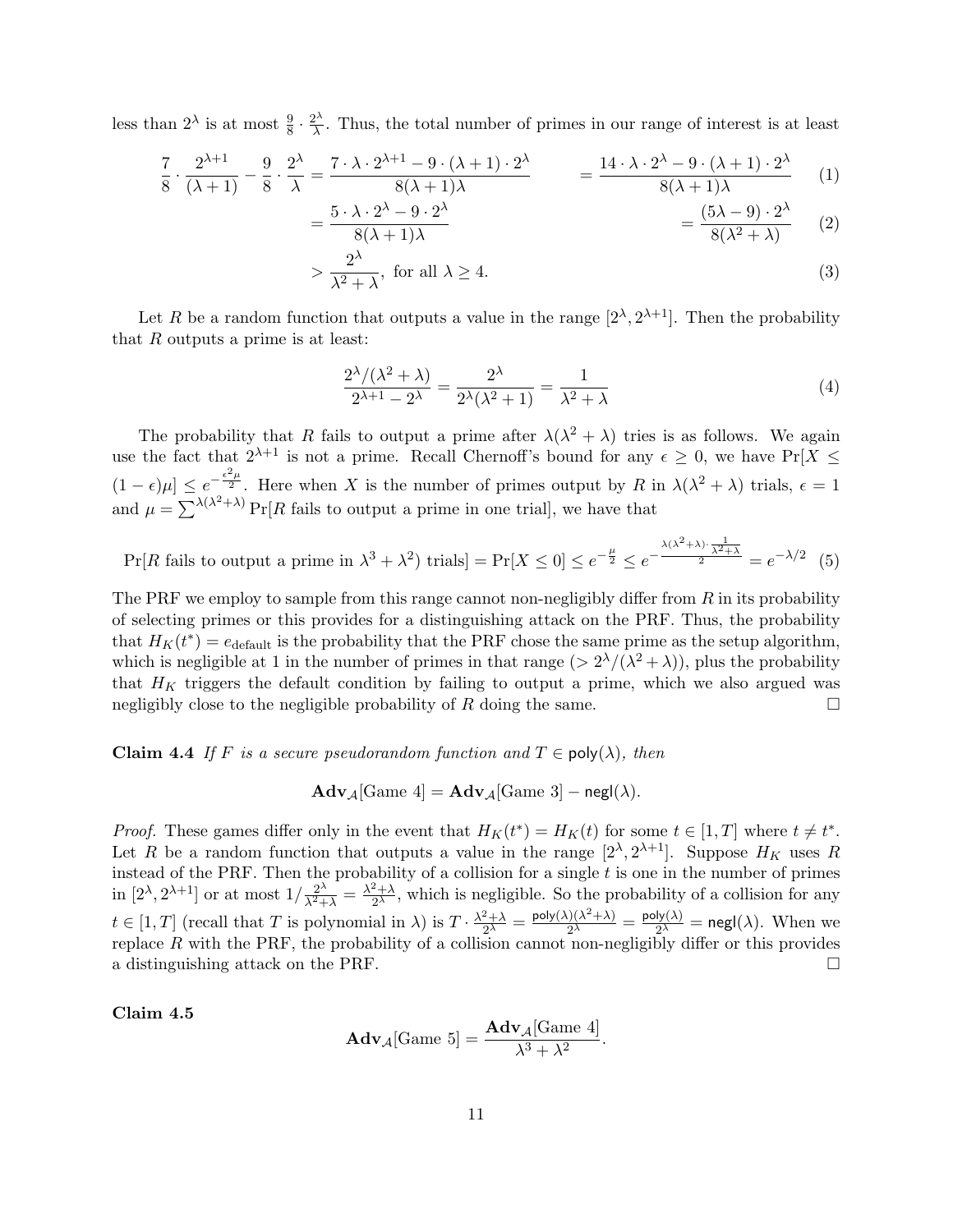Proof. The attacker's view in these games is identical. The only difference is whether the game correctly guesses the resolving index  $i^*$  for  $H_K(t^*)$ . Since  $i^* \in [1, \lambda^3 + \lambda^2]$ , the game has a  $1/(\lambda^3 + \lambda^2)$ chance of guessing this correctly.

#### Claim 4.6

### $\mathbf{Adv}_{\mathcal{A}}[\text{Game 6}] = \mathbf{Adv}_{\mathcal{A}}[\text{Game 5}].$

*Proof.* In Game 5, c is chosen randomly in  $\{0,1\}^{\lambda}$ . In Game 6, c is set by randomly selecting  $y' \in \{0,1\}^{\lambda}$  and setting  $c = y' \oplus F_{K'}(t^*, i^*)$ , where  $t^*$  is the period on which the attacker will attack and  $i^*$  is the resolving index for this value. Since  $y'$  is chosen randomly and independently of  $F_{K'}(t^*, i^*)$ , the resulting c will be from the same distribution as Game 5.

### Claim 4.7

$$
\mathbf{Adv}_{\mathcal{A}}[\text{Game 7}] = \mathbf{Adv}_{\mathcal{A}}[\text{Game 6}].
$$

Proof. An adversary's advantage in these games is the same. In Game 6, the attacker could only win if  $2^{\lambda} + y'$  was a prime, and thus the distributions are the same.

### 4.1.1 Main Reduction

We now show that if there exists a polynomial-time (in  $\lambda$ ) attacker that has advantage  $\epsilon = \epsilon(\lambda)$  in Game 7, then there exists a polynomial-time (in  $\lambda$ ) attacker for the RSA problem in Assumption 3.1 with advantage  $\epsilon$ .

On input an RSA challenge  $(N, e^*, h)$ , the reduction algorithm proceeds as follows:

#### Setup.

- 1. Obtain  $1^T$ ,  $1^n$  from the aggregate signature adversary A.
- 2. Make random guesses of  $t^* \in [1, T], \alpha \in [1, k], \beta \in \{0, 1\}^{\ell}, i^* \in [1, \lambda^3 + \lambda^2]$ .
- 3. Choose a random PRF key K'. Let y' be the  $\lambda$  least significant bits of the RSA input  $e^*$  (note that this is a prime randomly chosen from the appropriate range by the RSA challenger) and set  $c = y' \oplus F_{K'}(t^*, i^*)$ . Choose a random prime  $e_{\text{default}} \in [2^{\lambda}, 2^{\lambda+1} - 1]$ . Set  $K =$  $(K', c, e_{\text{default}})$ . Thus, note that by construction when  $i^*$  is the resolving index for  $t^*$ ,

$$
e_{t^*} = H_K(t^*) = 2^{\lambda} + (c \oplus F_{K'}(t^*, i^*)) = 2^{\lambda} + y' = e^*.
$$

- 4. Choose a random  $g \in QR_N$ . Compute Y as before.
- 5. Set the  $pp = (T, N, g, Y, K)$ .
- 6. Set up the "target" user's public key  $pk_1$  as:
	- (a) Choose random  $u_0, u_1, \ldots, u_k \in [1, N]$ .
	- (b) Set  $U_0 = (h^{-\beta})^{\prod_{i=\ell}^T e_i} \cdot Y^{u_0}$ . We note that the reduction algorithm can take the  $e_t$  root of  $U_0$  so long as  $t \neq t^*$ .
	- (c) For  $j = 1$  to k such that  $j \neq \alpha$ , compute  $U_j = Y^{u_j}$ .
	- (d) Set  $U_{\alpha} = h^{\prod_{i \neq t^*}^T e_i} \cdot Y^{u_{\alpha}}$ .
- 7. Set  $pk_1 = (U_0, U_1, \ldots, U_k)$ . For  $j = 2$  to  $n, (pk_j, sk_j) = \text{KeyGen(pp)}$ .
- 8. Send to A the tuple  $(p, pk_1, (pk_2, sk_2), \ldots, (pk_n, sk_n)).$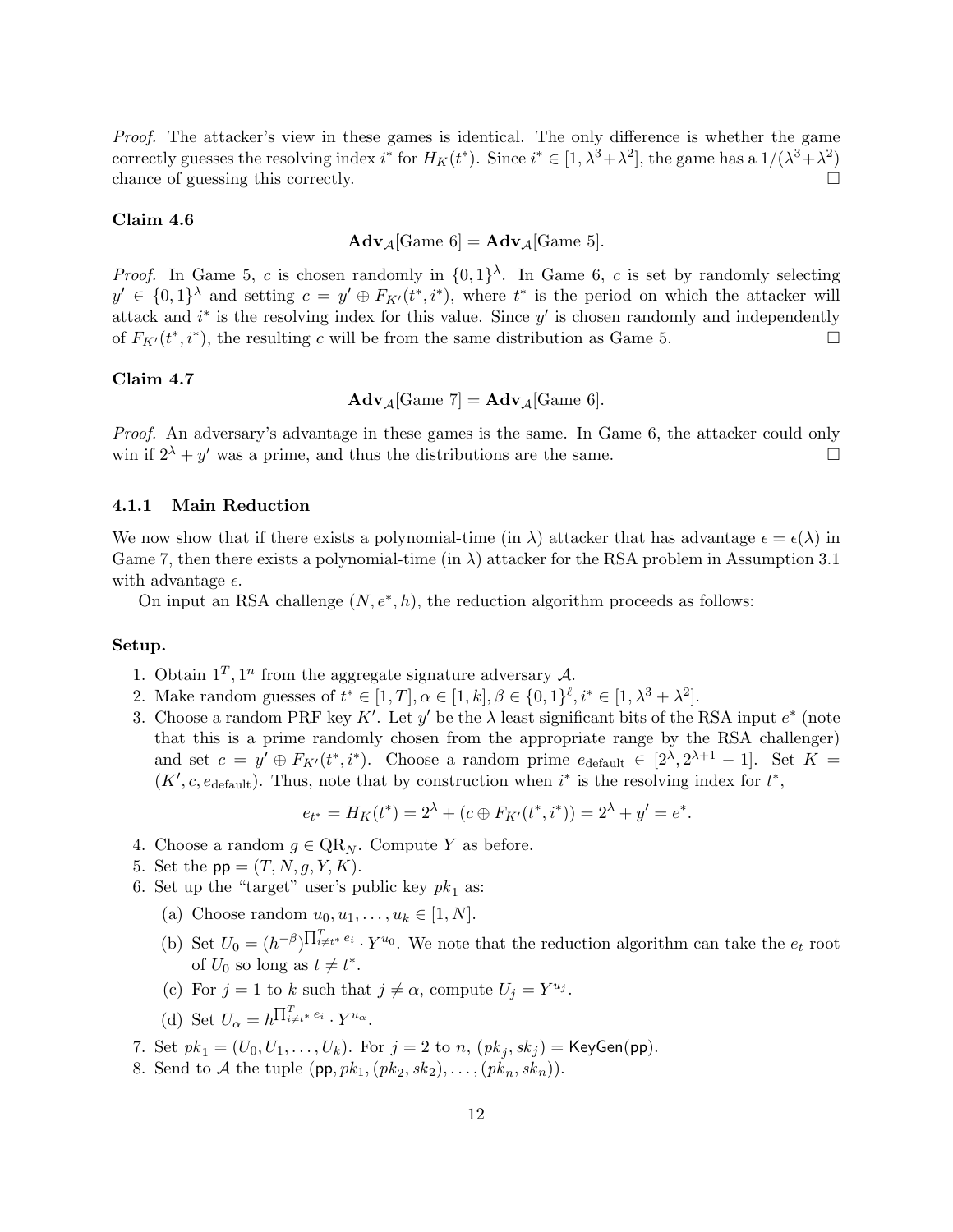**Queries.** For each period  $t = 1$  to T, the adversary can request one signature on a message of its choice in the message space under  $sk_1$  or skip that period. Recall that the adversary must be conforming and thus will request some signature on the forgery period  $t^*$ . In our construction, signing during period t requires taking the  $e_t$ -th root of each  $U_i$  value. By construction, the reduction algorithm can do this so long as: (1)  $t \neq t^*$  or (2) for  $t^*$ , when the  $\alpha$ -th  $\ell$ -bits of the message are the string  $\beta$ . If the reduction is ever asked a query it cannot answer, then it will abort. We note that this only occurs when the guesses of  $t^*, \alpha, \beta$  are incorrect, which is consistent with the attacker not winning in Game 7 anyway. Formally, when asked to sign  $M = m_1|m_2| \dots |m_k$  for period  $t \neq t^*$ , the reduction algorithm outputs:

$$
\sigma = (h^{-\beta} \cdot h^{m_{\alpha}})^{\prod_{i \neq t^*, i \neq t}^T e_i} \cdot (g^{u_0} \prod_{j=1}^k g^{u_j m_j})^{\prod_{i \in T \setminus \{t\}} e_i}
$$
(6)

$$
= (h^{-\beta \prod_{i \neq t^*}^T e_i} \cdot Y^{u_0})^{1/e_t} \cdot (\prod_{j=1, j \neq \alpha}^k U_j^{m_j})^{1/e_t} \cdot (h^{\prod_{i \neq t^*}^T e_i} \cdot Y^{u_\alpha})^{m_\alpha/e_t}
$$
(7)

$$
= (U_0 \prod_{j=1}^k U_j^{m_j})^{1/e_t} \mod N.
$$
 (8)

and when  $t = t^*$  and  $m_\alpha = \beta$ , it outputs the signature:

$$
\sigma = \left(g^{u_0} \prod_{j=1}^k g^{u_j m_j}\right) \prod_{i \in T \setminus \{t\}} e_i \tag{9}
$$

$$
= (1)^{\prod_{i \neq t^*, i \neq t}^{T} e_i} \cdot (g^{u_0} \prod_{j=1}^k g^{u_j m_j})^{\prod_{i \in T \setminus \{t\}} e_i}
$$
\n(10)

$$
= (h^{-\beta} \cdot h^{m_{\alpha}})^{\prod_{i \neq t^*, i \neq t}^T e_i} \cdot (g^{u_0} \prod_{j=1}^k g^{u_j m_j})^{\prod_{i \in T \setminus \{t\}} e_i}
$$
\n
$$
\tag{11}
$$

$$
= (h^{-\beta} \Pi_{i \neq t^*}^T e_i \cdot Y^{u_0})^{1/e_t} \cdot (\prod_{j=1, j \neq \alpha}^k U_j^{m_j})^{1/e_t} \cdot (h^{\prod_{i \neq t^*}^T e_i} \cdot Y^{u_\alpha})^{m_\alpha/e_t}
$$
(12)

$$
= (U_0 \prod_{j=1}^k U_j^{m_j})^{1/e_t} \mod N.
$$
 (13)

**Output.** Eventually A outputs a tuple  $(t_f, (pk_{\gamma(1)}, \ldots, pk_{\gamma(z)}), (M_1, \ldots, M_z), \sigma_{agg})$ . Since aggregation order does not matter here<sup>6</sup>, we can w.l.o.g. assume that  $\gamma(1) = 1$  (corresponding to the target key  $pk_1$ ); we also drop  $\gamma$  from the subscript below. If the aggregate signature does not verify or if any of the reduction's guesses of  $t^*, i^*, \alpha, \beta$  were incorrect, then abort. These abort conditions are all consistent with the adversary not winning Game 7. Let  $E' = \prod_{i \in T \setminus \{t^*\}} e_i$ . Otherwise we

<sup>&</sup>lt;sup>6</sup>Consider any signature  $\sigma_{agg}$  that verifies on time period t for public keys  $pk_1, \ldots, pk_z$  and messages  $M_1, \ldots, M_z$ . Our scheme has the property that  $\sigma_{agg}$  also verifies on any permutation of the indices applied to both the public key and message sequences.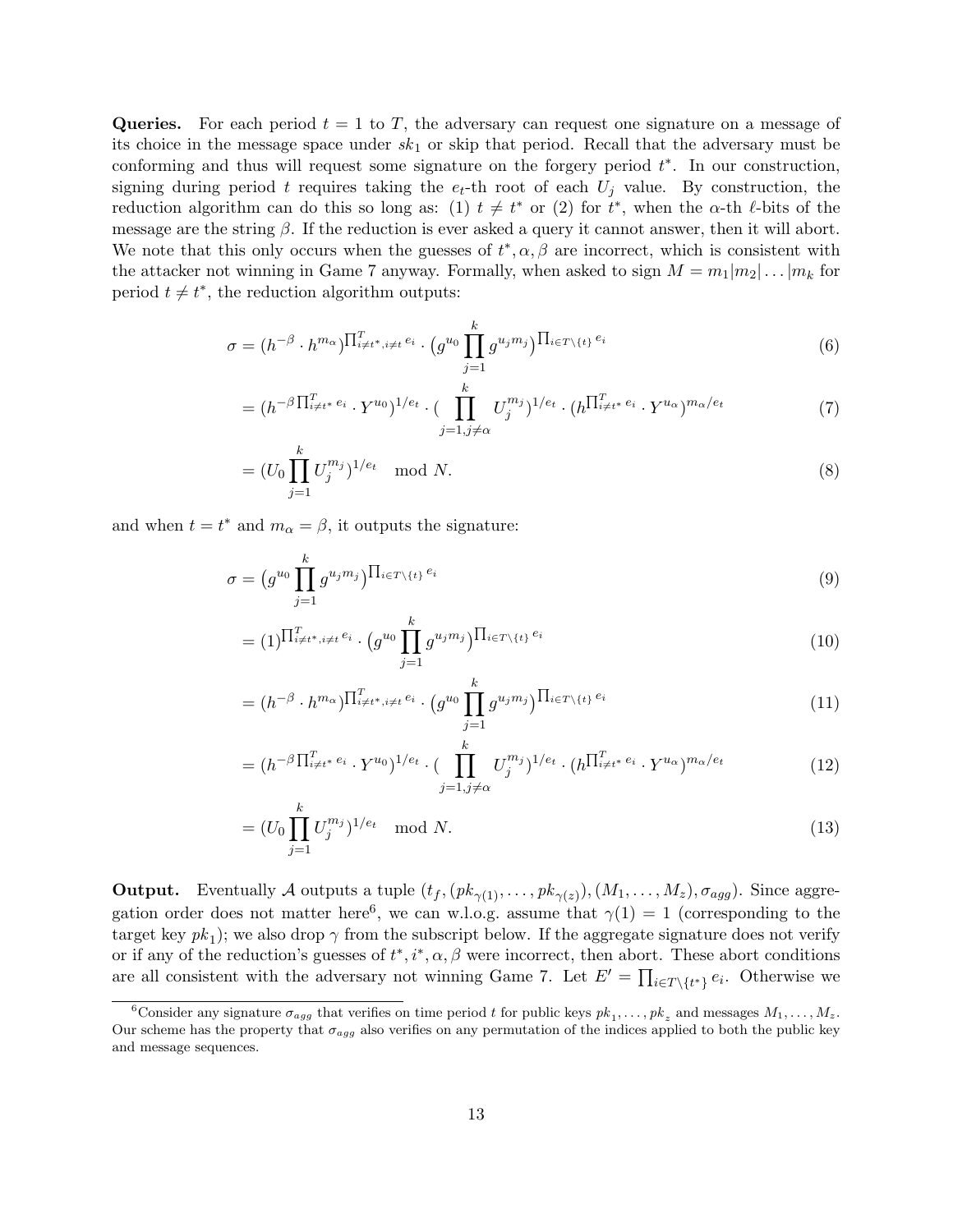have that:

$$
\sigma_{agg}^{e^*} = \prod_{j=1}^n (U_{j,0} \prod_{i=1}^k U_{j,i}^{m_{j,i}})
$$
\n(14)

$$
= (U_{1,0} \prod_{i=1}^{k} U_{1,i}^{m_{1,i}}) \cdot \prod_{j=2}^{n} (U_{j,0} \prod_{i=1}^{k} U_{j,i}^{m_{j,i}})
$$
\n(15)

$$
= (h^{E'(\beta - m_{\alpha})} \cdot Y^{u_0} \prod_{j=1}^{k} Y^{u_j m_j}) \cdot \prod_{j=2}^{n} (U_{j,0} \prod_{i=1}^{k} U_{j,i}^{m_{j,i}})
$$
(16)

Since the reduction can compute the  $e^*$ -th root of all values not in the h term, it can divide them out as:

$$
\left(\frac{\sigma_{agg}}{\prod_{j=1}^{n}(g^{u_{j,0}}\prod_{i=1}^{k}g^{u_{j,i}m_{j,i}})^{E'}}\right)^{e^*} = \frac{(h^{E'(\beta-m_{\alpha})}\cdot Y^{u_0}\prod_{j=1}^{k}Y^{u_jm_j})\cdot \prod_{j=2}^{n}(U_{j,0}\prod_{i=1}^{k}U_{j,i}^{m_{j,i}})}{\prod_{j=1}^{n}(g^{u_{j,0}}\prod_{i=1}^{k}g^{u_{j,i}m_{j,i}})^{e^* \cdot E'}} \tag{17}
$$
\n
$$
= h^{E'(\beta-m_{\alpha})}.
$$

$$
=h^{E'(\beta-m_{\alpha})}.\tag{18}
$$

Now, we have an equation of the form  $x^a = y^b$ , where  $x = \frac{\sigma_{agg}}{\Box^n}$  $\frac{\sigma_{agg}}{\prod_{j=1}^n (g^{u_{j,0}}\prod_{i=1}^k g^{u_{j,i}m_{j,i}})^{E'}} , \, a=e^*,\,y=h$ and  $b = E'(\beta - m_\alpha)$ . Recall that the game would have already aborted if  $e^*$  was output for any period other than  $t^*$  and thus,  $gcd(e^*, E') = 1$ . The game would also have aborted if  $\beta = m_\alpha$ . Finally since the  $|\beta| = |m_{\alpha}| = \ell < \lambda$  and  $e^* > 2^{\lambda}$ , we can conclude that  $gcd(a, b) = 1$ . This allows the reduction to apply Lemma 3.2 to efficiently compute  $\hat{h} \in \mathbb{Z}_N$  such that  $\hat{h}^{e^*} = h \mod N$ . The reduction outputs this value as the RSA solution.

Analysis. We argue that the above reduction will succeed in outputting the RSA solution whenever the adversary wins in Game 7. The adversary's view in these scenarios differs only in the way that public key elements  $U_0$  and  $U_\alpha$  are chosen. We will first argue that the way they are chosen in Game 7 (and the actual scheme) is statistically close to choosing a random element in  $\mathbb{Q}\mathbb{R}_{N}$ . Next, we argue that the (different) way they are chosen in the reduction above is also statistically close to choosing a random element in  $QR_N$ . It follows then that the public key in both Game 7 and the reduction are statistically close and thus cannot be distinguished by our polynomial-time adversary. Moreover, while the signatures are computed via a different method in Game 7 and the reduction, the signature the adversary sees is identical (and unique) given the public information known to the adversary, so there is no information the adversary can use to distinguish. For any given  $U \in \mathrm{QR}_N$ , prime  $e \in [1, N]$ , and  $m < 2^{\lambda}$ , the values  $U^{em}$  and  $U^{1/e}$  are unique since each  $e_i$ is relatively prime to  $\phi(N)$ . It remains to support the arguments listed above.

First, recall how  $U_0$ ,  $U_\alpha$  are chosen in Game 7 (and the actual scheme). Here  $u_0$ ,  $u_\alpha$  are randomly chosen from  $[1, N]$  and the public key elements are set as:

$$
U_0 = Y^{u_0} = g^{u_0} \prod_{i=1}^T e_i \quad , \quad U_\alpha = Y^{u_\alpha} = g^{u_\alpha} \prod_{i \in T} e_i.
$$

Observe that the group of  $QR_N$  has order  $p'q'$ . Thus  $Y = g^{\prod_{i=1}^{T} e_i}$  is also a generator since all the  $e_i$ values are relatively prime to  $p'q'$ . Since Y is a generator, if we take Y<sup>r</sup> for a random  $r \in [1, \phi(N)]$ that has the same distribution as choosing a random element in  $\mathbb{QR}_N$ . Now, the process of raising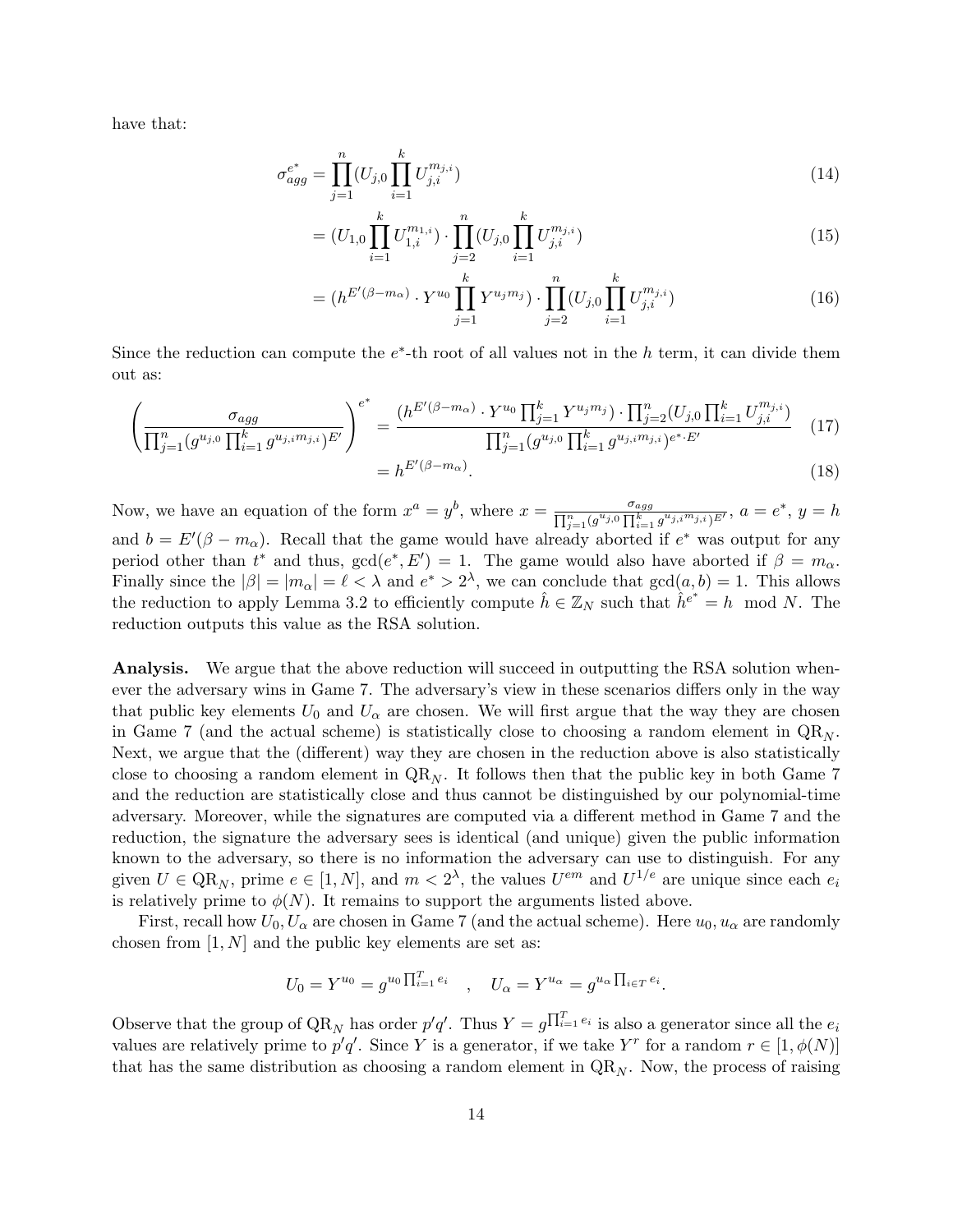Y<sup>r</sup> for a random  $r \in [1, N]$  is statistically close to the process of raising it to a random  $r \in [1, \phi(N)]$ . The reason is that  $N = \phi(N) + p + q - 1$  where the difference  $(p + q - 1)$  is negligible. Thus, we achieve our first argument.

Second, recall how  $U_0$ ,  $U_\alpha$  are chosen in the reduction. Here  $u_0$ ,  $u_\alpha$  are randomly chosen from  $[1, N]$  and the public key elements are set as:

$$
U_0' = (h^{-\beta})^{\prod_{i \neq t^*}^T e_i} \cdot Y^{u_0} = h^{-\beta \prod_{i \neq t^*}^T e_i} \cdot g^{u_0 \prod_{i=1}^T e_i} \quad , \quad U_\alpha' = h^{\prod_{i \neq t^*}^T e_i} \cdot Y^{u_\alpha}.
$$

We previously argued that the  $Y^{u_0}$  and  $Y^{u_\alpha}$  components are distributed statistically close to a random element in  $QR_N$ . We assume that  $h \in QR_N$ ; this will be true for a random element in  $\mathbb{Z}_N^*$  with 1/4 probability. Each value has an h term that is in  $\mathbb{QR}_N$  but not necessarily distributed randomly. However, once we multiply this value in the group by a (statistically close to) random element of the group, we have a product that is distributed statistically close to a random element in  $QR_N$ . Thus, we achieve our second argument.

Since the adversary cannot distinguish either distribution of public keys from a random distribution, then it cannot distinguish them from each other as well. Thus, whenever the adversary succeeds in Game 7, we can conclude it will also succeed in helping the reduction solve RSA.

 $\Box$ 

# 5 Trading off Signing Time with Storage

In this section we show a basic tradeoff between the time to sign and the size of the private key storage. Very roughly the time to sign will scale linearly with a parameter a and the storage with a parameter b with the constraint that  $a \cdot b = T$ . Thus we can explore tradeoffs such as setting  $a = T, b = 1$  as we saw in the last section or go the opposite direction and set  $a = 1, b = T$  to achieve fast signing at the expense of large storage, or try to balance these by choosing  $a = b = \sqrt{T}$ .

Our system will use the same setup, verification and aggregation algorithms as in Section 4 and just replace the KeyGen and Sign algorithms. Moreover, the public keys output by the Key-Gen algorithm and corresponding signatures output by the Sign algorithm will have an identical distribution to the original Section 4 scheme and thus not require a new security proof.

Let the public parameters output from Setup be  $pp = (T, N, g, Y, K)$  as before. Our KeyGeneration algorithm will organize T into b "windows" each of size a. (We will assume a divides  $T$ evenly for ease of exposition.) Then the private key will be setup to contain a sequence of values  $R_w$  which is g raised to all  $e_i$  except those in a sliding window of periods. To sign faster during time period  $t$ , select these partially computed values where  $t$  is in the window and complete its computation for signing by raising to all  $e_i$  in that window except  $e_t$ .

The new key generation and signing algorithms follow.

**KeyGen'**(pp, a) It obtains the primes  $(e_1, \ldots, e_T)$  and sets  $b = T/a$  (we assume it divides evenly for ease of exposition). Next it chooses random integers  $u_0, u_1, \ldots, u_k$  in [1, N] and computes  $pk = (U_0, U_1, \ldots, U_k)$ . For  $w = 1$  to b, define  $\Sigma_w$  as the set of integers in  $[1, T]$  other than those in the set  $\{a(w-1)+1, a(w-1)+2, \ldots, a(w-1)+a\}.$ 

For  $w = 1$  to b, it then computes:

$$
R_w = g^{\prod_{i \in \Sigma_w} e_i}
$$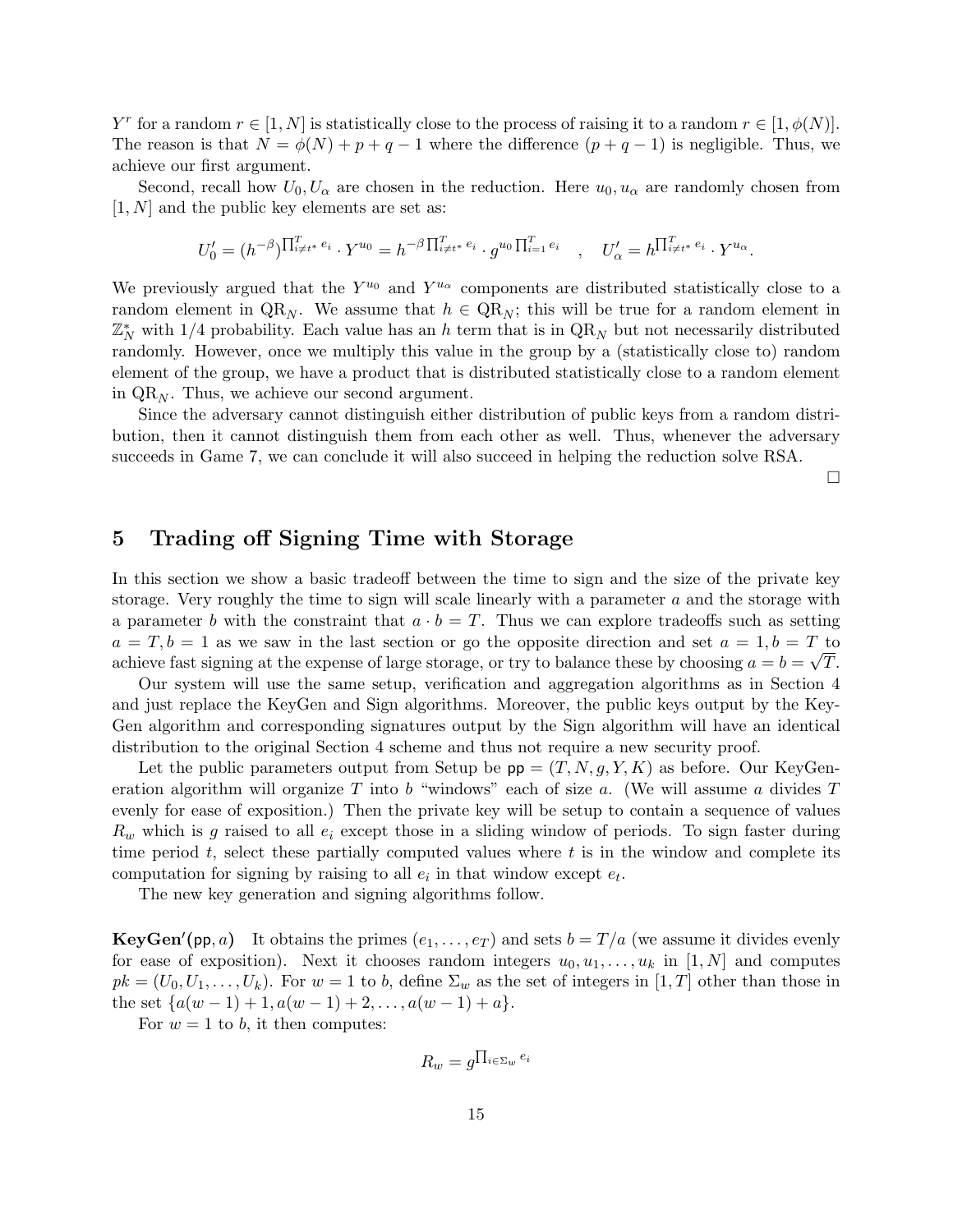where the  $e_i$  values are computed using K from pp. It sets the secret key as  $sk = (\{R_w\}_{1\leq w\leq b}, \{u_i\}_{0\leq i\leq k}).$ The public key  $pk = (U_0, U_1, \ldots, U_k)$  is computed as  $U_j = Y^{u_j} = g^{u_j} \prod_{i \in T} e_i$ , for  $j = 0$  to k as in Section 4.

 $\textbf{Sign}'(pp, sk, M, t)$  It computes the necessary subset of primes in  $(e_1, \ldots, e_T)$  using K in pp and then for period t, selects the window  $w = \lfloor t/a \rfloor$ . Let  $\Sigma'_{w}$  denote the set of periods in the window  ${a(w-1)+1, a(w-1)+2,..., a(w-1)+a\}_{1\leq w\leq b}$ . It outputs

$$
\sigma = \left(R_w^{u_0} \prod_{j=1}^k R_w^{u_j \cdot m_j}\right) \prod_{i \in \Sigma_w' \setminus \{t\}} e_i = \left(U_0 \prod_{j=1}^k U_j^{m_j}\right)^{1/e_t} \pmod{N}.
$$

Analysis. Observe that the public keys and signatures are of the same form and distribution as those of the base system in Section 4 and thus the security of this tradeoff system follows.

# 6 Obtaining  $O(\lg(T))$  Signing Time and Private Key Size

The previous section showed a basic tradeoff between signing time and private key size. However, it was limited in that the most "balanced" version required both time and storage to grow with the square root of the number of periods.

In this section we show how a more intricate key storage technique can give us much better results with a scheme where the number of exponentiations and prime searches is  $\approx \lg(T)$  per signing operation and where we store  $\approx \lg(T)$  elements of  $\mathbb{Z}_N^*$  in the private key. Unlike the previous schemes where the private key remained static, our method here will require us to update the private key on each signing period. As a consequence a signer will be required to sign using each period in sequence.<sup>7</sup> Again, our new scheme will produce public keys and signatures with exactly the same distribution as the base scheme of Section 4. Therefore we will only need to describe and analyze the new method of key generation and storage and are not required to produce a new security proof. As mentioned earlier, this approach has conceptual roots in the pebbling optimization used by Itkis and Reyzin [25] to realize efficient forward-secure signatures.

We present our method by introducing two algorithms. The first algorithm  $\texttt{StorageInit}(pp, v)$ takes in the public parameters and an element  $v \in \mathbb{Z}_N^*$  and outputs the initial key storage state store. The second algorithm StorageUpdate(store) takes in the storage store and outputs an updated storage value store as well as a group element  $s \in \mathbb{Z}_N^*$ .

#### 6.1 Storage Algorithms

We assume that there exists an integer 'levels' such that  $T = 2^{\text{level } s+1} - 2$ . (One could always pad T out to match this.) The key storage will be structured as a sequence of sets  $S_1, \ldots, S_{\text{levels}}$ where elements of set  $S_i$  are of the form

$$
w\in\mathbb{Z}_N^*, \text{open}\in[1,T], \text{closing}\in[1,T], \text{count}\in[1,T].
$$

Let R be the set of integers  $[open, open + 2^{i-1} - 1] \cup [closing + count, closing + 2^{i-1} - 1]$ . Then  $w = v^{\prod_{j \in T \setminus R} e_j}$ . Intuitively, w is v raised to all of the e exponents except the sequence of  $2^{i-1}$  values

<sup>&</sup>lt;sup>7</sup>We expect this to be the normal mode of operation in a synchronized scheme, however, the previous schemes have the ability to sign for periods in an arbitrary order.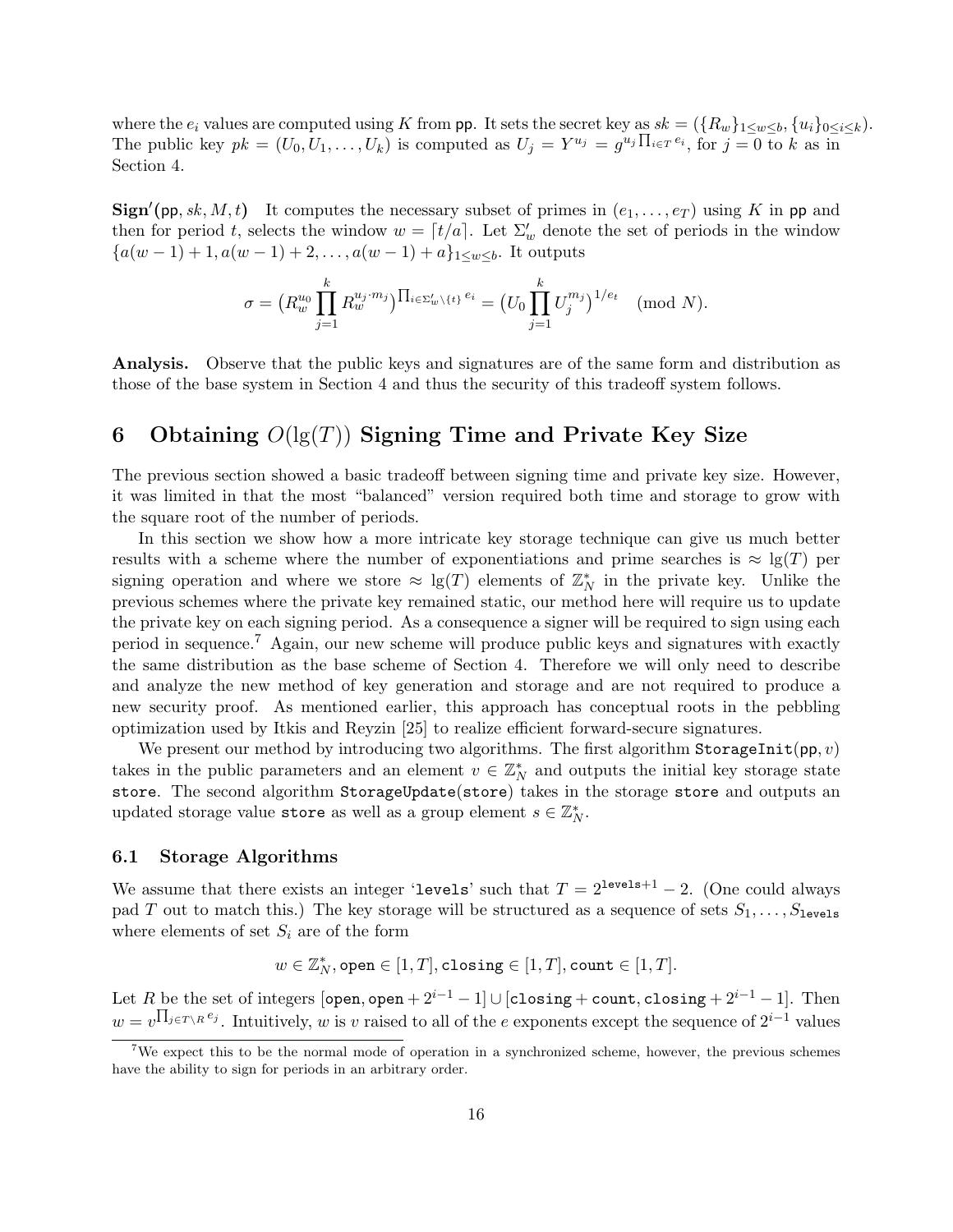starting at open and a second sequence of length  $2^{i-1}$  – count starting at closing + count. When the StorageUpdate algorithm runs for each  $i$ , it will find an element of the set  $S_i$  and help "move it forward" by incrementing its counter count and updating  $w$  accordingly. When count reaches  $2^i$  the update storage algorithm removes the tuple from the set  $S_i$  at level i and then splits it into two parts and puts these in set  $S_{i-1}$ . We now describe the algorithms.

**StorageInit**(pp, v) Initially, sets  $S_1, \ldots, S_{\text{levels}}$  are empty. Then for  $i = 1$  to levels perform the following:

- Let  $R = [2^i 1, 2^{i+1} 2].$
- Compute  $w = v^{\prod_{j \in T \setminus R} e_j}$ .
- Put in  $S_i$   $(w, 2^i 1, (2^i 1) + 2^{i-1}, 0)$ .
- Put in  $S_i$   $(w, (2^i 1) + 2^{i-1}, 2^i 1, 0)$ .

The storage value  $\texttt{store} = ((S_1, \ldots, S_{\texttt{levels}}), \texttt{index} = 0)$  is output.

**StorageUpdate(pp, store)** For  $i = 1$  to levels perform the following:

- Find a tuple (if any exist) in  $S_i$  of (w, open, closing, count) with the smallest open value.<sup>8</sup>
- Replace it with a new tuple  $(w' = w^{e_{\text{closure}} + \text{count}})$ , open' = open, closing' = closing, count' =  $count + 1$ ) where  $(w', open', closing', count')$  is the newly added tuple.

Then for  $i = 1$ evels down to 2

- Find a tuple (if any) of the form  $(w, \text{open}, \text{closing}, \text{count} = 2^{i-1})$  in  $S_i$ .
- Remove this tuple from the set  $S_i$ .
- To the set  $S_{i-1}$  add the tuple  $(w' = w, \text{open}' = \text{open}, \text{closing}' = \text{open} + 2^{i-2}, \text{count}' = 0)$ where  $(w', \text{open}', \text{closing}', \text{count}')$  is the newly added tuple.
- Also add to the set  $S_{i-1}$  the tuple  $(w' = w, \text{open}' = \text{open} + 2^{i-2}, \text{closing}' = \text{open}, \text{count}' = 0)$ .

Finally, from  $S_1$  find the tuple  $(w, \text{open} = \text{index} + 1, \text{closing}, 1)$ . Remove this from  $S_1$  and output  $s = w$  which gives  $s = v^{\prod_{j \in T \setminus \{(\text{index}+1)\}} e_j}$  as needed. Finally, the storage value store  $=$  $((S_1, \ldots, S_{\text{levels}}), \text{index} = \text{index} + 1)$  is output.

### 6.2 Analysis

We need to show that the storage primitives give the desired correctness and performance properties. To analyze correctness and storage size we consider what the key storage state will look like for each value of index between 0 and  $T$ . Recall that in a stored key, index represents the number of signatures generated so far. We describe what each  $S_i$  set contains for a particular index value breaking things into three cases. We will refer to this as our "state description" given below.

 ${}^{8}$ In a particular  $S_i$  there might be zero, one or two tuples. If there are two, the one with the larger open value is ignored. Ties will not occur, as we will see from the case analysis in Section 6.2.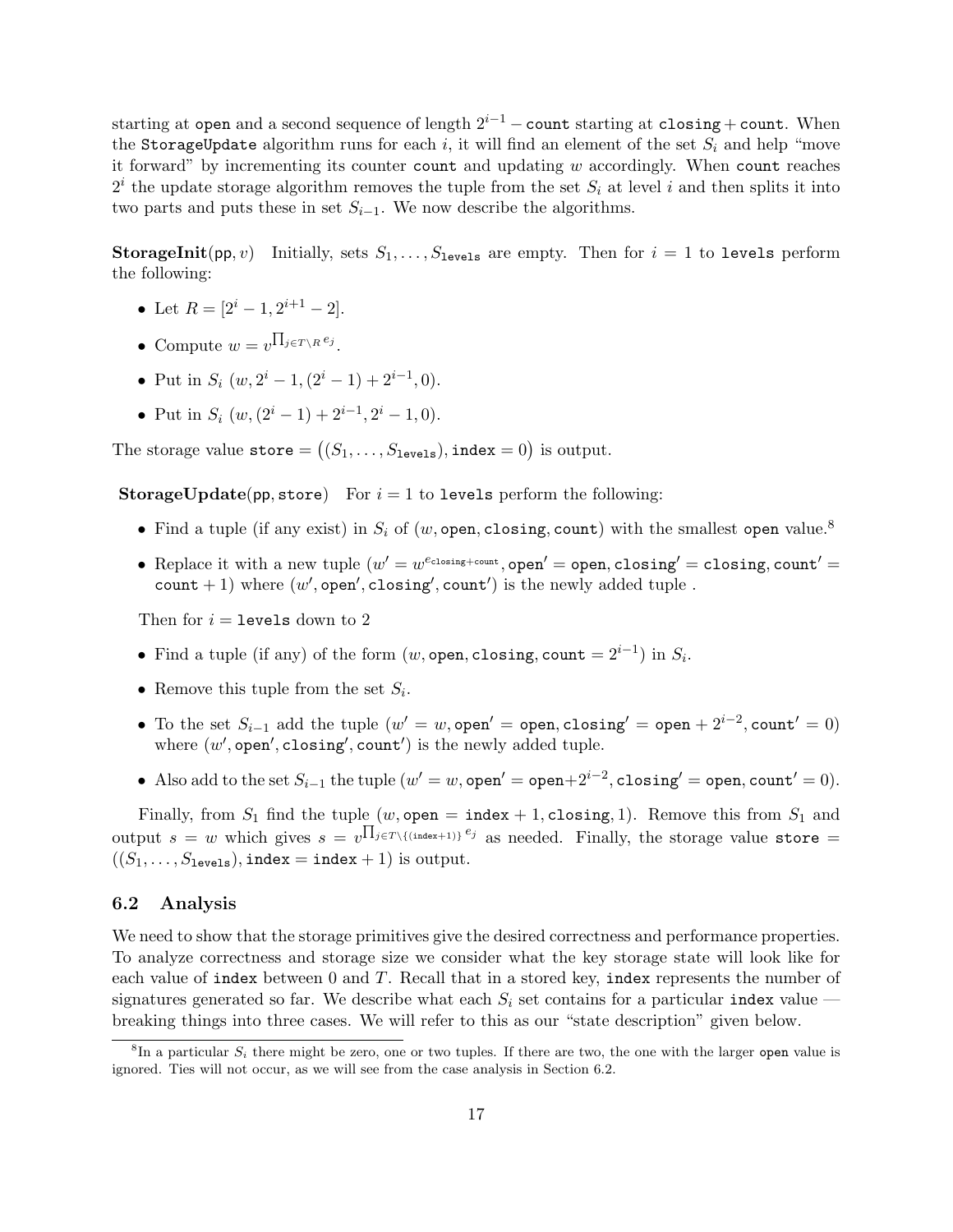**Case 1:**  $T - \text{index} \leq 2^i - 2$ . In this case the set  $S_i$  will be empty.

**Case 2:** Not Case 1 and  $\text{index} = k \cdot 2^i + r$  for  $0 \le r < 2^{i-1}$ .  $S_i$  will contain two elements. The first is a tuple

 $(w=v^{\prod_{j\in T\backslash R}e_j},\mathtt{open}=(k+1)\cdot 2^i-1,\mathtt{closing}=(k+1)\cdot 2^i-1+2^{i-1},\mathtt{count}=r).$ 

Where we let  $R = [\text{open}, \text{open} + 2^{i-1} - 1] \cup [\text{closing} + \text{count}, \text{closing} + 2^{i-1} - 1].$ 

The second is a tuple

$$
(w = v^{\prod_{j \in T \setminus R} e_j}, \text{open} = (k+1) \cdot 2^i - 1 + 2^{i-1}, \text{closing} = (k+1) \cdot 2^i - 1, \text{count} = 0).
$$

Where  $R = [\text{open}, \text{open} + 2^{i-1} - 1] \cup [\text{closure} + \text{count}, \text{closure} + 2^{i-1} - 1]$ . (Here count = 0.)

**Case 3:** Not Case 1 and  $\text{index} = k \cdot 2^i + r$  for  $2^{i-1} \le r < 2^i$ .  $S_i$  has a single element. A tuple

$$
(w = v^{\prod_{j \in T \setminus R} e_j}, \text{open} = (k+1) \cdot 2^i - 1 + 2^{i-1}, \text{closing} = (k+1) \cdot 2^i - 1, \text{count} = r - 2^{i-1}).
$$

Where  $R = [\texttt{open}, \texttt{open} + 2^{i-1}] \cup [\texttt{closing} + \texttt{count}, \texttt{closing} + 2^{i-1}].$ 

#### Proof of State Description Accuracy

Theorem 6.1 The above state description for variable index accurately describes the key storage state after an initial call to  $\text{StorageInit}(pp, v)$  and index subsequent calls to  $\text{StorageUpdate}(pp, \text{store})$ .

Proof. We begin our proof by establishing two claims about when the "pass down" operation can and cannot happen which will be used later on in the proof.

Claim 6.2 Suppose that our state description is accurate for period index. Consider an update operation where the period moves from index to index  $+1$ . This will result in an tuple being "passed" down" from  $S_i$  to  $S_{i-1}$  only if index + 1 is a multiple of  $2^{i-1}$ , if anything is passed down at all.

*Proof.* If (index, i) were in Case 1, then  $S_i$  is empty and there is nothing that could be passed down. If in Case 2, then one tuple has a count  $=r$  which is the remainder of index mod  $2^i$ . It will trigger a pass down operation only when count increments to count  $= 2^{i-1}$ . Similarly, in Case 3 there is a tuple with count  $=r-2^{i-1}$ . A push down operation is only triggered when it increments to  $2^i$  which means index + 1 is a multiple of  $2^{i-1}$ . .

Claim 6.3 Suppose that our state description is accurate for period index and all smaller values. Further suppose that index + 1 = 0 mod  $2^i$  for some i and that set  $S_{i+1}$  is in Case 1 at index. (I.e. T – index  $\leq 2^{i+1}$  – 2.) Then it will be that at period index + 1 we have T – index  $\leq 2^i$  – 2 and set  $S_i$  is designated as Case 1 by our description.

*Proof.* Let z be the value where  $T - z = 2^{i+1} - 2$  since  $T = 2^{\text{levels+1}} - 2$  it follows that  $z = y \cdot 2^{i+1}$ for some y. Also note that z must be the smallest value of index where  $T$  – index  $\leq 2^{i+1}$  – 2. It then follows that  $z + 2^i - 1$  is the smallest value of index where  $T -$  index  $\leq 2^{i+1} - 2$  AND index mod  $2^i$ . Now let's consider the next value of of index + 1 which is equal to  $z + 2^i$  and use it to prove that at  $index + 1$  the set  $S_i$  is assigned to be in Case 1. Then

$$
T-(\mathtt{index}+1)=T-(z+2^i)=(T-z)-2^i=2^{i+1}-2-2^i=2^i-2.
$$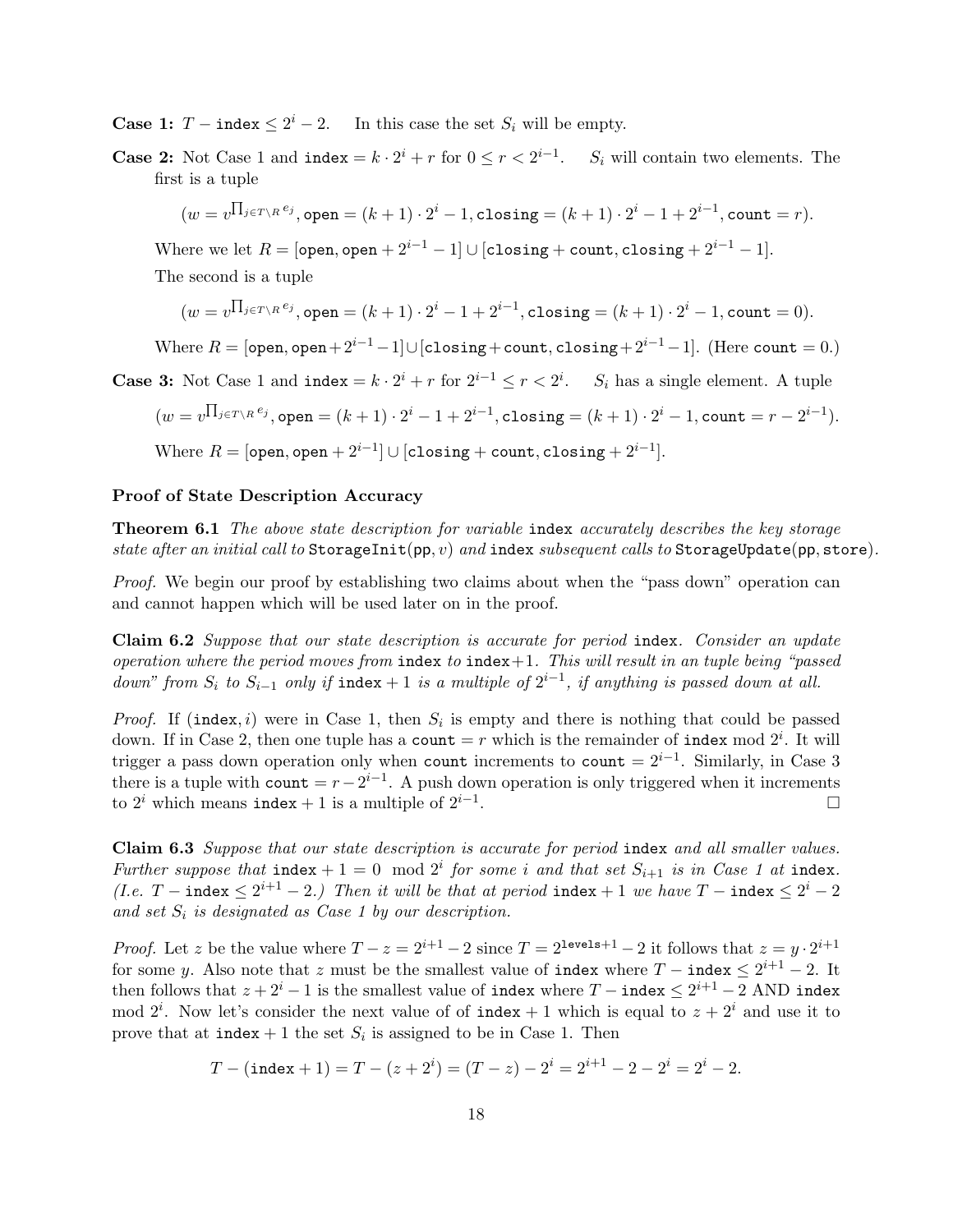Then we have that at  $index + 1$  the set  $S_i$  is categorized at Case 1 (and empty) by our description.  $\Box$ 

We now show that for each **index** if the state description was valid at **index** then it is valid at index + 1. We break this into three separate claims showing that if a set  $S_i$  is in Case 1,2 and 3 respectively at index that in index  $+1$  it will match the state description.

**Claim 6.4** Suppose at period index the state description is accurate and for a set  $S_i$  we are in Case 1 where  $T$  – index  $\leq 2^{i}$  – 2 and the set  $S_i$  is empty. Then at period index + 1 the state description is accurate for set  $S_i$ .

*Proof.* For period index + 1 we have that  $T - (\text{index} + 1)$  is also  $\leq 2^{i} - 2$  and therefore it should also be Case 1 and  $S_i$  should remain empty. The only way for it not to remain empty would be if the StorageUpdate algorithm "passed down" a new tuple from  $S_{i+1}$ . However, if  $S_i$  was in Case 1 for period index then  $S_{i+1}$  must also be and also be empty. Since  $S_{i+1}$  is empty there is nothing to pass down.

Claim 6.5 Suppose at period index the state description is accurate and for a set  $S_i$  we are in Case 2 where  $\texttt{index} = k \cdot 2^i + r$  for  $0 \le r < 2^{i-1}$ . Then at period  $\texttt{index} + 1$  the state description is accurate for set  $S_i$ .

*Proof.* First consider the subcase where  $r \neq 2^{i-1} - 1$  which should keep  $S_i$  in Case 2 on period index +1. We will verify this. Since at period index we are in Case 2 there are two tuples in  $S_i$  where the one with the smaller open value is of the form  $(w = v^{\prod_{j \in T \setminus R} e_j},$  open  $=(k+1) \cdot 2^{i} - 1$ , closing  $=$  $(k+1) \cdot 2^{i} - 1 + 2^{i-1}$ , count = r). The update algorithm will increment count to  $r+1$  and update w to  $w = w^{e_{\text{closing}} + \text{count}}$  which gives the needed form to remain in Case 2. The second tuple will is of the form  $(w = v^{\prod_{j \in T \setminus R} e_j},$   $\texttt{open} = (k+1) \cdot 2^i - 1 + 2^{i-1}, \texttt{closing} = (k+1) \cdot 2^i - 1, \texttt{count} = 0).$ The update algorithm will not modify it as the other tuple had the smaller open value. Thus it remains the same which matches the behavior for  $S_i$  remaining in Case 2. Finally, we need to check that no new tuples are passed down from  $S_{i+1}$ . This follows from the fact (Claim 6.2) that index mod  $2^{i} = r \neq 2^{i}-1$  and that a pushdown would only happen as index transfers to being a multiple of  $2^i$ .

We now consider the subcase where  $r = 2^{i-1} - 1$  at index and thus at index + 1 we should be moving into Case 3. In this subcase the set  $S_i$  begins with two tuples with one of the form  $(w=v^{\prod_{j\in T\backslash R}e_j},\text{open}=(k+1)\cdot 2^i-1,\text{closing}=(k+1)\cdot 2^i-1+2^{i-1},\text{count}=r=2^{i-1}-1).$ The update operation will first modify the tuple to a new count value of count  $= 2^{i-1}$ . This will trigger the pushdown operation to move the tuple out of  $S_i$ . It then leaves it with one tuple of the needed form which transitions  $S_i$  to Case 3 as needed. Again no new elements are pushed onto  $S_i$ from  $S_{i+1}$  due to Claim 6.2.

Claim 6.6 Suppose at period index the state description is accurate and for a set  $S_i$  we are in Case 3 where  $index = k \cdot 2^{i} + r$  for  $2^{i-1} \le r < 2^{i}$  for some k. Then at period index + 1 the state description is accurate for set  $S_i$ .

*Proof.* We first focus on the subcase where  $r \neq 2^{i} - 1$  and thus at index + 1 we want to verify that we stay in Case 3. Initially there is one tuple of the form  $(w = v^{\prod_{j \in T \setminus R} e_j},$  open  $= (k + 1) \cdot 2^i$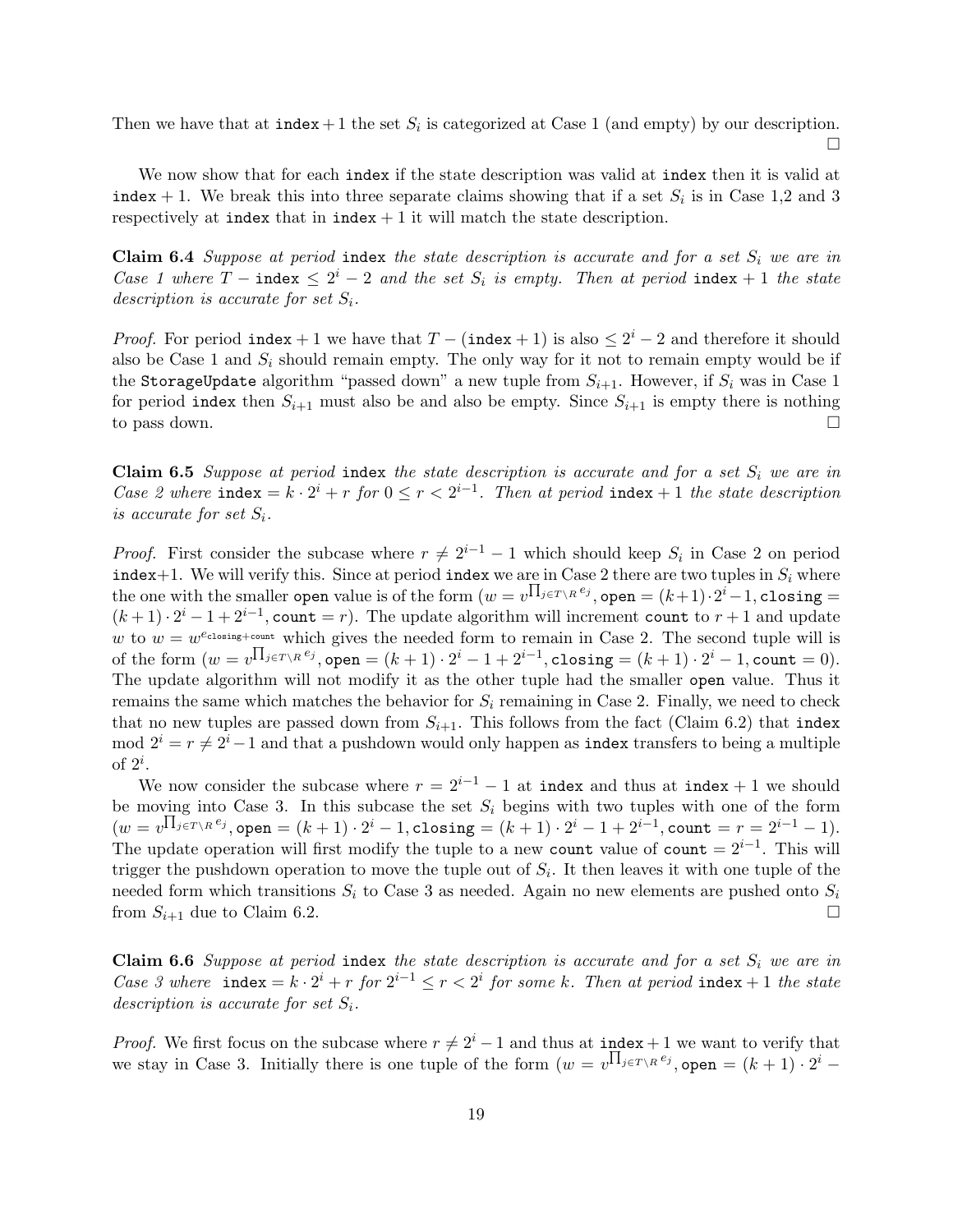$1+2^{i-1}$ , closing =  $(k+1) \cdot 2^i - 1$ , count =  $r - 2^{i-1}$ ). The update algorithm will increment count to  $r + 1$  and update w to  $w = w^{e_{\text{closure}} + \text{count}}$  which gives the needed form to remain in Case 3. As before no new tuples will be added since  $\texttt{index} + 1 \mod 2^i \neq 0$ .

We end by considering the subcase where  $r = 2^{i} - 1$ . In this subcase there is initially a single tuple with a count value of count =  $2^{i-1} - 1$ . The update algorithm will increment this count which triggers its removal from the set. What remains to be seen is whether a new element is added or if it becomes empty.

We now consider two possibilities. If  $T - (\text{index} + 1) \le 2^{i} - 2$ , then our description states that set  $S_i$  should enter Case 1 on index + 1. It is easy to see that if this is true that the set  $S_{i+1}$ was already Case 1 and empty on index and nothing new will be added so the set  $S_i$  is empty as needed.

The somewhat trickier case is when  $T - (\text{index} + 1) > 2^{i} - 2$ . Here we need to verify that the set  $S_i$  ends up in Case 2 with the appropriate tuple at index + 1. First, since index + 1 mod  $2^i = 0$ we can apply Claim 6.3. It states that if set  $S_{i+1}$  were in Case 1 (empty) at index then set  $S_i$ would be in Case 1 for index + 1. Since this is not the case, we have that  $S_{i+1}$  must be non empty and in Case 2 or 3.

If  $S_{i+1}$  started in Case 2 at index, it initially has a tuple of the form:

$$
(w = v^{\prod_{j \in T \setminus R} e_j}, \text{open} = (\tilde{k} + 1) \cdot 2^{i+1} - 1, \text{closing} = (\tilde{k} + 1) \cdot 2^{i+1} - 1 + 2^i, \text{count} = 2^i - 1).
$$

Where we let  $R = [open, open+2<sup>i</sup>-1] \cup [closing+count, closing+2<sup>i</sup>-1]$ . Note by the description index =  $2^{i+1}\tilde{k} + 2^i - 1$ . After the update algorithm has its first pass, count is incremented to  $2^i$  and an exponentiation is done that updates w where it is now for  $R = [\text{open}, \text{open} + 2^i - 1]$ as the second half of the range falls off with the new count value. The update algorithm then removes this tuple from  $S_{i+1}$  and creates two new tuples from it. One with an open' = open and closing' = open +  $2^i$ ; the second with open' = open +  $2^i$  and closing' = open.

To verify correctness recall that index =  $2^{i}k + 2^{i} - 1$  and index =  $2^{i+1}\tilde{k} + 2^{i} - 1$ . It follows that  $k = 2 \cdot \tilde{k}$ . Second, index  $+1 = 2^i \cdot k'$  where  $k' = k + 1$ . To match the description for index  $+1$ we must have that the first tuple created has an open' value of  $open' = (k' + 1)2<sup>i</sup> - 1$ . Plugging in terms:

$$
(k'+1)2^{i}-1 = (k+1+1)2^{i}-1 = (2\tilde{k}+2)2^{i}-1 = (\tilde{k}+1)2^{i+1}-1.
$$

However, this is exactly the value it inherited from open as needed.

The argument that the right tuple is inherited when set  $S_{i+1}$  is in Case 3 proceeds in almost the same way as above.

 $\Box$ 

The proof of our theorem now comes via induction. The accuracy of the state description for  $index = 0$  can be verified by inspection. We can prove the rest by induction on index. For any index the accuracy of the description  $index + 1$  follows from its accuracy on period index. In particular, our previous three claims show that for any i if the state  $S_i$  is accurate in period index then after the update algorithm executes,  $S_i$  will be accurate in period index + 1 as well.

Computational and Storage Efficiency Analyzing the running time for these storage operations is straightforward. We have that  $levels = |lg T|$ . In each storage update operation there is at each level at most one prime search operation and at most one exponentiation. This comes from the fact that for each  $i$  the algorithm updates a single set element — the one with the smallest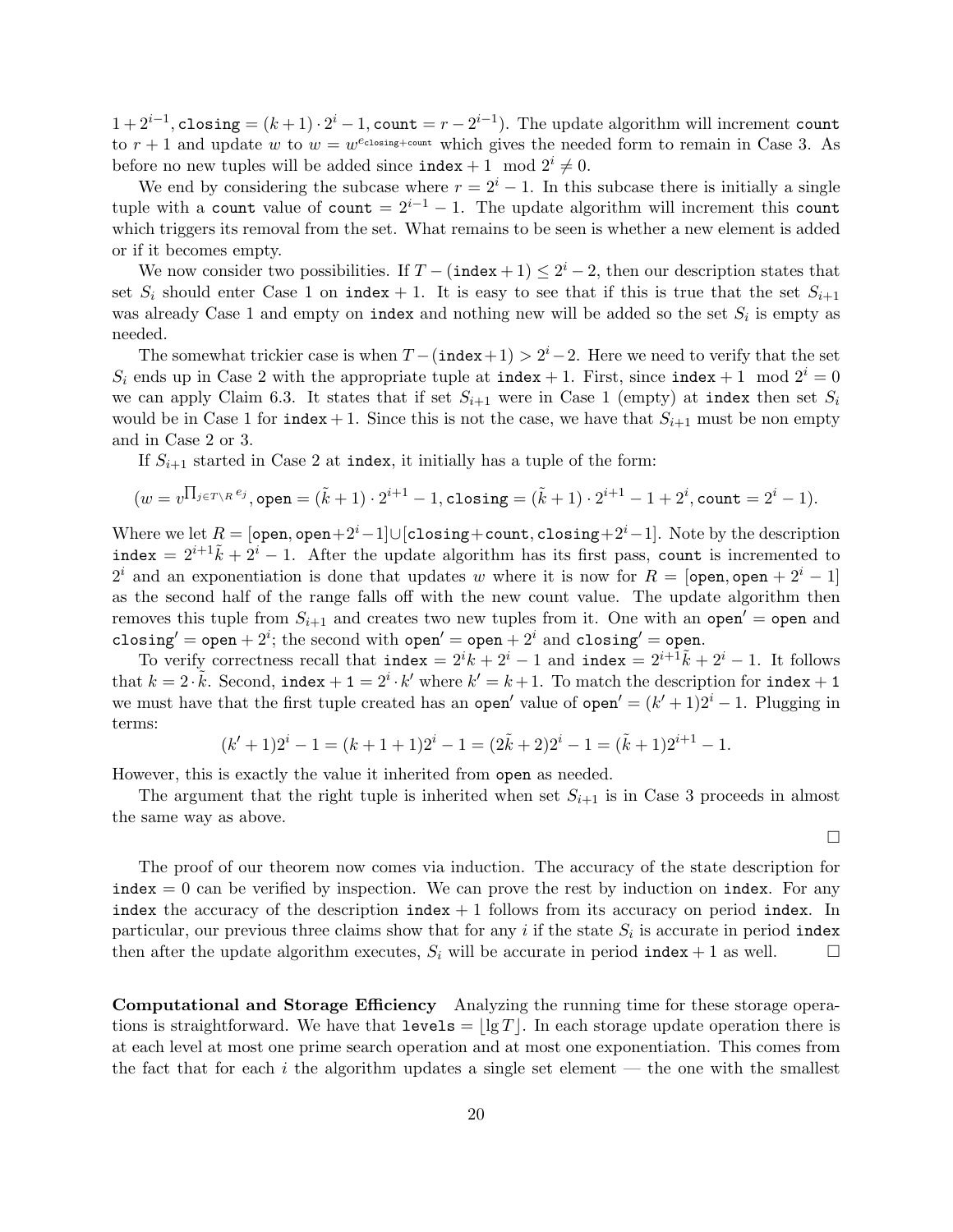open value (if any). Therefore the number of prime searches and exponentiations is bounded by  $lg(T)$  as desired.

The above state description immediately gives us the storage efficiency we desire. There are at most  $\lg(T)$  sets i which have at most two tuples. Each tuple has a single group element. As written, a tuple also has three (small) integers (of value at most  $T$ ), although a program could drop these because they can be inferred from index, so we will not count them in our Section 8 analysis.

Sample Snapshot of Storage To aid the reader, we provide an example of the storage states for levels = 3 and  $T = 2^{\text{levels}+1} - 2 = 2^4 - 2 = 14$  in Figure 1. This example shows the states after updates; it does not show any intermediate states during an update operation. The example gives just the open, closing and count values. The prior section describes how the corresponding group element  $w$  is computed based on these values (see the description of  $R$  as the range of indices of  $e_i$  values excluded from the product in the exponent.) Initially, we have sets  $S_1, \ldots, S_{\text{levels}=3}$ that are empty. The values at  $index = 0$  show the states after running StorageInit. The values at index  $> 0$  show the state after a call to StorageUpdate.

### 6.3 Using the Storage Primitives and Optimizations

We can use the storage primitive above to modify our signing algorithm and key storage of Section 4. We describe two slightly different methods to do this.

Method 1 The Setup algorithm will run as before and output the core public parameters as  $pp = (T, N, g, Y, K)$ . However, it will also run StorageInit(pp, g) which outputs a value store which is appended to the public parameters.

The secret key algorithm will choose random integers  $u_0, u_1, \ldots, u_k$  in [1, N]. It sets the secret key as  $sk = (u_0, u_1, \ldots, u_k)$  and the public key  $pk = (U_0, U_1, \ldots, U_k)$  where  $U_j = Y^{u_j} =$  $g^{u_j}\prod_{i\in\mathcal{I}}e_i$ , for  $j=0$  to k. Note all of this is identical to the Section 4 scheme. However, it additionally appends store from the public parameters to its secret key. The store is the part of the secret key that will be modified at each signing.

During each the t-th signing step, it will call StorageUpdate(pp, store $_{t-1}$ ) and as output get a new storage value  $\texttt{store}_t$  that is uses to replace the previous one as well as  $J = Y^{1/e_t}$ . It uses this to sign by computing:

$$
\sigma = J^{u_0} \prod_{j=1}^k J^{u_j \cdot m_j} = \left( U_0 \prod_{j=1}^k U_j^{m_j} \right)^{1/e_t} \pmod{N}.
$$

**Method 2** This will be similar to Method 1 except that instead of raising to the  $u_0, \ldots, u_k$ values at the end of signing the algorithm will keep  $k + 1$  parallel copies of storage that already have each respective  $u_i$  exponent raised. The description below will need to slightly "break into" the abstraction that we gave earlier.

Setup will run as before and output the core public parameters as  $pp = (T, N, g, Y, K)$ . However, it will also run StorageInit(pp,  $g$ ) which outputs a value store which is appended to the public parameters.

The secret key algorithm will choose random integers  $u_0, u_1, \ldots, u_k$  in [1, N]. It sets the public key  $pk = (U_0, U_1, \ldots, U_k)$  where  $U_j = Y^{u_j} = g^{u_j \prod_{i \in T} e_i}$ , for  $j = 0$  to k (as in the Section 4 scheme).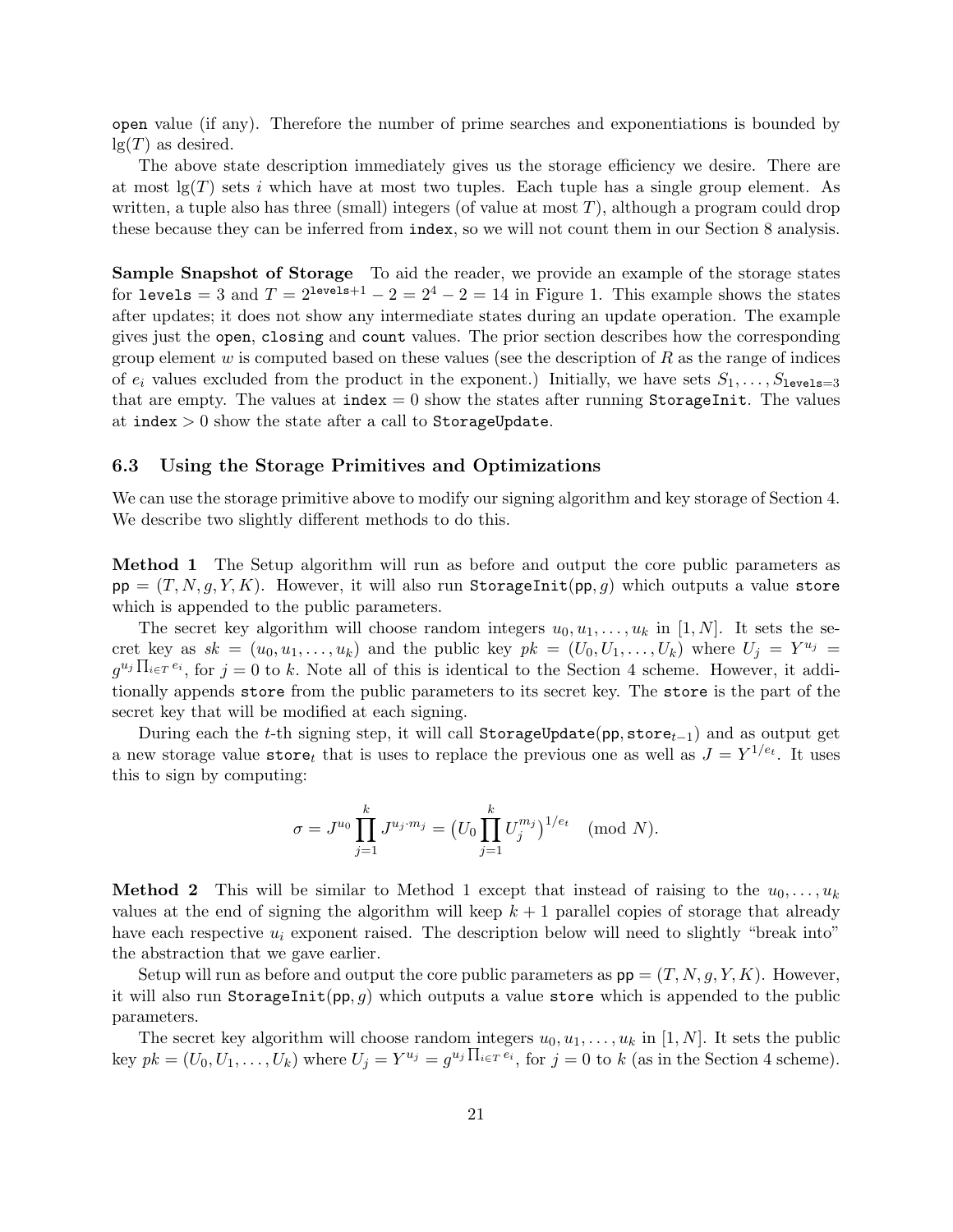| index            |                | Set $S_1$        |                  |                 | Set $S_2$        |                  | Set $S_3$       |                         |                  |
|------------------|----------------|------------------|------------------|-----------------|------------------|------------------|-----------------|-------------------------|------------------|
|                  | open           | closing          | count            | open            | closing          | count            | open            | closing                 | count            |
| $\boldsymbol{0}$ | $\mathbf{1}$   | $\overline{2}$   | $\boldsymbol{0}$ | $\overline{3}$  | $\bf 5$          | $\boldsymbol{0}$ | $\overline{7}$  | 11                      | $\overline{0}$   |
|                  | $\overline{2}$ | $\mathbf{1}$     | $\boldsymbol{0}$ | $\bf 5$         | 3                | $\boldsymbol{0}$ | $11\,$          | $\overline{7}$          | $\boldsymbol{0}$ |
| $1\,$            | $\overline{2}$ | $\overline{1}$   | $\overline{0}$   | $\overline{3}$  | $\overline{5}$   | $\overline{1}$   | $\overline{7}$  | 11                      | $\overline{1}$   |
|                  |                |                  |                  | $\overline{5}$  | 3                | $\overline{0}$   | 11              | $\overline{7}$          | $\overline{0}$   |
| $\overline{2}$   | $\overline{3}$ | $\,4\,$          | $\boldsymbol{0}$ | $\overline{5}$  | $\overline{3}$   | $\boldsymbol{0}$ | $\overline{7}$  | 11                      | $\overline{2}$   |
|                  | $\overline{4}$ | $\sqrt{3}$       | $\boldsymbol{0}$ |                 |                  |                  | 11              | $\overline{7}$          | $\boldsymbol{0}$ |
| 3                | $\overline{4}$ | $\overline{3}$   | $\overline{0}$   | $\overline{5}$  | $\overline{3}$   | $\mathbf{1}$     | $\overline{7}$  | 11                      | $\overline{3}$   |
|                  |                |                  |                  |                 |                  |                  | 11              | $\overline{\mathbf{7}}$ | $\boldsymbol{0}$ |
| $\sqrt{4}$       | $\bf 5$        | $\overline{6}$   | $\overline{0}$   | $\overline{7}$  | $\boldsymbol{9}$ | $\boldsymbol{0}$ | 11              | $\overline{7}$          | $\overline{0}$   |
|                  | $\,6$          | $\bf 5$          | $\boldsymbol{0}$ | $\overline{9}$  | $\overline{7}$   | $\boldsymbol{0}$ |                 |                         |                  |
| $\bf 5$          | $\overline{6}$ | $\overline{5}$   | $\overline{0}$   | $\overline{7}$  | $\boldsymbol{9}$ | $\mathbf{1}$     | $11\,$          | $\overline{7}$          | $\mathbf{1}$     |
|                  |                |                  |                  | 9               | $\overline{7}$   | $\boldsymbol{0}$ |                 |                         |                  |
| $\,6\,$          | $\overline{7}$ | $\overline{8}$   | $\overline{0}$   | $\overline{9}$  | $\overline{7}$   | $\overline{0}$   | $\overline{11}$ | $\overline{7}$          | $\overline{2}$   |
|                  | $8\,$          | $\overline{7}$   | $\boldsymbol{0}$ |                 |                  |                  |                 |                         |                  |
| $\overline{7}$   | $\overline{8}$ | $\overline{7}$   | $\overline{0}$   | $\overline{9}$  | $\overline{7}$   | $\mathbf{1}$     | $11\,$          | $\overline{7}$          | $\overline{3}$   |
| $8\,$            | $\overline{9}$ | $10\,$           | $\overline{0}$   | 11              | 13               | $\overline{0}$   |                 |                         |                  |
|                  | $10\,$         | $\boldsymbol{9}$ | $\boldsymbol{0}$ | 13              | 11               | $\boldsymbol{0}$ |                 |                         |                  |
| $\boldsymbol{9}$ | $10\,$         | $\overline{9}$   | $\overline{0}$   | $11\,$          | $\overline{13}$  | $\mathbf{1}$     |                 |                         |                  |
|                  |                |                  |                  | 13              | 11               | $\boldsymbol{0}$ |                 |                         |                  |
| $10\,$           | 11             | $\overline{12}$  | $\boldsymbol{0}$ | 12              | $11\,$           | $\boldsymbol{0}$ |                 |                         |                  |
|                  | $13\,$         | $11\,$           | $\boldsymbol{0}$ |                 |                  |                  |                 |                         |                  |
| $11\,$           | 12             | 11               | $\overline{0}$   | $\overline{13}$ | $11\,$           | $\overline{1}$   |                 |                         |                  |
| 12               | $13\,$         | $14\,$           | $\boldsymbol{0}$ |                 |                  |                  |                 |                         |                  |
|                  | $14\,$         | $13\,$           | $\boldsymbol{0}$ |                 |                  |                  |                 |                         |                  |
| $13\,$           | $14\,$         | $13\,$           | $\boldsymbol{0}$ |                 |                  |                  |                 |                         |                  |
| $14\,$           |                |                  |                  |                 |                  |                  |                 |                         |                  |

Figure 1: Storage State Example for  ${\tt levels} = 3, T = 14$ . See snapshot description.

For  $j = 0$  to k it computes store<sup>(j)</sup> by taking each of the group elements in store and raising it to  $u_j$ . This process effectively changes store from being a storage of  $v = g$  to being a storage of  $v_j = g^{u_j}$  for the respective  $u_j$ . Note that each conversion takes 2 · levels exponentiations since there are 2 · levels group elements per storage.

During each the  $t$ -th signing step, for each  $j \in [0,k]$  it will call StorageUpdate(pp,store $_{t-1}^{(j)}$ ) and as output get a new storage value  $\mathsf{store}_t^{(j)}$  that is uses to replace the previous one as well as  $J_j = U_j^{1/e_t}$  $j^{1/e_t}$ . It uses these to sign by computing:

$$
\sigma = J_0 \prod_{j=1}^k J_j^{m_j} = \left( U_0 \prod_{j=1}^k U_j^{m_j} \right)^{1/e_t} \pmod{N}.
$$

One final efficiency note: in the scheme above on the update operation will perform levels prime searches for each of the  $k + 1$  stores. (By prime search we mean computing the relevant  $e_i$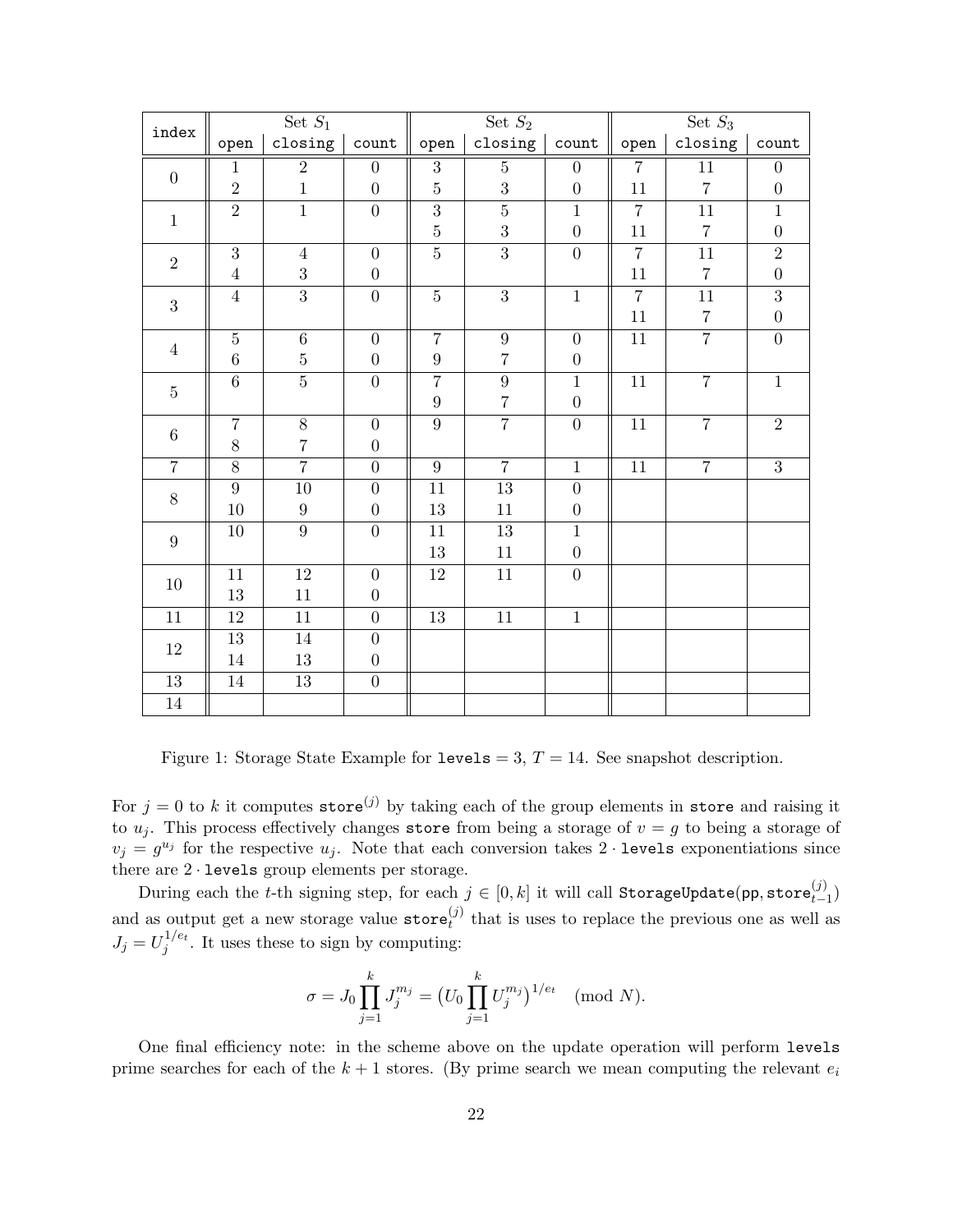values needed in update.) This gives  $(k+1)$  levels total prime searches. However, each of these stores will be computing the same e values. Thus if we slightly break into the abstraction then one can do only levels total prime searches by sharing that part of the computation across all  $k + 1$ storage updates.

# 7 Identity-Based Aggregation from RSA

In Appendix A, we provide the definition for synchronized identity-based aggregate signatures. We now give a construction based on the RSA assumption.

**Setup**( $1^{\lambda}, 1^T$ ) The setup algorithm chooses an integer  $N = pq$  as the product of two safe primes where  $p-1=2p'$  and  $q-1=2q'$ , such that  $2^{\lambda} < \phi(N) < 2^{\lambda+1}$ . The scheme assumes a hash function (modeled as a random oracle)  $G: \mathcal{I} \to \mathbb{Z}_N^{*(k+1)}$ <sup>\*(k+1)</sup>. It also uses the hash function  $H: [1, T] \to \{0, 1\}^{\lambda+1}$ with key  $K$  as specified in Section 4. It computes:

$$
D = \prod_{i=1}^{T} H_K(i)^{-1} \mod \phi(N).
$$

It publishes the public parameters as  $pp = (T, N, K)$  and we assume all parties have access to G. The master secret key includes the factorization of N and the value D.

**Extract**(*msk*, *ID*) The algorithm computes  $(U_0, \ldots, U_k) \leftarrow G(ID)$ . For  $i = 1$  to k, it computes  $d_i = U_i^D \mod N$ . It returns the secret key as  $sk = (d_0, d_1, \ldots, d_k)$ .

 $\textbf{Sign}(pp, sk_{ID}, M, t)$  The signing algorithm takes as input a time period  $1 \leq t \leq T$  and an  $L = (\ell k)$ -bit message  $M = m_1|m_2| \dots |m_k$ , where each  $m_i$  contains  $\ell$ -bits and these are concatenated together to form M. It computes the primes  $(e_1, \ldots, e_T)$  from pp and then outputs

$$
\sigma = (d_0 \prod_{j=1}^k d_j^{m_j})^{\prod_{i \in T \setminus \{t\}} e_i} = (U_0 \prod_{j=1}^k U_j^{m_j})^{1/e_t} \pmod{N}.
$$

**Verify(pp, ID, M, t,**  $\sigma$ **)** Let  $M = m_1 | m_2 | \dots | m_k$  and  $G(ID) = (U_0, \dots, U_k)$  The algorithm computes the prime  $e_t$  from pp. Output 1 if  $1 \le t \le T$  and  $\sigma^{e_t} \stackrel{?}{=} U_0 \prod_{i=1}^k U_i^{m_i}$  or 0 otherwise.

**Aggregate**(pp, t,  $(ID_1, M_1, \sigma_1), \ldots, (ID_n, M_n, \sigma_n)$ ) As before,  $\sigma_{agg} = \prod_{j=1}^n \sigma_j \pmod{N}$ .

 $\text{AggVerify}(pp, t, (ID_1, \ldots, ID_n), (M_1, \ldots, M_n), \sigma_{agg})$  As before, output 1 if and only if all inputs are in the correct range, each identity is unique and  $\sigma_{agg}^{e_t} \stackrel{?}{=} \prod_{j=1}^n (U_{j,0} \prod_{i=1}^k U_{j,i}^{m_{j,i}})$  where here  $G(ID_i) = (U_{i,0}, \ldots, U_{i,k}).$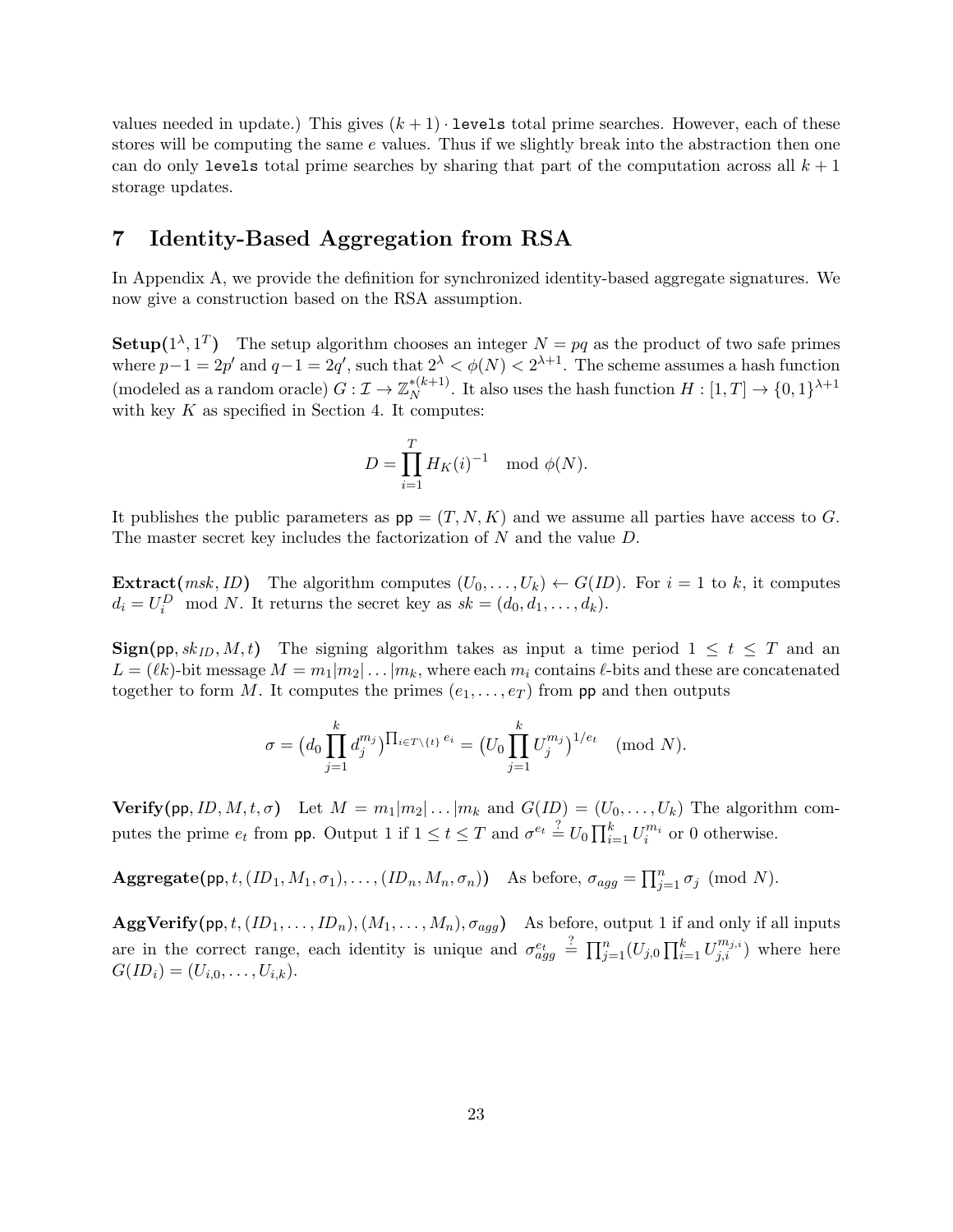| Scheme                       | Signing Operations |                |                               |                     |                |  |  |
|------------------------------|--------------------|----------------|-------------------------------|---------------------|----------------|--|--|
|                              | $\mathbb{P}$       | $\mathbb{E}_N$ | $\mathbb{E}_{\left e\right }$ | $\mathbb{E}_{\ell}$ | M              |  |  |
| Section 4                    | $T-1$              | $k+1$          | $T-1$                         | $\kappa$            | k,             |  |  |
| Section 5 ( $a = \sqrt{T}$ ) | $\sqrt{T-1}$       | $k+1$          | $\sqrt{T-1}$                  | k <sub>i</sub>      | k              |  |  |
| Section 5 ( $a=1$ )          |                    | $k+1$          |                               | k <sub>i</sub>      | k              |  |  |
| Section 6 Method 1           | lg(T)              | $k+1$          | $\lg(T)$                      | k <sub>i</sub>      | k.             |  |  |
| Section 6 Method 2           | $\lg(T)$           |                | $(k+1)\lg(T)$                 | $\boldsymbol{k}$    | k <sub>i</sub> |  |  |

Figure 2: Signing Operations Evaluation. Let the modulus be  $N$ . Let  $\mathbb P$  be the time for function  $H_K$  to output a prime of |e| bits,  $\mathbb{E}_j$  be the time to perform a j-bit modular exponentiation, and M be the time to perform a modular multiplication. For the Section 6, we round up and treat  $\lg T \approx 1$  evels. For that scheme via Method 2, the results of the prime search from the first store are shared with all other stores.

| $\vert$ Operation $\vert \vert$ $\mathbb{P}_{257}$ $\vert$                   |  | $\mathbb{P}_{80}$   $\mathbb{E}_{2048}$ | $\mathbb{E}_{257}$ | $\mathbb{E}_{256}$ | $\mathbb{E}_{80}$ | $\mathbb{E}_{32}$ | M |
|------------------------------------------------------------------------------|--|-----------------------------------------|--------------------|--------------------|-------------------|-------------------|---|
| Time (ms)    0.975   0.311   4.604   0.670   0.629   0.235   0.094   0.00091 |  |                                         |                    |                    |                   |                   |   |

Figure 3: Time recorded in milliseconds for the above operations are averaged over 1,000 iterations for a 2048-bit modulus using NTL v10.5.0 on a modern laptop. Let  $\mathbb{P}_x$  denote an x-bit prime search,  $\mathbb{E}_x$  be an x-bit modular exponentiation, and M be a modular multiplication.

Remarks. We remark that the same performance enhancements explored in Sections 5 and 6 apply here. For simplicity, we present the identity-based version only for the scheme in Section 4.

Theorem 7.1 If the RSA assumption (as stated in Assumption 3.1) holds, F is a secure pseudorandom function and G is modeled as a random oracle, then the above identity-based synchronized aggregate signature construction is existentially unforgeable under an adaptive chosen message attack.

Proof of this theorem appears in Appendix A.1.

### 8 Performance Evaluation

We now analyze the performance of the various RSA-based aggregate signature schemes presented in this work. In particular we consider: our core signature scheme of Section 4, our scheme with  $\approx \sqrt{T}$  storage and signing time of Section 5, our "big storage for fast signing" scheme also of Section 5 and our scheme of  $\approx \lg(T)$  storage and signing of Section 6 via two different methods of implementing signing (which may out perform each other based on the selection of various implementation parameters). The scheme of Section 4 has similar performance to that of Section 5 when  $a = T$  and therefore we do not separately analyze it.

For each scheme, we first evaluate its run-time performance with a signing algorithm operations count in Figure 2. We then proceed to inspect its practical performance using a 2048-bit RSA modulus and a 256-bit message (the latter corresponding to an output of SHA-256). In Figure 4, we evaluate each scheme with each of the following parameters: 1 message chunk size of 256 bits,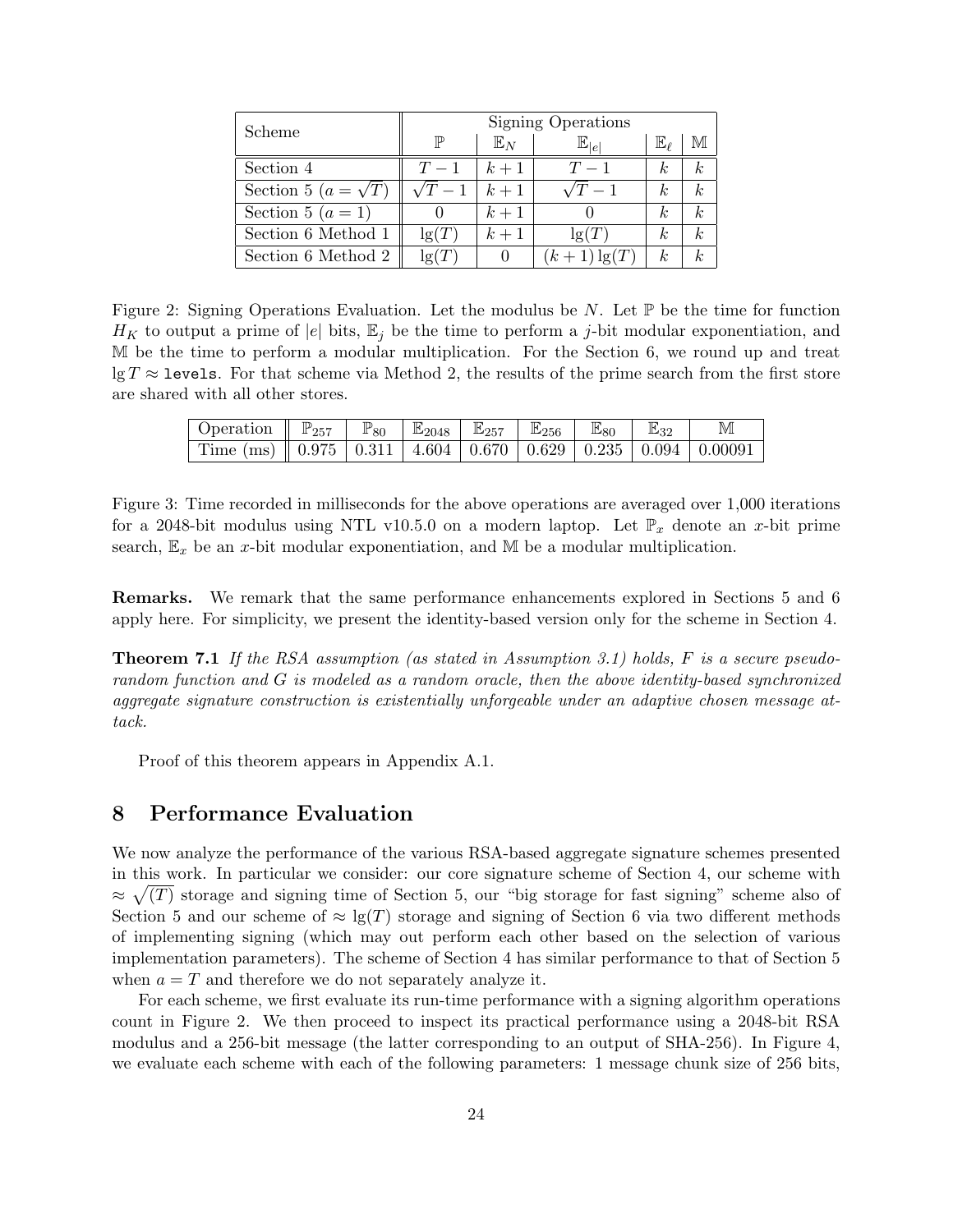|                              |                  | Parameters   |                   | Time when $T=$     |                    |                    |                    |                    |                    |  |
|------------------------------|------------------|--------------|-------------------|--------------------|--------------------|--------------------|--------------------|--------------------|--------------------|--|
| Scheme                       | $\boldsymbol{k}$ | l            | $\left  e\right $ | $2^{12}$           | $2^{16}$           | $2^{20}$           | $2^{24}$           | $2^{28}$           | $2^{32}$           |  |
|                              | 1                | 256          | 257               | 6.7s               | 1.8 <sub>m</sub>   | 28.7m              | 7.7 <sub>h</sub>   | 5.1 <sub>d</sub>   | 81.7d              |  |
| Section 4                    | 8                | 32           | 80                | 2.3s               | 35.8s              | 9.5 <sub>m</sub>   | 2.5 <sub>h</sub>   | 1.7 <sub>d</sub>   | 27.1d              |  |
|                              | 256              | $\mathbf{1}$ | 80                | 3.4s               | 37.0s              | 9.6 <sub>m</sub>   | 2.5 <sub>h</sub>   | 1.7d               | 27.1d              |  |
|                              | 1                | 256          | 257               | 113.4ms            | 0.4s               | 1.7s               | 6.7s               | 27.0s              | 1.8 <sub>m</sub>   |  |
| Section 5 ( $a = \sqrt{T}$ ) | 8                | 32           | 80                | 76.6ms             | 0.2s               | 0.6s               | 2.3s               | 9.0s               | 35.8s              |  |
|                              | 256              | 1            | 80                | 1.2s               | 1.3s               | 1.7s               | 3.4s               | 10.1s              | 36.8s              |  |
|                              | 1                | 256          | 257               | 9.8 <sub>ms</sub>  | 9.8 <sub>ms</sub>  | 9.8 <sub>ms</sub>  | 9.8 <sub>ms</sub>  | 9.8 <sub>ms</sub>  | 9.8 <sub>ms</sub>  |  |
| Section 5 $(a = 1)$          | 8                | 32           | 80                | 42.2ms             | 42.2ms             | 42.2 <sub>ms</sub> | 42.2ms             | 42.2 <sub>ms</sub> | 42.2 <sub>ms</sub> |  |
|                              | 256              | $\mathbf{1}$ | 80                | 1.2s               | 1.2s               | 1.2s               | 1.2s               | 1.2s               | 1.2s               |  |
|                              | 1                | 256          | 257               | 29.6 <sub>ms</sub> | 36.1 <sub>ms</sub> | 42.7 <sub>ms</sub> | 49.3 <sub>ms</sub> | 55.9ms             | 62.5ms             |  |
| Section 6 Method 1           | 8                | 32           | 80                | 48.8 <sub>ms</sub> | 50.9 <sub>ms</sub> | 53.1ms             | 55.3ms             | 57.5 <sub>ms</sub> | 59.7 <sub>ms</sub> |  |
|                              | 256              | 1            | 80                | 1.2s               | 1.2s               | 1.2s               | 1.2s               | 1.2s               | 1.2s               |  |
|                              | 1                | 256          | 257               | 28.4 <sub>ms</sub> | 37.7ms             | 47.0 <sub>ms</sub> | 56.2ms             | 65.4ms             | 74.7ms             |  |
| Section 6 Method 2           | 8                | 32           | 80                | 29.9 <sub>ms</sub> | 39.6 <sub>ms</sub> | 49.3 <sub>ms</sub> | 59.1ms             | 68.8 <sub>ms</sub> | 78.5 <sub>ms</sub> |  |
|                              | 256              | 1            | 80                | 0.7s               | 1.0s               | 1.2s               | 1.5s               | 1.7s               | 1.9s               |  |

Figure 4: Signing Time Evaluations for 90 different performance points; here N is 2048 bits. Times are calculated by taking the average time for an operation (see Figure 3) and summing up the total times of each operation (see Figure 2). Let ms denote milliseconds, s denote seconds, m denote minutes, h denote hours, and d denote days.

8 message chunks of 32 bits and 256 messages chunks of 1 bit. When message chunks are 256 bits, we use 257-bit prime e values and for chunks of size 32 bits or 1 bit we consider 80-bit e values. Here we make sure that the size of the RSA primes are at least as big as the message chunks, but let them fall no further than 80 bits to avoid collisions.<sup>9</sup> These evaluations will be considered for a maximum number of periods of  $T \in \{2^{12}, 2^{16}, 2^{20}, 2^{24}, 2^{28}, 2^{32}\}\.$  Technically, for the log scheme the numbers of time periods is  $T = 2^{\text{levels}+1} - 2$ , however for the sake of these comparisons we will ignore the small constants.

To perform the timing evaluations in Figure 4, we utilized the high-performance NTL number theory library in C++ v10.5.0 by Victor Shoup [37]. Averaged over 1000 iterations, we measured the cost of a prime search of the relevant size as well as the time to compute modular multiplications and modular exponentiations for the relevant exponent sizes using a 2048-bit RSA modulus. We took all time measurements on an early 2015 MacBook Air with a 1.6 GHz Intel Core i5 processor and 8 GB 1600 MHz DDR3 memory. These timing results are recorded in Figure 3.

We next report on the signer's storage space requirements in Figure 5 for all of these combinations. And in Figure 6, we show how to view  $T$  in practical terms for how often one can issue signatures according to the synchronized restrictions over the lifespan of a private key.

<sup>&</sup>lt;sup>9</sup>We remark that the parameters given for this evaluation do not have a total correspondence to the scheme description. For example, using 80-bit e values will technically require a variant of the RSA assumption with smaller exponents. And we do not attempt to set the modulus size to match the security loss of our reduction. (It is unknown whether this loss can actually be utilized by an attacker or not.) Our focus here is to give the reader a sense of the relative performance of the scheme variants for parameters that might be used in practice.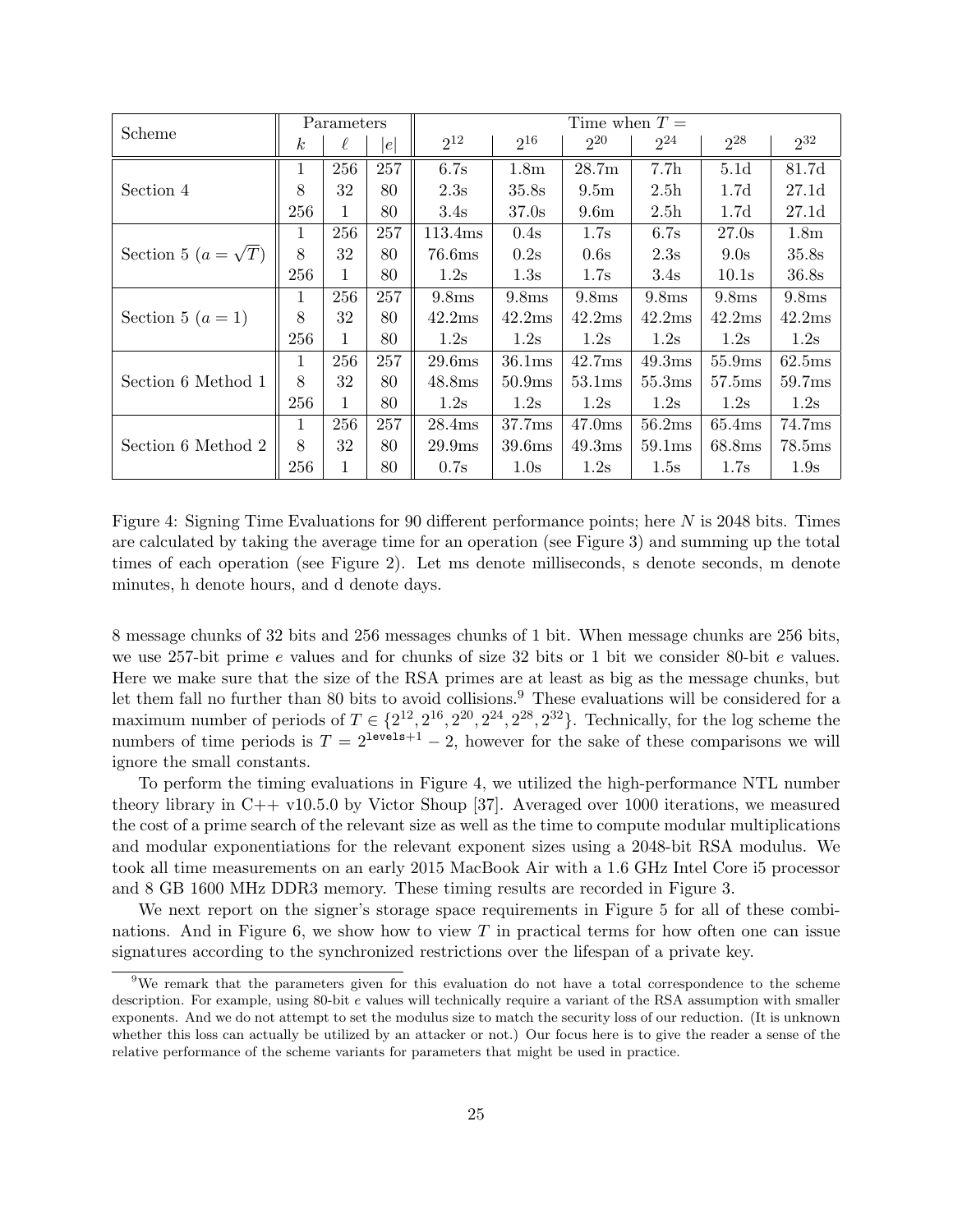| Scheme            | SK Elements       | Param.          | Size when $T=$ |          |          |          |          |                   |  |
|-------------------|-------------------|-----------------|----------------|----------|----------|----------|----------|-------------------|--|
|                   | $\mathbb{Z}_N$    | $k_{\parallel}$ | $2^{12}$       | $2^{16}$ | $2^{20}$ | $2^{24}$ | $2^{28}$ | $2^{32}$          |  |
|                   |                   |                 | 0.5K           | 0.5K     | 0.5K     | 0.5K     | 0.5K     | 0.5K              |  |
| S <sub>4</sub>    | $k+1$             | 8               | 2.3K           | 2.3K     | 2.3K     | 2.3K     | 2.3K     | 2.3K              |  |
|                   |                   | 256             | 64.3K          | 64.3K    | 64.3K    | 64.3K    | 64.3K    | 64.3K             |  |
|                   |                   | 1               | 16.5K          | 64.5K    | 256.5K   | 1.0M     | 4.0M     | 16.0M             |  |
| S5 $(a=\sqrt{T})$ | $(k+1)+\sqrt{T}$  | 8               | 18.3K          | 66.3K    | 258.3K   | 1.0M     | 4.0M     | 16.0M             |  |
|                   |                   | 256             | 80.3K          | 128.3K   | 320.3K   | 1.1M     | 4.1M     | 16.1M             |  |
|                   | $(k + 1) + T$     | 1               | 1.0M           | 16.0M    | 256.0M   | 4.0G     | 64.0G    | $1.0$ Tb          |  |
| S5 $(a = 1)$      |                   | 8               | 1.0M           | 16.0M    | 256.0M   | 4.0G     | 64.0G    | $1.0$ T $b$       |  |
|                   |                   | 256             | 1.1M           | 16.1M    | 256.1M   | 4.0G     | 64.0G    | 1.0 <sub>Th</sub> |  |
|                   | $(k+1) + 2 \lg T$ |                 | 6.5K           | 8.5K     | 10.5K    | 12.5K    | 14.5K    | 16.5K             |  |
| S6 Method 1       |                   | 8               | 8.3K           | 10.3K    | 12.3K    | 14.3K    | 16.3K    | 18.3K             |  |
|                   |                   | 256             | 70.3K          | 72.3K    | 74.3K    | 76.3K    | 78.3K    | 80.3K             |  |
| S6 Method 2       |                   | 1               | 12.0K          | 16.0K    | 20.0K    | 24.0K    | 28.0K    | 32.0K             |  |
|                   | $2(k+1)\lg T$     | 8               | 54.0K          | 72.0K    | 90.0K    | 108K     | 106K     | 144K              |  |
|                   |                   | 256             | 1.5M           | 2.0M     | 2.5M     | 3.0M     | 3.5M     | 4.0M              |  |

Figure 5: Private Key Size Evaluation. Here the modulus  $N$  is 2048 bits. The above numbers are rounded to show one decimal point. Let K denote a kilobyte  $(2^{10}$  bytes), M a megabyte  $(2^{20}$ bytes), G a gigabyte  $(2^{30}$  bytes), and Tb a terabyte  $(2^{40}$  bytes). Any of the schemes that compute primes during Signing (all but Section 5 when  $a = 1$ ), could instead choose to speed up signing by additionally storing those values at an additional storage cost of T elements of  $\mathbb{Z}_{|e|}$ . All but the last scheme include  $k+1$  elements that are the randomization factors  $u_0, \ldots, u_k \in [1, N]$ ; this space could be shrunk by re-computing these from a PRF.

Some Conclusions As expected the initial core scheme of Section 4 is much too costly for signing. Even for  $T = 2^{20}$  (where one signature is permitted every 5 minutes for 10 years), it takes roughly 10 minutes to sign a single message, so the processor we took these measurements on could not "break even" by keeping up with the modest pace of one signature every 5 minutes using the base scheme. At larger time periods, the signing time moves into days. One noticeable aspect is that the  $k = 1$  (where k is the number of message chunks) time measurements are about a factor of three greater than when  $k \in \{8, 256\}$  for this scheme and the square root one. This is due to the cost difference of searching for and raising to 257-bit primes versus 80-bit primes which dominate these schemes.

The square root tradeoff certainly does better, but cannot break even (on the processor measured) once we hit  $T = 2^{28}$ . Additionally, the keys are somewhat large on the order of a few megabytes. This could be an issue if we would want to store several keys or a single key on a low memory device.

On the other end of the spectrum when setting  $a = 1$ , we get relatively fast signatures. Here things flip where it is significantly more expensive to sign for  $k = 256$  than  $k \in \{1, 8\}$ . The reason is that at this point the cost of raising to the  $u_i$  values now dominates the computation — whereas in the earlier schemes it was dominated by raising to the  $e_i$  values. The main downside of this setting is that the key sizes are huge — breaking into the terabyte range for  $T = 2^{32}$ .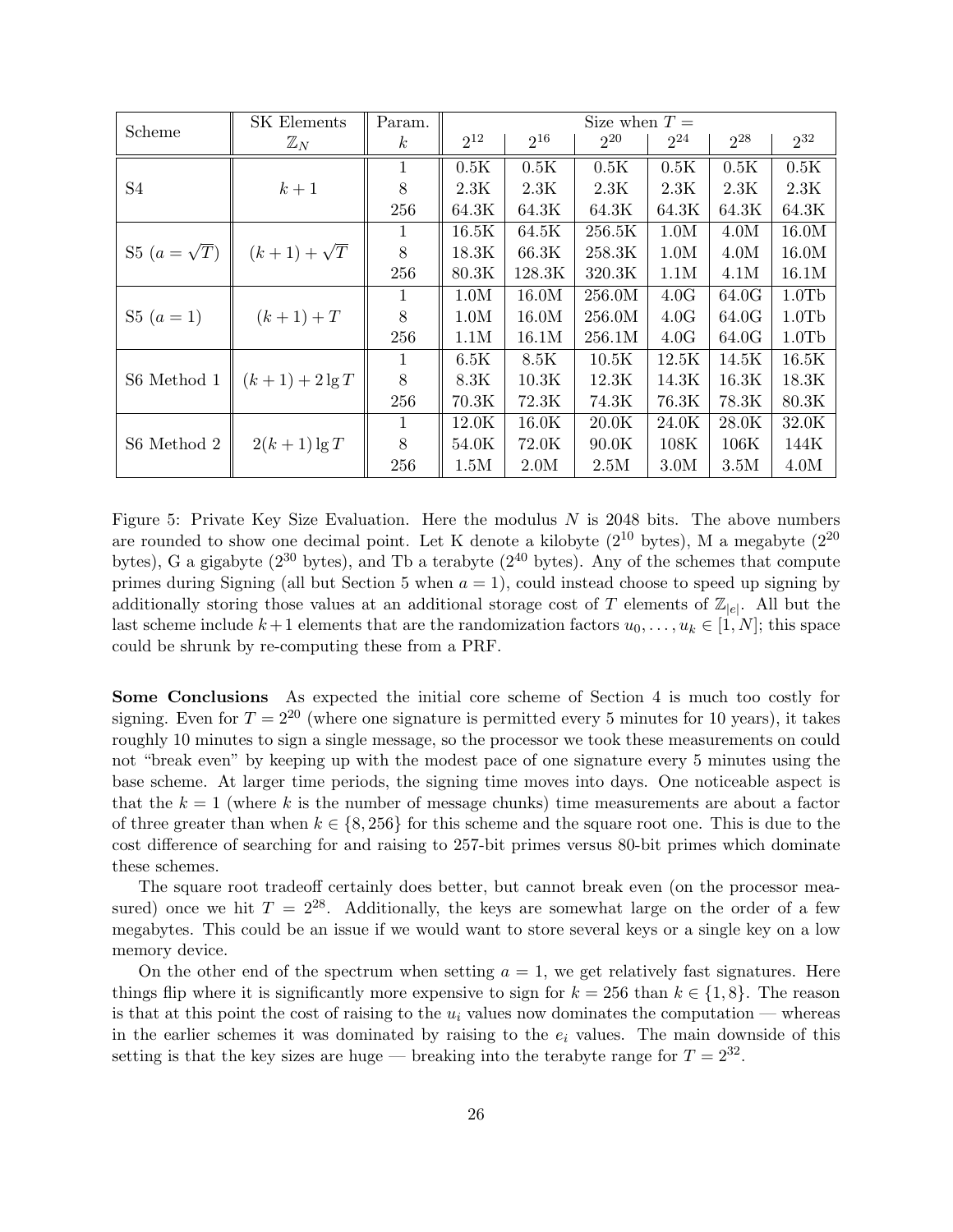| Setting of $T$ | Frequency of Signatures |                                   |  |  |  |  |
|----------------|-------------------------|-----------------------------------|--|--|--|--|
| $2^{12}$       | $76,992 \text{ sec}$    | $(\approx$ one per day)           |  |  |  |  |
| $2^{16}$       | $4,812 \text{ sec}$     | $(\approx$ one every 1.5 hours)   |  |  |  |  |
| 20             | $300 \text{ sec}$       | $(\approx$ one every 5 minutes)   |  |  |  |  |
| $2^{24}$       | 19 <sub>sec</sub>       |                                   |  |  |  |  |
| $2^{28}$       | $1.2 \text{ sec}$       |                                   |  |  |  |  |
| 22             | $0.07 \text{ sec}$      | $(\approx \text{ten per second})$ |  |  |  |  |

Figure 6: Approximate view of how to select  $T$  based on how often an application needs the ability to issue signatures during a key's 10-year lifespan. (One can approximate a 20-year key lifespan by cutting the above frequencies in half.)

We finally move to our log scheme of Section 6 where we start with Method 1. It scales well with the number of time periods where even for  $T = 2^{32}$  it is only about 60ms for  $k \in \{1, 8\}$ . For  $k = 256$  the time is again dominated by the raising to the  $u_i$  values at the end. Also, the private keys can be kept in the range of ten to twenty kilobytes for lower  $k$  values. (We note that for  $k = 256$  one possibility is that the  $u_i$  values could be generated from a pseudo random function which could lower the key storage cost.) The second method of using the log storage is more costly in terms of key storage cost. Its performance in signing time is slightly better for smaller values of T, but for values higher than  $2^{20}$  turns worse. For this reason the first method seems to perform better overall than the second.

Altogether, the log storage solution (of Section 6 using Method 1) offers practical time/space costs and appears to provide the best overall practical performance of all schemes analyzed.

# Acknowledgments

We thank the anonymous reviewers for their helpful comments and Joseph Ayo Akinyele for implementation discussions.

## References

- [1] Jae Hyun Ahn, Matthew Green, and Susan Hohenberger. Synchronized aggregate signatures: new definitions, constructions and applications. In Proceedings of the 17th ACM Conference on Computer and Communications Security, CCS, pages 473–484, 2010.
- [2] Anonymous. Increasing anonymity in bitcoin, 2013. See discussion and link to paper at https://bitcointalk.org/index.php?topic=1377298.0.
- [3] Ali Bagherzandi and Stanislaw Jarecki. Identity-Based Multi-Signatures based on RSA. In PKC '10, volume 6056 of LNCS, pages 480–498, 2010.
- [4] Rachid El Bansarkhani, Mohamed Saied Emam Mohamed, and Albrecht Petzoldt. MQSAS A multivariate sequential aggregate signature scheme. In Information Security - 19th International Conference, ISC, pages 426–439, 2016.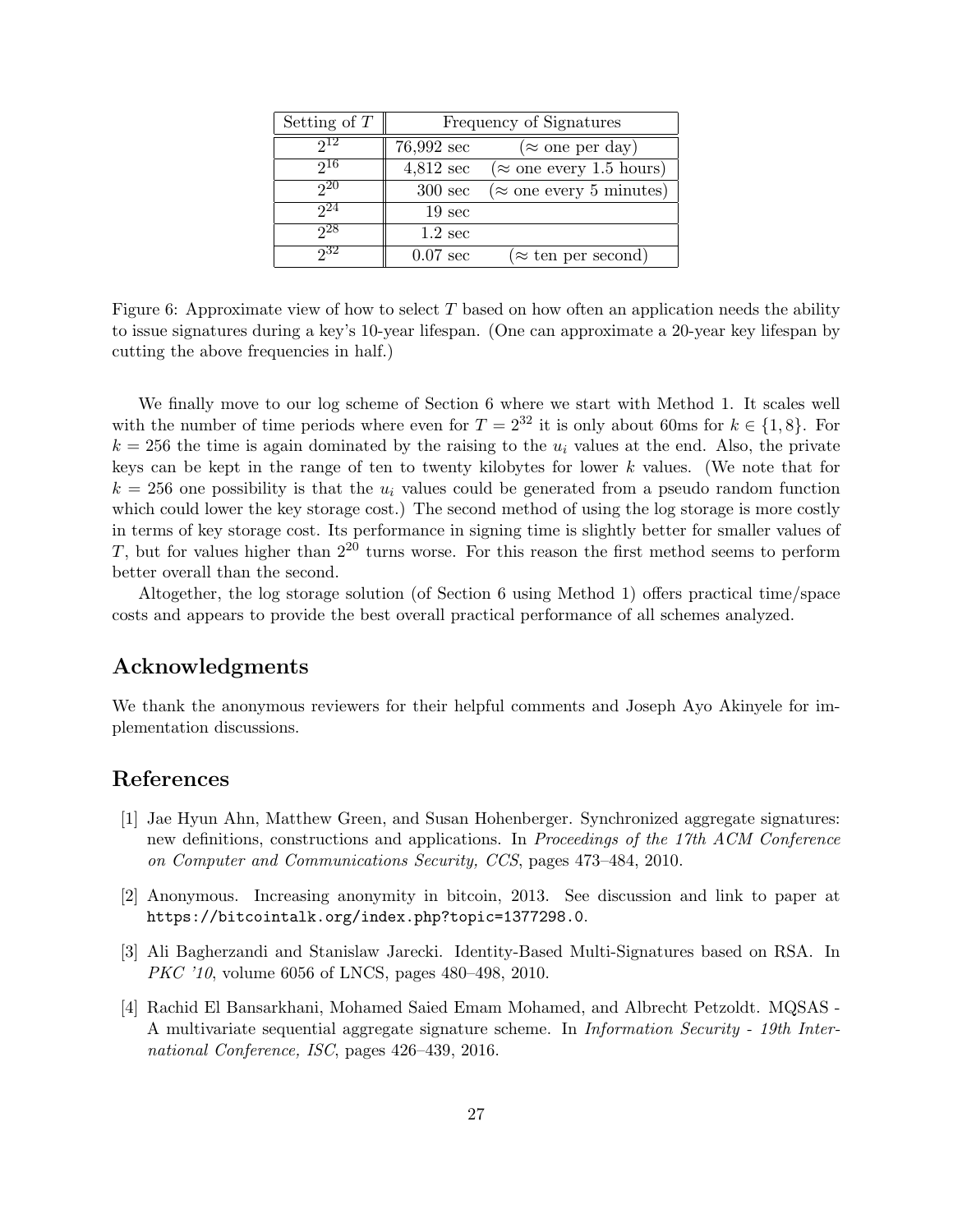- [5] Boaz Barak, Ran Canetti, Jesper Buus Nielsen, and Rafael Pass. Universally composable protocols with relaxed set-up assumptions. In 45th Symposium on Foundations of Computer Science (FOCS), pages 186–195. IEEE Computer Society, 2004.
- [6] Niko Baric and Birgit Pfitzmann. Collision-free accumulators and fail-stop signature schemes without trees. In *Advances in Cryptology - EUROCRYPT*, pages 480–494, 1997.
- [7] Mihir Bellare, Chanathip Namprempre, and Gregory Neven. Unrestricted aggregate signatures. In ICALP '07, volume 4596 of LNCS, pages 411–422, 2007.
- [8] Mihir Bellare and Gregory Neven. Identity-Based Multi-signatures from RSA. In CT-RSA '07, volume 4377 of LNCS, pages 145–162, 2007.
- [9] Josh Cohen Benaloh and Michael de Mare. One-way accumulators: A decentralized alternative to digital sinatures (extended abstract). In Advances in Cryptology - EUROCRYPT, pages 274–285, 1993.
- [10] Alexandra Boldyreva. Threshold signatures, multisignatures and blind signatures based on the gap-diffie-hellman-group signature scheme. In *Public Key Cryptography - PKC*, pages  $31-46$ , 2003.
- [11] Alexandra Boldyreva, Craig Gentry, Adam O'Neill, and Dae Hyun Yum. Ordered multisignatures and identity-based sequential aggregate signatures, with applications to secure routing. In ACM Conference on Computer and Communications Security (CCS), pages 276–285, 2007. Updated version available at http://www.cc.gatech.edu/~amoneill/bgoy.html.
- [12] Dan Boneh and Matthew K. Franklin. Efficient generation of shared RSA keys. J. ACM, 48(4):702–722, 2001.
- [13] Dan Boneh, Craig Gentry, Ben Lynn, and Hovav Shacham. Aggregate and verifiably encrypted signatures from bilinear maps. In EUROCRYPT '03, volume 2656 of LNCS, pages 416–432. 2003.
- [14] Dan Boneh, Craig Gentry, Ben Lynn, and Hovav Shacham. A survey of two signature aggregation techniques. RSA Cryptobytes,  $6(2):1-9$ , 2003.
- [15] Kyle Brogle, Sharon Goldberg, and Leonid Reyzin. Sequential aggregate signatures with lazy verification from trapdoor permutations. Inf. Comput., 239:356–376, 2014.
- [16] Ronald Cramer and Victor Shoup. Signature schemes based on the strong RSA assumption. ACM Transactions on Information and System Security, 3(3):161–185, 2000.
- [17] Marc Fischlin, Anja Lehmann, and Dominique Schröder. History-free sequential aggregate signatures. In Security and Cryptography for Networks - SCN, pages 113–130, 2012.
- [18] Eduarda S. V. Freire, Dennis Hofheinz, Kenneth G. Paterson, and Christoph Striecks. Programmable hash functions in the multilinear setting. In Advances in Cryptology - CRYPTO, pages 513–530, 2013.
- [19] Craig Gentry and Zulfikar Ramzan. Identity-based aggregate signatures. In Public Key Cryptography '06, volume 3958 of LNCS, pages 257–273, 2006.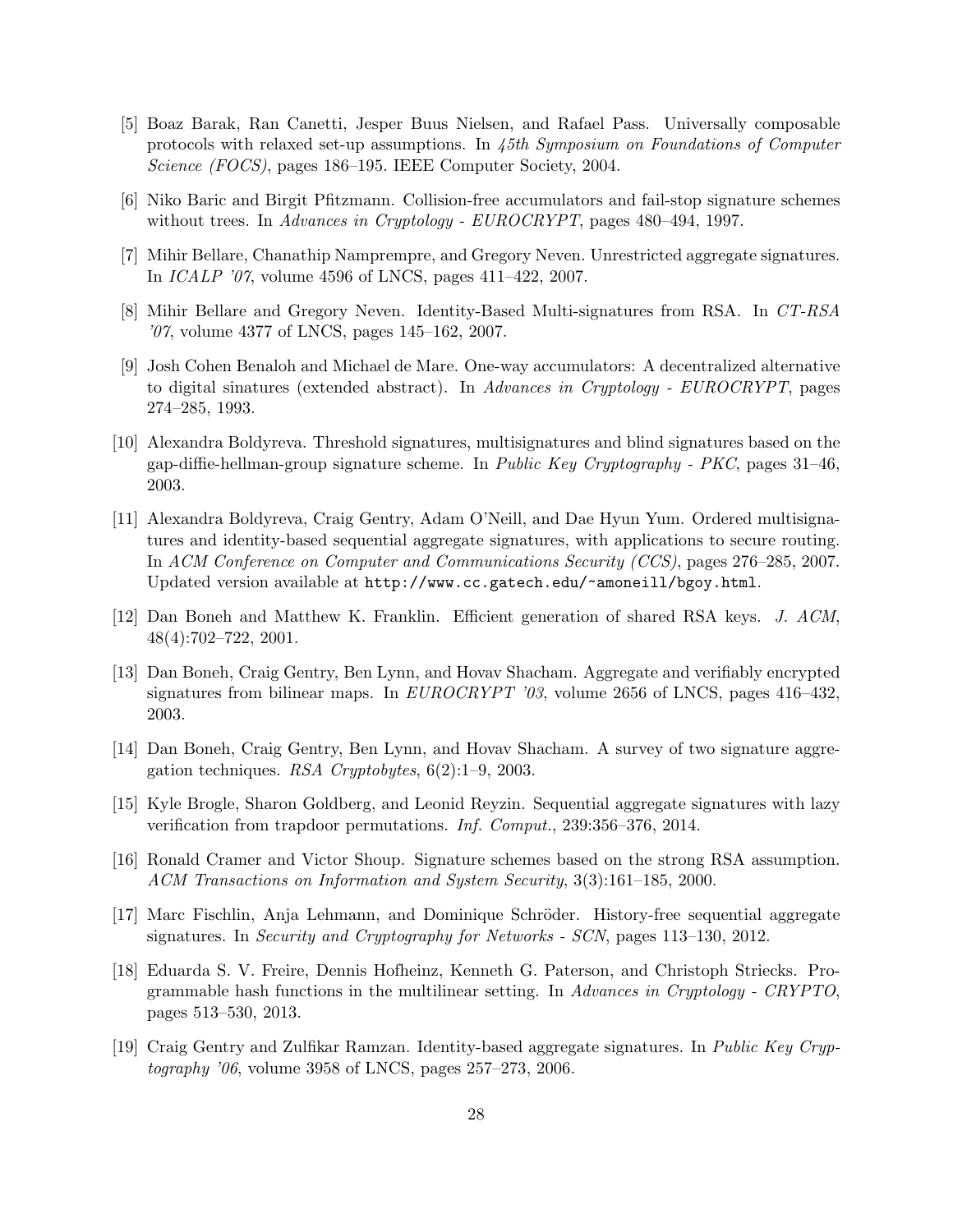- [20] Xinshun Guo and Zhiwei Wang. An efficient synchronized aggregate signature scheme from standard RSA assumption. International Journal of Future Generation Communication and Networking, 7, No. 3:229–240, 2014.
- [21] Dennis Hofheinz, Tibor Jager, and Eike Kiltz. Short signatures from weaker assumptions. In Advances in Cryptology - ASIACRYPT, pages 647–666, 2011.
- [22] Susan Hohenberger, Venkata Koppula, and Brent Waters. Universal signature aggregators. In Advances in Cryptology - EUROCRYPT, pages 3–34, 2015.
- [23] Susan Hohenberger, Amit Sahai, and Brent Waters. Full domain hash from (leveled) multilinear maps and identity-based aggregate signatures. In Advances in Cryptology - CRYPTO, pages 494–512, 2013.
- [24] Susan Hohenberger and Brent Waters. Short and stateless signatures from the RSA assumption. In CRYPTO '09, volume 5677 of LNCS, pages 654–670, 2009.
- [25] Gene Itkis and Leonid Reyzin. Forward-secure signatures with optimal signing and verifying. In Advances in Cryptology - CRYPTO, pages 332–354, 2001.
- [26] Kwangsu Lee, Dong Hoon Lee, and Moti Yung. Sequential aggregate signatures made shorter. In Applied Cryptography and Network Security (ACNS), pages 202–217, 2013.
- [27] Kwangsu Lee, Dong Hoon Lee, and Moti Yung. Sequential aggregate signatures with short public keys: Design, analysis and implementation studies. In Public-Key Cryptography - PKC, pages 423–442, 2013.
- [28] Steve Lu, Rafail Ostrovsky, Amit Sahai, Hovav Shacham, and Brent Waters. Sequential aggregate signatures and multisignatures without random oracles. In EUROCRYPT '06, volume 4004 of LNCS, pages 465–85, 2006. Full version at http://cseweb.ucsd.edu/~hovav/dist/ agg-sig.pdf.
- [29] Anna Lysyanskaya, Silvio Micali, Leonid Reyzin, and Hovav Shacham. Sequential aggregate signatures from trapdoor permutations. In  $EUROCRYPT' 04$ , volume 3027 of LNCS, pages 74–90, 2004.
- [30] Di Ma and Gene Tsudik. Extended abstract: Forward-secure sequential aggregate authentication. In IEEE Symposium on Security and Privacy (S&P 2007), pages 86–91, 2007.
- [31] Gary L. Miller. Riemann's hypothesis and tests for primality. Journal of Computer and System Sciences, 13:300–317, 1976.
- [32] Gregory Neven. Efficient sequential aggregate signed data. In EUROCRYPT '08, volume 4965 of LNCS, pages 52–69, 2008.
- [33] Michael O. Rabin. Probabilistic algorithm for testing primality. Journal of Number Theory, 12:128–138, 1980.
- [34] Ronald L. Rivest, Adi Shamir, and Leonard Adleman. A method for obtaining digital signatures and public-key cryptosystems. Comm. of the ACM, 21(2):120–126, February 1978.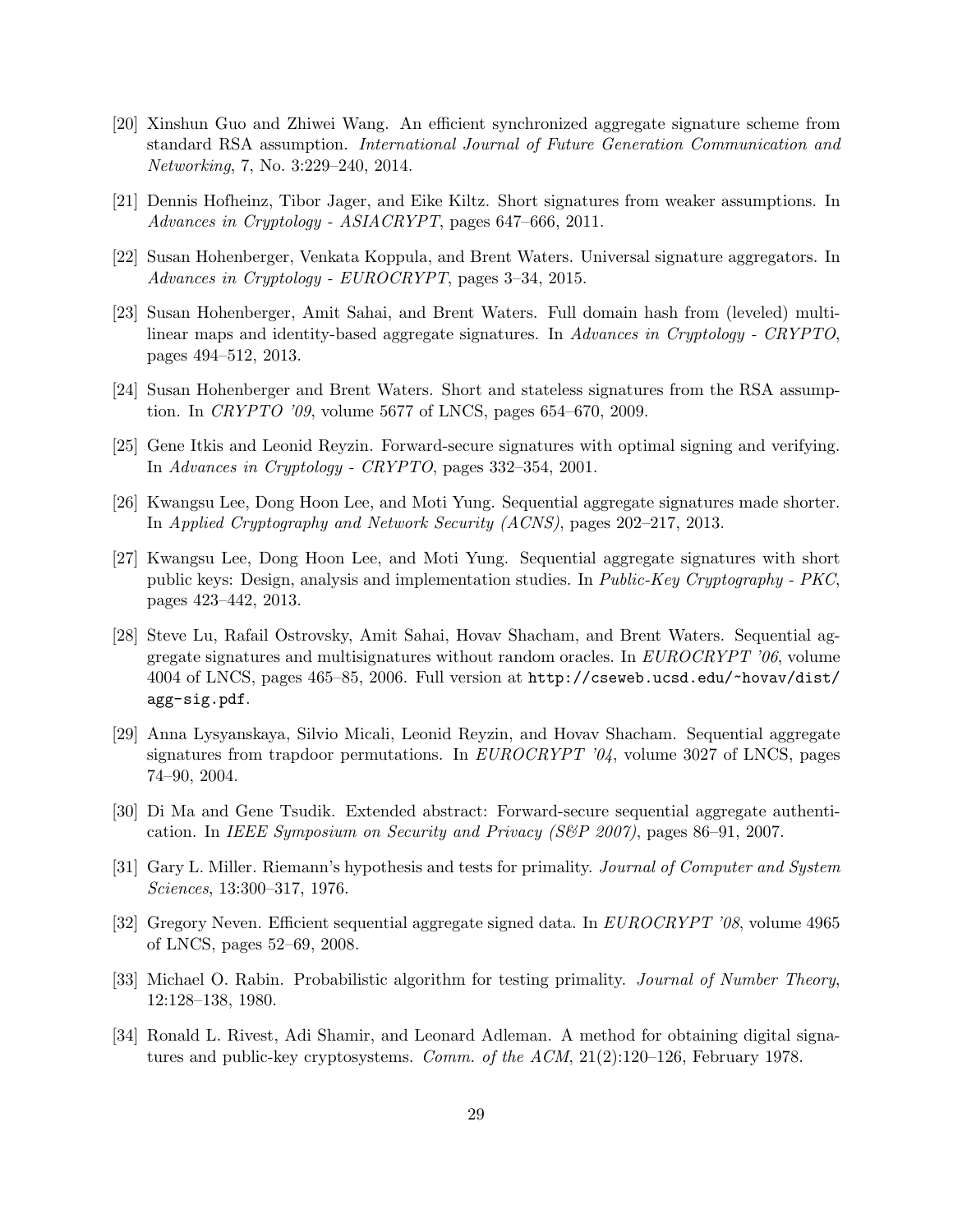- [35] Markus Rückert and Dominique Schröder. Aggregate and verifiably encrypted signatures from multilinear maps without random oracles. In Advances in Information Security and Assurance (ISA), pages 750–759, 2009.
- [36] S. Sharmila Deva Selvi, S. Sree Vivek, and C. Pandu Rangan. Deterministic identity based signature scheme and its application for aggregate signatures. In *Information Security and* Privacy - 17th Australasian Conference, ACISP, pages 280–293, 2012.
- [37] Victor Shoup. NTL: A Library for doing Number Theory, v10.5.0, 2017. Available at http: //www.shoup.net/ntl/.

## A Identity-Based Synchronized Aggregate Signatures

Definition A.1 (Identity-Based Synchronized Aggregate Signatures [19]) An identity-based synchronized aggregate signature scheme for a bounded number of periods, identity space  $\mathcal{I}(\cdot)$ , and message space  $\mathcal{M}(\cdot)$  is a tuple of algorithms (Setup, Extract, Sign, Verify, Aggregate, AggVerify) such that

- **Setup**( $1^{\lambda}, 1^T$ ) : On input the security parameter  $\lambda$  and the period bound T, the setup algorithm outputs public parameters pp and a master secret key msk.
- **Extract**(msk, ID) : On input the master secret key msk and an identity ID  $\in \mathcal{I}(\lambda)$ , the key extraction algorithm outputs a secret key sk .
- $\textbf{Sign}(pp, sk, M, t)$ : On input the public parameters pp, the signing algorithm takes in a secret key sk, a message  $M \in \mathcal{M}(\lambda)$ , the current period  $t \leq T$ , and produces a signature  $\sigma$ .
- **Verify(pp, ID, M, t,**  $\sigma$ **)** : On input the public parameters pp, the verification algorithm takes in an identity ID, a message M, a period t and a purported signature  $\sigma$ , and returns 1 if and only if the signature is valid and  $t \leq T$ , and 0 otherwise.
- $\text{Aggregate}(pp, t, (ID_1, M_1, \sigma_1), \ldots, (ID_n, M_n, \sigma_n))$  : On input the public parameters pp, a period t, a sequence of identities  $(ID_1, \ldots, ID_n)$ , messages  $(M_1, \ldots, M_n)$ , and purported signatures  $(\sigma_1, \ldots, \sigma_n)$  for period  $t \leq T$ , it outputs an aggregate signature  $\sigma_{agg}$  or error message  $\perp$ .
- $\text{AggVerify}(pp, t, (ID_1, \ldots, ID_n), (M_1, \ldots, M_n), \sigma_{agg})$  : On input the public parameters pp, a period t, a sequence of public keys  $(ID_1, \ldots, ID_n)$  and messages  $(M_1, \ldots, M_n)$ , and a purported aggregate signature  $\sigma_{agg}$ , the aggregate-verification algorithm outputs 1 if and only if  $\sigma_{agg}$  is a valid aggregate signature and  $t \leq T$ , and 0 otherwise.

**Efficiency** We require that the setup algorithm run in time polynomial in its inputs and all other algorithms run in time polynomial in  $\lambda$ , T.

**Correctness** Let  $\text{poly}(x)$  denote the set of polynomials in x. In addition to the standard correctness properties of the base identity-based signature scheme, for an indentity-based synchronized aggregation scheme, the correctness requirements on Aggregate and AggVerify stipulate that for all  $\lambda\in\mathbb{N},\ T\in\mathsf{poly}(\lambda),n\in\mathsf{poly}(\lambda),\ \mathsf{pp}\in\mathsf{Setup}(1^\lambda,1^T),\ ID_1,\ldots, ID_n\in\mathcal{I}(\lambda),\ sk_i\in\mathsf{Extract}(msk,ID_i),$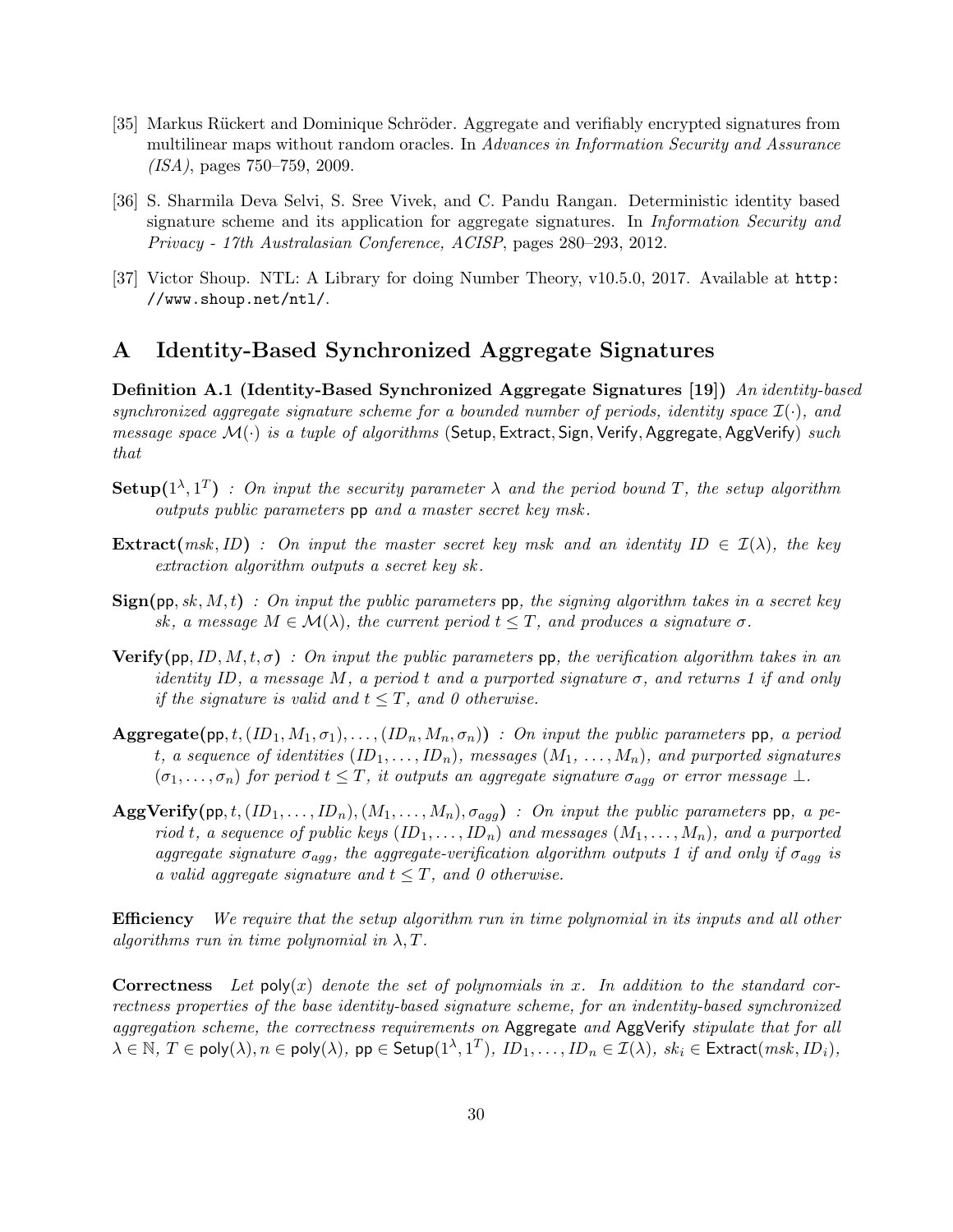$1\leq t\leq T,\;M_i\in\mathcal{M}(\lambda),\;\sigma_i\in\mathsf{Sign}(sk_i,ID_i,M_i,t)\;\;and\;\sigma_{agg}\in\mathsf{Aggregate}(\mathsf{pp},t,(ID_1,M_1,\sigma_1),\ldots,\;$  $(ID_n, M_n, \sigma_n)$ , it holds that

AggVerify(pp,  $t$ ,  $(ID_1, ..., ID_n), (M_1, ..., M_n), \sigma_{aqa}) = 1.$ 

Unforgeability The definition uses the following game between a challenger and an adversary A for a given scheme  $\Pi = ($ Setup, Extract, Sign, Verify, Aggregate, AggVerify), security parameter  $\lambda$ , identity space  $\mathcal{I}(\lambda)$  and message space  $\mathcal{M}(\lambda)$ :

- **Setup:** The adversary sends  $1^T$  to the challenger, who then runs  $\mathsf{Setup}(1^{\lambda},1^T)$  to obtain the public parameters pp and the master secret msk. The adversary is sent pp.
- Queries: At any time after Setup, the adversary can adaptively choose an identity ID and request the secret key for this identity. For each period t starting with 1 and incrementing up to T and any identity  $ID \in \mathcal{I}$ , the adversary can also request one signature for ID on any message of its choice  $M_t \in \mathcal{M}$ , or it can choose to skip that period. The challenger responds to a query for  $M_t$  under ID during period  $t \in [1, T]$  as  $\mathsf{Sign}(pp, sk_{ID}, M_t, t)$ .
- **Output:** Let  $\alpha$  be a function mapping integers to [1, T]. Eventually, the adversary outputs a tuple  $(t, (ID_1, \ldots, ID_k), (M'_1, \ldots, M'_k), \sigma_{agg})$  and wins the game if:
	- 1.  $1 \leq t \leq T$ ; and
	- 2. all  $ID_i \in \mathcal{I}$  and  $M'_i \in \mathcal{M}$ ; and
	- 3. there exists an  $z \in [1, k]$  such that  $(ID_z, M'_z)$  is non-trivial (i.e., during the Queries phase A did not request the private key for  $ID_z$  and did not request a signature including the pair  $(ID_z, M'_z)$ ; and
	- 4. AggVerify(pp,  $t$ ,  $(ID_1, ..., ID_k)$ ,  $(M'_1, ..., M'_k)$ ,  $\sigma_{agg}) = 1$ , where  $1 \leq k \leq T$ .

We define SigAdv<sub>A,Π,I,M</sub>(·) to be the probability that the adversary A wins in the above game with scheme  $\Pi$  for identity space  $\mathcal I$ , message space  $\mathcal M$  and security parameter  $\lambda$  taken over the coin tosses made by  $A$  and the challenger.

Definition A.2 (Unforgeability) An identity-based synchronized aggregate signature scheme Π for identity space  $I$ , message space  $M$  is existentially unforgeable under an adaptive chosen message attack if for all sufficiently large  $\lambda \in \mathbb{N}$  and all probabilistic polynomial-time in  $\lambda$  adversaries  $\mathcal{A}$ , there exists a negligible function negl, such that  $\text{SigAdv}_{\mathcal{A},\Pi,\mathcal{I},\mathcal{M}}(\lambda) \le \text{negl}(\lambda)$ .

### A.1 Proof of Security for Section 7 Construction

We now prove Theorem 7.1.

Proof. This proof is similar to the one of the base scheme in Section 4.1. We discuss the differences here.

As before, the reduction algorithm receives an RSA challenge  $(N, e^*, h)$  and needs to use the attacker to compute  $h^{1/e^*}$  mod N. We extend the definition of a "conforming" attacker as one that will always make  $(1)$  a signing query for the forgery identity on the period  $t^*$  that it forges on, and (2) queries the random oracle on any identity that it uses in the forgery. Our proof will assume a conforming attacker.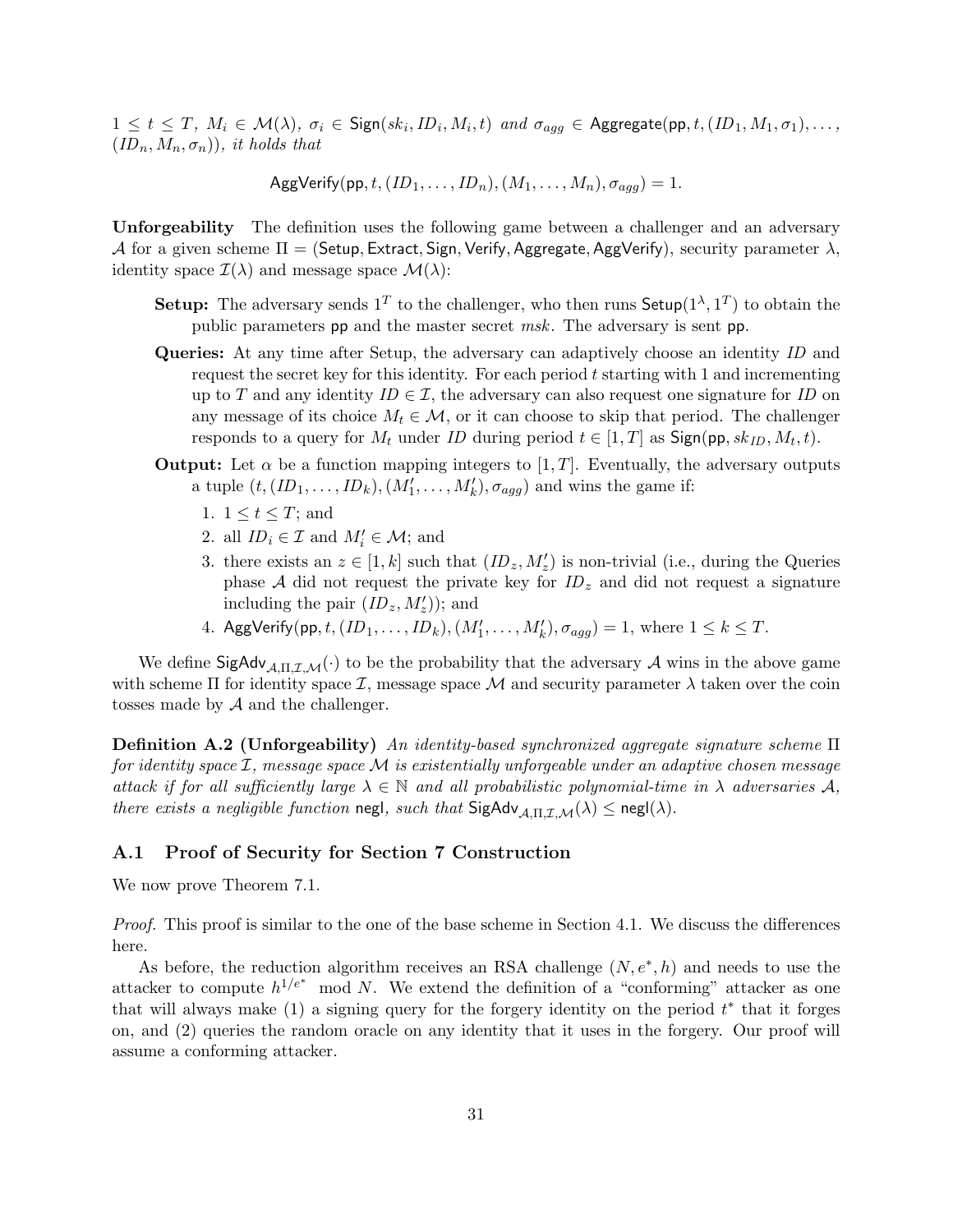Let  $Q = Q(\lambda)$  be the maximum number of unique inputs that A queries to the random oracle G.

We describe the changes required to the sequence of games for the ID-based proof.

Game 1: (Security Game) This game is the same as the security game of the ID scheme.

Game 2: (Guessing the forgery period, identity index and part of its queried message) As in the base Game 2, the game guesses  $t' \in [1, T]$ ,  $\alpha \in [1, k]$  and  $\beta \in \{0, 1\}^{\ell}$ . It also guesses the index  $\mu \in [1, Q]$  of the unique identity queried to G will be the identity  $ID^* \in \mathcal{I}$  that is used as the forgery identity. An adversary wins this game iff: (1) it would have won in Game 1 with a forgery on period  $t^*$  for identity  $ID^*$  with message  $M^* = m_1^* | m_2^* | \dots | m_k^*$  where some message  $M = m_1 | m_2 | \dots | m_k$  was queried to the signing oracle for identity  $ID^*$  on period  $t^*$ , (2)  $t' = t^*$ , (3)  $\beta = m_\alpha$  and (4)  $m_\alpha \neq m^*_\alpha$ .

Games 3-7: Unchanged.

Proof that the adversary's advantage in winning Game  $i$  and Game  $i+1$  are within a polynomial follows from the claims in Section 4.1, except that the additional guess of the forgery identity in Game 2 reduces that relationship by an additional factor of  $1/|\mathcal{I}|$ . Formally, we have:

#### Claim A.3

$$
\mathbf{Adv}_{\mathcal{A}}[\text{Game 2}] \ge \frac{\mathbf{Adv}_{\mathcal{A}}[\text{Game 1}]}{T \cdot k \cdot 2^{\ell} \cdot Q}.
$$

Proof. Since there is no change to the adversary's view of from Game 1, the probability of the adversary winning in Game 2 is the same as Game 1 times the probability of the game's guesses being correct. There is a  $1/T$  probability of guessing the forging period, a  $1/Q$  probability of guessing the forgery identity, at least a  $1/k$  probability of guessing a message chunk in the signing query that will be different in the forgery (there may be more than one), and a  $2^{\ell}$  probability of guessing that chunk's value in the queried message. We note that this gives a polynomial-time reduction for whenever  $\ell$  is polylogarithmic in  $\lambda$ . Recall that any adversary that is polynomial time in  $\lambda$  must give out a 1<sup>T</sup> that is polynomially bounded in  $\lambda$  and can initiate at most a polynomial in  $\lambda$  number of random oracle queries.

#### A.1.1 Main Reduction

We now show that if there exists a polynomial-time (in  $\lambda$ ) attacker that has advantage  $\epsilon = \epsilon(\lambda)$  in Game 7, then there exists a polynomial-time (in  $\lambda$ ) attacker for the RSA problem in Assumption 3.1 with advantage  $\epsilon$ .

On input an RSA challenge  $(N, e^*, h)$ , the reduction algorithm proceeds as follows:

#### Setup.

- 1. Obtain  $1^T$ ,  $1^n$  from the aggregate signature adversary A.
- 2. Make random guesses of  $t^* \in [1, T], \mu \in Q, \alpha \in [1, k], \beta \in \{0, 1\}^{\ell}, i^* \in [1, \lambda^3 + \lambda^2]$ .
- 3. Choose a random PRF key K'. Let y' be the  $\lambda$  least significant bits of the RSA input  $e^*$  and set  $c = y' \oplus F_{K'}(t^*, i^*)$ . Choose a random prime  $e_{\text{default}} \in [2^{\lambda}, 2^{\lambda+1} - 1]$ . Set  $K = (K', c, e_{\text{default}})$ . Thus, note that by construction when  $i^*$  is the resolving index for  $t^*$ ,

$$
e_{t^*} = H_K(t^*) = 2^{\lambda} + (c \oplus F_{K'}(t^*, i^*)) = 2^{\lambda} + y' = e^*.
$$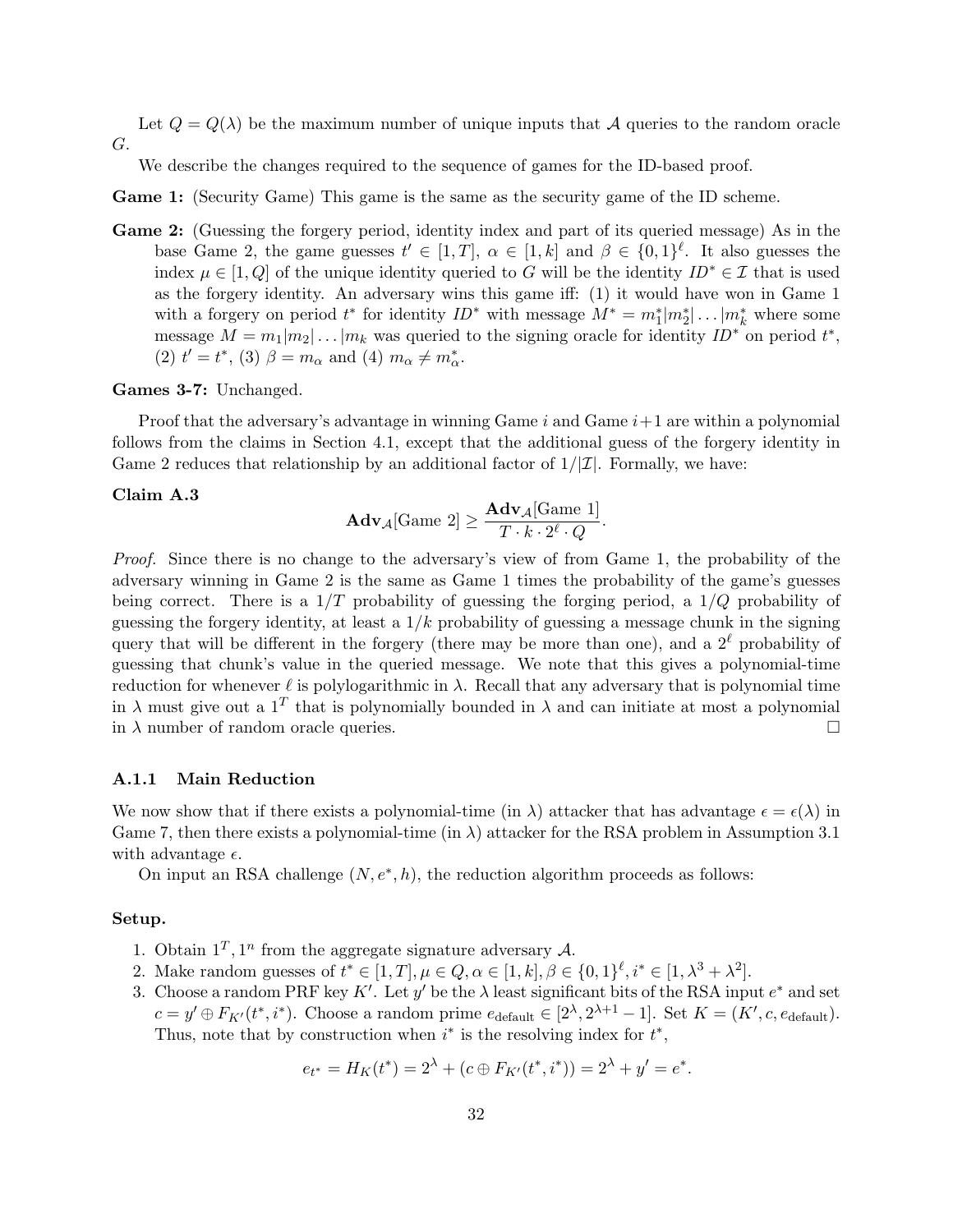4. Send to A the public parameters  $pp = (T, N, K)$ . To evaluate G, A must submit queries to the challenger.

**G Queries.** Proceeding adaptively, the adversary may request the evaluation of any  $ID \in \mathcal{I}$ . Let  $Q = Q(\lambda)$  be the maximum number of unique inputs that A queries to the random oracle G or causes the challenger. If the input has been queried before, return that value. If this is the ith unique input, then choose random  $u_0, \ldots, u_k \in [0, N]$  and compute  $Y = h^{\prod_{j=1}^{T} e_j}$ . If  $i = \mu$ , then for  $j = 1$  to k, where  $j \neq \alpha$ , set  $U_j = Y^{u_j}$ . Then set:

$$
U_0 = (h^{-\beta})^{\prod_{i \neq t^*}^T e_i} \cdot Y^{u_0} = h^{-\beta \prod_{i \neq t^*}^T e_i} \cdot h^{u_0 \prod_{i=1}^T e_i} \quad , \quad U_\alpha = h^{\prod_{i \neq t^*}^T e_i} \cdot Y^{u_\alpha}.
$$

Otherwise, for  $j = 0$  to k, set  $U_j = Y^{u_j}$ .

Extract Queries. Proceeding adaptively, the adversary may request the private key for any ID  $\in \mathcal{I}$  which was previously queried to G. (If not, the challenger instructs the adversary to do so.) If ID is the  $\mu$ -th unique index queried to G, then abort. This corresponds to the same abort condition in Game 7. Otherwise, compute and return the private key  $sk_{ID} = (d_0, \ldots, d_k)$  as  $d_i = h^{u_i}$ , where the challenger chose these  $u_i$  values previously in a G query.

**Signing Queries.** For each period  $t = 1$  to T, the adversary can request one signature on a message of its choice under any identities of its choice or skip that period. We assume the identity was previously queried to G; if not, it must do so. If the identity is not the  $\mu$ -th unique query to G, then the challenger can compute the private key and execute the normal signing algorithm.

Otherwise, recall that the adversary must be conforming and thus will request some signature on the forgery period  $t^*$  for the forgery identity  $ID^*$ . However if  $t = t^*$  and  $m_\alpha = \beta$ , it will abort as would Game 7. When asked to sign  $M = m_1 | m_2 | \dots | m_k$  for period  $t \neq t^*$ , the reduction algorithm outputs:

$$
\sigma = (h^{-\beta} \cdot h^{m_{\alpha}})^{\prod_{i \neq t^*, i \neq t}^T e_i} \cdot (h^{u_0} \prod_{j=1}^k h^{u_j m_j})^{\prod_{i \in T \setminus \{t\}} e_i}
$$
\n(19)

$$
= (h^{-\beta \prod_{i \neq t^*}^T e_i} \cdot Y^{u_0})^{1/e_t} \cdot (\prod_{j=1, j \neq \alpha}^k U_j^{m_j})^{1/e_t} \cdot (h^{\prod_{i \neq t^*}^T e_i} \cdot Y^{u_\alpha})^{m_\alpha/e_t}
$$
(20)

$$
= (U_0 \prod_{j=1}^k U_j^{m_j})^{1/e_t} \mod N.
$$
 (21)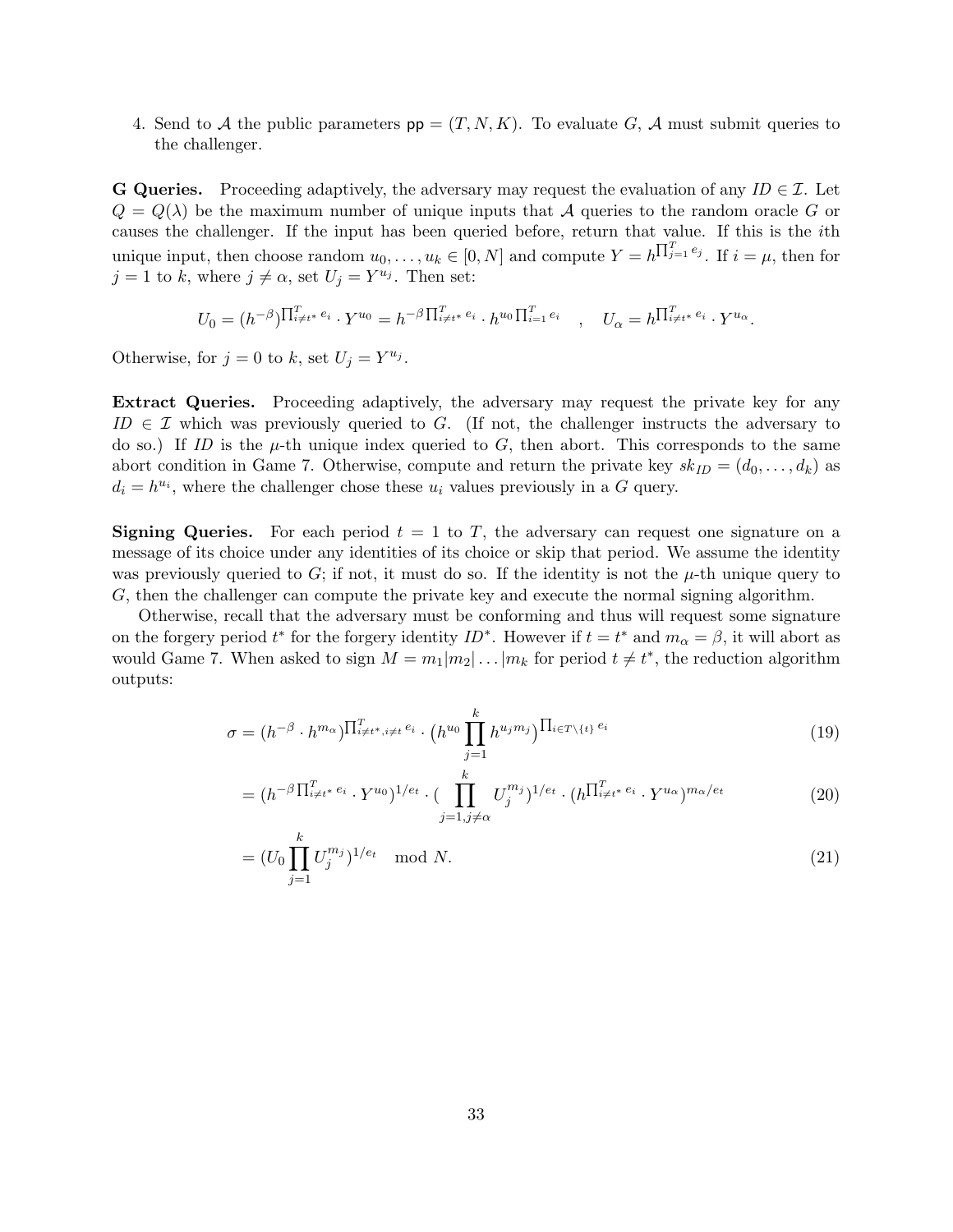and when  $t = t^*$  and  $m_\alpha = \beta$ , it outputs the signature:

$$
\sigma = \left(h^{u_0} \prod_{j=1}^k h^{u_j m_j}\right) \prod_{i \in T \setminus \{t\}} e_i \tag{22}
$$

$$
= (1)^{\prod_{i \neq t^*, i \neq t}^{T} e_i} \cdot \left( h^{u_0} \prod_{j=1}^k h^{u_j m_j} \right)^{\prod_{i \in T \setminus \{t\}} e_i} \tag{23}
$$

$$
= (h^{-\beta} \cdot h^{m_{\alpha}})^{\prod_{i \neq t^*, i \neq t}^{T} e_i} \cdot (h^{u_0} \prod_{j=1}^k h^{u_j m_j})^{\prod_{i \in T \setminus \{t\}} e_i}
$$
\n
$$
(24)
$$

$$
= (h^{-\beta} \Pi_{i \neq t^*}^T e_i \cdot Y^{u_0})^{1/e_t} \cdot (\prod_{j=1, j \neq \alpha}^k U_j^{m_j})^{1/e_t} \cdot (h^{\prod_{i \neq t^*}^T e_i} \cdot Y^{u_\alpha})^{m_\alpha/e_t}
$$
(25)

$$
= (U_0 \prod_{j=1}^k U_j^{m_j})^{1/e_t} \mod N.
$$
 (26)

**Output.** Eventually A outputs a tuple  $(t_f, (ID_1, \ldots, ID_z), (M_1, \ldots, M_z), \sigma_{agg})$ . If the aggregate signature does not verify or if any of the reduction's guesses of  $t^*, i^*, \mu, \alpha, \beta$  were incorrect, then abort. Note that these abort conditions are all consistent with the adversary not winning Game 7. We assume that the adversary has previously queried each identity in the list to G. (It would add at most  $z$  queries to  $Q$  to change the argument to cover this case.) We assume without loss of generality that  $ID_1 = ID^*$ , the  $\mu$ -th unique identity queried to G. Let  $E' = \prod_{i \in T/t^*} e_i$ . We have:

$$
\sigma_{agg}^{e^*} = \prod_{j=1}^n (U_{j,0} \prod_{i=1}^k U_{j,i}^{m_{j,i}})
$$
\n(27)

$$
= (U_{1,0} \prod_{i=1}^{k} U_{1,i}^{m_{1,i}}) \cdot \prod_{j=2}^{n} (U_{j,0} \prod_{i=1}^{k} U_{j,i}^{m_{j,i}})
$$
\n(28)

$$
= (h^{E'(\beta - m_{\alpha})} \cdot Y^{u_0} \prod_{j=1}^{k} Y^{u_j m_j}) \cdot \prod_{j=2}^{n} (U_{j,0} \prod_{i=1}^{k} U_{j,i}^{m_{j,i}})
$$
(29)

Since the reduction can compute the  $e^*$ -th root of all values not in the h term, it can divide them out as:

$$
\left(\frac{\sigma_{agg}}{\prod_{j=1}^{n}(g^{u_{j,0}}\prod_{i=1}^{k}g^{u_{j,i}m_{j,i}})^{E'}}\right)^{e^*} = \frac{(h^{E'(\beta - m_{\alpha})} \cdot Y^{u_0}\prod_{j=1}^{k}Y^{u_jm_j}) \cdot \prod_{j=2}^{n}(U_{j,0}\prod_{i=1}^{k}U_{j,i}^{m_{j,i}})}{\prod_{j=1}^{n}(g^{u_{j,0}}\prod_{i=1}^{k}g^{u_{j,i}m_{j,i}})^{e^* \cdot E'}} \tag{30}
$$
\n
$$
= h^{E'(\beta - m_{\alpha})}.
$$

Now, we have an equation of the form  $x^a = y^b$ , where  $x = \frac{\sigma_{agg}}{\prod_{k=1}^{n} (x^u_{j,0}) \prod_{k=1}^{k}}$  $\frac{\sigma_{agg}}{\prod_{j=1}^{n}(g^{u_{j,0}}\prod_{i=1}^{k}g^{u_{j,i}m_{j,i}})^{E'}} , \, a=e^{*},\,y=h$ and  $b = E'(\beta - m_\alpha)$ . Recall that the game would have already aborted if  $e^*$  was output for any period other than  $t^*$  and thus,  $gcd(e^*, E') = 1$ . The game would also have aborted if  $\beta = m_\alpha$ . Finally since the  $|\beta| = |m_{\alpha}| = \ell < \lambda$  and  $e^* > 2^{\lambda}$ , we can conclude that  $gcd(a, b) = 1$ . This allows the reduction to apply Lemma 3.2 to efficiently compute  $\hat{h} \in \mathbb{Z}_N$  such that  $\hat{h}^{e^*} = h \mod N$ . The reduction outputs this value as the RSA solution.